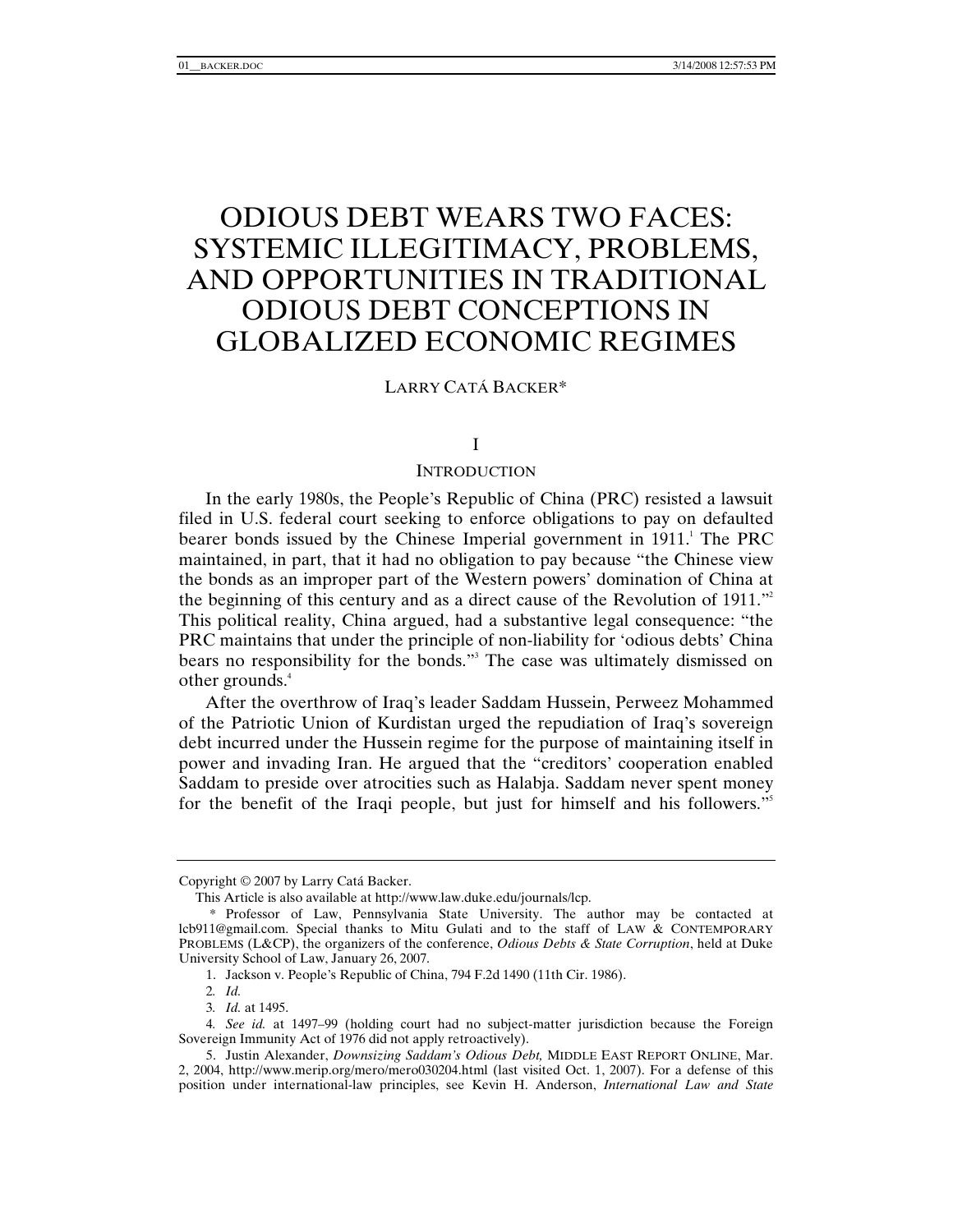Another opposition spokesman, "Hajim al-Hassani of the Iraqi Islamic Party said of the creditors that 'the Gulf countries should not receive a single dinar. The Iraqi people lost hundreds of thousands of lives because of the Iran–Iraq war, which would probably have ended much earlier without the money they provided."<sup>6</sup>

This article examines how the traditional notion of odious debt as a method of repudiating sovereign debt may undergo a conceptual revolution as it changes focus from the illegitimacy of governments obtaining loans to the illegitimacy of the systems through which such loans are made and enforced generally. The focus of this analysis is the conceptual framework Fidel Castro sought to introduce into the debate about the legitimacy of sovereign debt and the extent to which this reframing might influence international institutional approaches.

It is only fitting that the focus of the analysis turns to developments in Cuba. The origins of the concept of odious debt can be traced at least as far back as the Spanish American War, when the United States used the notion successfully to resist recognition of war debt incurred by Spain in defense of its Cuban colony on the grounds that the debt had not been incurred for the benefit of the Cuban people, so they, the putative debtors, should not be responsible for these debts.7 Amplified by Alexander Sack, an émigré Russian academic in 1920s Europe,<sup>8</sup> this Aristotelian construction of state debt, the state, and its apparatus (or government) as autonomous and separable objects or entities,<sup>9</sup> and the rules under which each would be tied to the others, has become the stuff of the general construction of global law since the end of the twentieth century.<sup>10</sup> But in the hands of the Cubans, it has become more than that. The concept has

9*. See, e.g.,* ARISTOTLE, A TREATISE ON GOVERNMENT 111–19 (William Ellis, trans., J.M. Dent & Sons, 1912).

*Succession: A Solution to the Iraqi Debt Crisis?,* 2005 UTAH L. REV. 401, 431–41 (2005); Anna Gelpern, *What Iraq and Argentina Might Learn from Each Other,* 6 CHI. J. INT'L L. 391, 400–02 (2005).

 <sup>6.</sup> Justin Alexander, *Downsizing Saddam's Odious Debt,* MIDDLE EAST REPORT ONLINE, Mar. 2, 2004, http://www.merip.org/mero/mero030204.html (last visited Oct. 1, 2007).

<sup>7</sup>*. See, e.g.,* Patricia Adams, *Iraq's Odious Debts*, at 2–3, (Cato Inst., Policy Analysis No. 526, 2004), *available at* http://www.cato.org/pubs/pas/pa526.pdf. Adams notes the roots of the doctrine in the repudiation of Confederate debts in the Fourteenth Amendment to the U.S. Constitution. *See* U.S. CONST. amend. XIV, § 4.

<sup>8</sup>*. See* ALEXANDRE N. SACK, LES EFFETS DES TRANSFORMATIONS DES ÉTATS SUR LEURS DETTES PUBLIQUES ET AUTRES OBLIGATIONS FINANCIÈRES 158–65 (1927). In the discussion that follows, all citations to this work are from the French version and translated by the author. The French original may be accessed at http://www.odiousdebts.org/odiousdebts/publications/dettes\_publiques.html (last visited July 1, 2007).

<sup>10</sup>*. See, e.g.,* World Duty Free, Ltd. v. Republic of Kenya (ICSID, Oct. 2006) ¶¶ 180–182, *available at* http://www.investmentclaims.com/decisions/WDF-Kenya\_Award.pdf. A great focus of new work in the field has been on the validity of debt obligations incurred by dictators in the developing world in the name of the state. "This suggests that a new and developing category of 'odious debts' are those contracted by the dictatorial leaders of developing nations, the proceeds of which are subsequently squandered in a way that provides no benefit to the population." ASHFAQ KHALFAN, JEFF KING & BRYAN THOMAS, CTR. FOR INT'L SUSTAINABLE DEV. LAW, ADVANCING THE ODIOUS DEBT DOCTRINE 19 (2003), http://www.odiousdebts.org/odiousdebts/publications/Advancing\_the\_Odious\_ Debt\_Doctrine.pdf.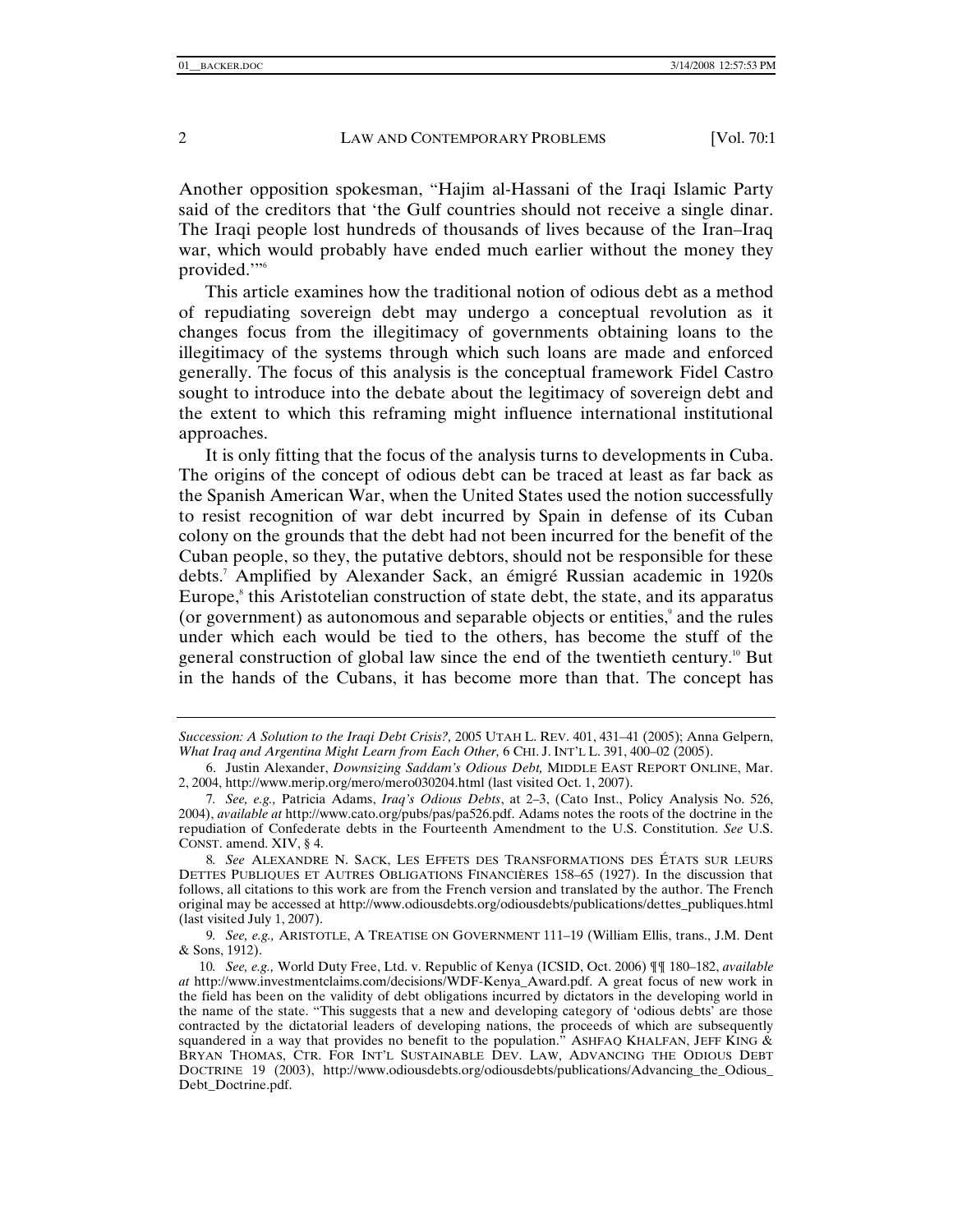begun to be deployed against its creators and primary beneficiaries—developed states and their financial organs. From a tactic in the struggle among imperial powers for control of subaltern and dependent territories, a means by which Americans and Spaniards could settle the financial consequences of their war for control of Cuba in 1898, the cluster of principles constituting modern odious debt doctrine has become a means to restructure hegemonic systems of transnational subordination. $11$ 

The odious debt doctrine traditionally focused on the circumstances under which a successor state or states could avoid the obligation to pay the debts incurred by a now-extinct predecessor state.<sup>12</sup> It focused as well, though less often, on the obligations of successor governments to repay the obligations of prior regimes (especially when succession occurred after civil wars, revolutions, or other contests for control of the state apparatus).<sup>13</sup> This doctrine had three principal effects. It reaffirmed the core responsibility of states to repay the debt obligations incurred by their governments through a presumption of payment.<sup>14</sup> It also shifted the burden of proving entitlement to relief onto successor governments. Last, it significantly bound the conduct that could constitute grounds for avoidance: debt could be avoided when it was essentially private (the debt of the individuals making up the discredited government) rather than public, but only if the lender had knowledge of the use of the funds.

 13. The problem in traditional international law approaches to this situation, of course, is the traditional distinction made between states and governments. *See* Michael John Volkovitsch, *Righting Wrongs: Towards a New Theory of State Succession to Responsibility for International Delicts*, 92 COLUM. L. REV. 2162, 2165 (1992). This is a distinction that new approaches would seek to exploit, especially when corruption may be involved. *See, e.g.*, *Kenyan Corruption Case a Step Forward for Odious Debt Campaign,* ODIOUS DEBT ONLINE (Dec. 12, 2006), http://www.odiousdebts.org/ odiousdebts/print.cfm?ContentID=16728 (dismissing a suit against the Kenyan government on the grounds that the contract was procured through a bribe of the President of Kenya and thus void) (last visited Feb. 10, 2007) [hereinafter *Kenyan Corruption Case*]. For a further discussion of the case, see *infra* Part II.A and notes 59–69.

 14. This doctrine is articulated nicely in a formal context. *See* RESTATEMENT (THIRD) OF THE FOREIGN RELATIONS LAW OF THE UNITED STATES § 208 (1987) [hereinafter RESTATEMENT THIRD].

<sup>11</sup>*. See, e.g.*, *Succession of States in Respect of Matters Other than Treaties*, [1977] 2 Y.B. Int'l L. Comm'n 67, U.N. Doc. A/CN.4/301 at 73 (describing odious debt as the "genus, whereas 'war debts' and 'subjugation debts' constitute different species within [it] . . . [W]ar debts are those contracted by a State to sustain its war effort against another State, and 'subjugation debts' are those contracted by a State with a view to subjugating a people and colonizing its territory").

<sup>12</sup>*. See, e.g.*, Volinka Reina, Note and Comment, *Iraq's Delictual and Contractual Liabilities: Would Politics or International Law Provide for Better Resolution of Successor State Responsibility?* 22 BERKELEY J. INT'L L. 583, 592–99 (2004). On the problem generally as resolved among the successor states to the Soviet Union, see Patrick Julliard, *The Foreign Debt of the Former Society Union: Succession or Continuation?*, *in* DISSOLUTION, CONTINUATION AND SUCCESSION IN EASTERN EUROPE 67–86 (Brigitte Stern ed., 1998). In the nineteenth century, the context was debt repudiation. "Usually, repudiations occurred in the context of revolutionary regime changes. A typical example is the repudiation of the external debt contracted by the Mexican emperor Maximilian by the republican government of Benito Juarez in 1866 after the overthrow of Maximilian." CHRISTIAN SUTER, DEBT CYCLES IN THE WORLD-ECONOMY: FOREIGN LOANS, FINANCIAL CRISES, AND DEBT SETTLEMENTS, 1820-1990 81 n.12 (1992). The study of those repudiations served as support for the construction of the odious debt doctrine by Sack. *See* SACK, *supra* note 8, at 29.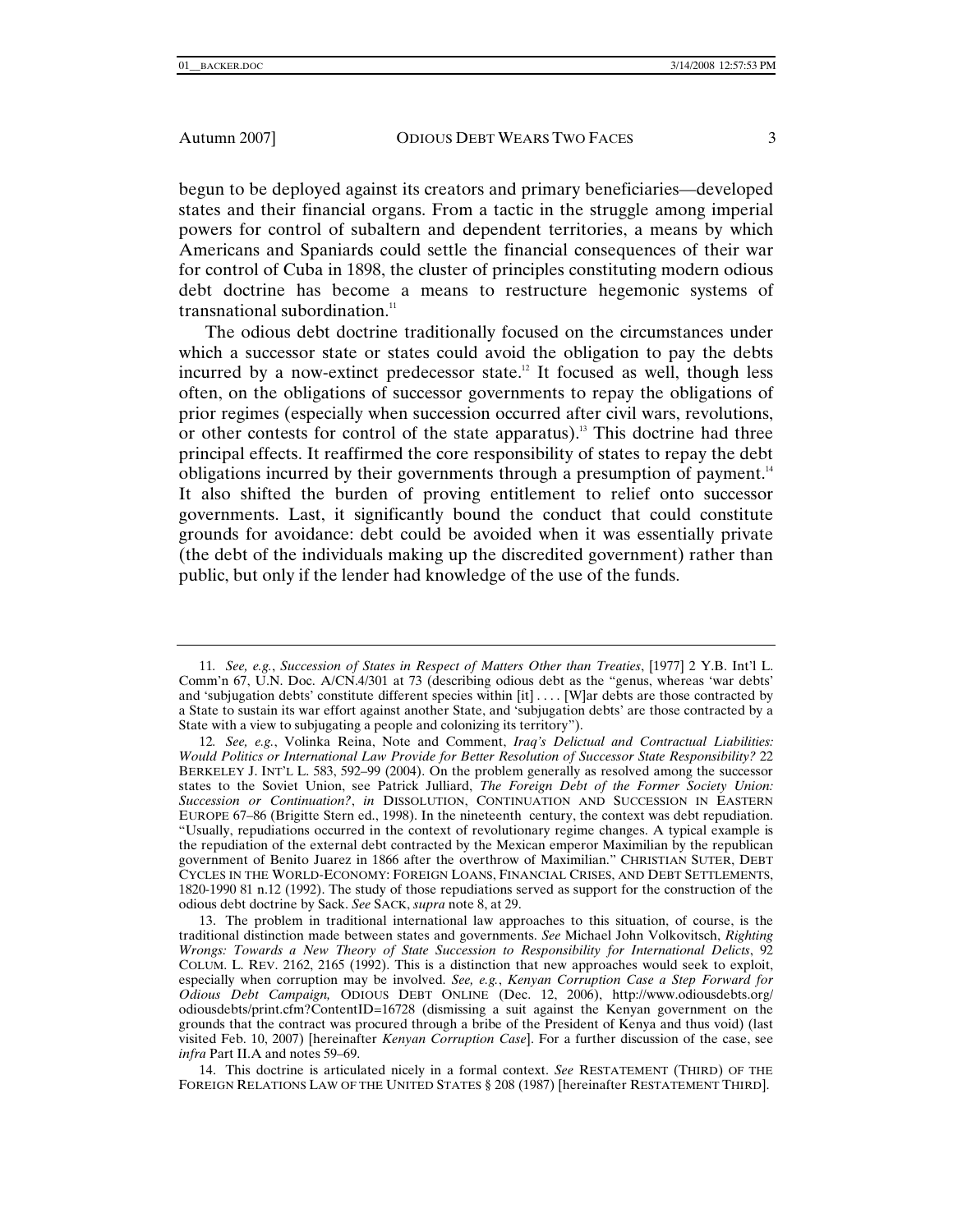There have been attempts to rework the definition of nonlegitimate use, grounded in various theories of democratic government and popular sovereignty (essentially grounded in the application of a "would the people have consented" standard): violations of basic human rights, rights to development, corruption, and criminal activity have all been advanced as adequate grounds for applying the doctrine.<sup>15</sup> Lender due diligence has also become a dynamic area as a general global consensus moves from a schema requiring actual creditor knowledge of borrower wrongdoing to one predicated on a set of positive obligations centering on creditor surveillance and intelligence-gathering: lenders ought not to profit from their complicity in subsidizing illegitimate governments or in fund use and borrowers must accept regimes of greater transparency.<sup>16</sup>

But for all these developments, the odious debt doctrine appears to continue to serve the interests of the developed world, its globalized lending institutions, and its elites (political, economic, and academic). The basic pattern remains unaltered. The states of the developed world, the instrumentalities of those states, and the privileged legal and academic elites for the most part resident in those states, continue to assert a significant influence over the development and implementation of the doctrine. Thus, the doctrine has served to demonstrate the developed world's largesse, and more importantly, its control of the mechanisms and rules by which capital must flow through *governments* and be demanded back from *states*. These periodic demonstrations of the generosity of the developed world have ranged from discretionary debt-forgiveness programs loosely based on odious debt principles to the use of those same principles to launch global anticorruption campaigns.<sup>17</sup> The genesis and amplification of such

 17. The World Bank has been at the forefront of the most recent versions of these campaigns. *See* Paul Wolfowitz, World Bank President, Good Governance and Development—A Time for Action, Address Delivered in Jakarta, Indonesia (Apr. 11, 2006), http://web.worldbank.org/WBSITE/

<sup>15</sup>*. See, e.g.,* MICHAEL KREMER & SEEMA JAYACHANDRAN, *Odious Debt*, Apr. 2002, at 5–9, http://www.imf.org/external/np/res/seminars/2002/poverty/mksj.pdf. The platform of the Jubilee USA Network, a large umbrella group made up of nongovernmental organizations, nicely blends many of these themes. This platform emphasizes debt cancellation of sovereign debt as a strategic device to aid in the development of countries "burdened by high levels of human need and environmental distress" or where the debt can be characterized as odious "through a just and equitable process not controlled by the creditors," and that is not conditioned on the desires of supranational financial organizations, either public or private. Jubilee USA Network, About Us: What We Believe, Jubilee Platform, http://www.jubileeusa.org/about-us/what-we-believe/jubilee-platform.html (last visited Apr. 29, 2007). Debt cancellation under this program is bundled with a positive development obligation imposed on lenders and borrowers that commands the return of diverted wealth, the eradication of poverty, and the fostering of democratic political institutions. *Id.*

 <sup>16.</sup> The U.N.'s recent attempt to construct a global law for the regulation of multinational corporations and similar enterprises embraced these notions as a general matter. The international community appears to be more energetically embracing the notion that private actors have continuing surveillance and monitoring duties respecting the actions of all parties to agreements to which they are parties. This obligation appears especially acute when private entities or individuals deal with the apparatus of a state that in turn might apply the benefits of the contractual relation (including funds from loans) to the violation of human rights. For a discussion in the context of multinational corporations, see Larry Catá Backer, *Multinational Corporations, Transnational Law: The United Nation's Norms on the Responsibilities of Transnational Corporations as a Harbinger of Corporate Social Responsibility as International Law*, 37 COLUM. HUM. RTS. L. REV. 287, 351–54 (2006).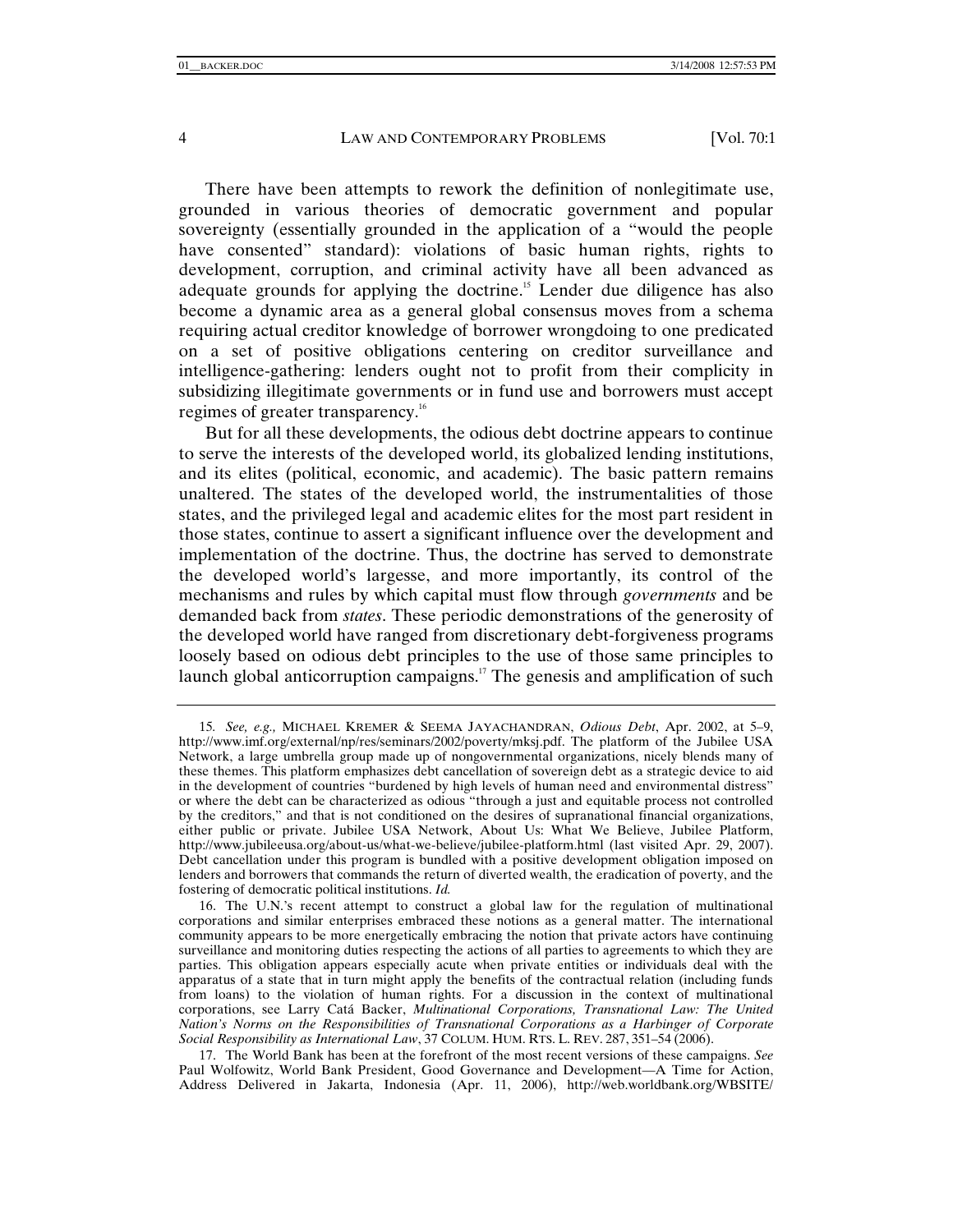generosity has been directed, in its most authoritative guises, from the comfort of academic conferences, not unlike this one, $18$  as well as from the offices of the well- (and less-well-) intentioned functionaries sprinkled from New York and Washington to Geneva and Beijing, and from elements of civil society headquartered in the developed world.<sup>19</sup> None of this is either surprising or out of order—this observation is meant to serve not as an indictment but as context for the discussion that follows.

For while the developed world dominated the debate about and implementation of rules of the odious debt doctrine, developing states have come to see another basis for its application, one that turns the traditional analysis on its head. One of its principal architects has been Fidel Castro. Odious debt has escaped the confines of late nineteenth-century imperial conversations, as well as the global management concerns of the middle of the last century, and become a part of a larger discussion about the nature and construction of global law.

And it is in the construction of a global law that Cuba again stands at the crossroads of the global ambitions of developed and developing states. The language and context of those ambitions may have changed, but the operation of global political dynamics has not. What is new is that, in contrast to the discussion between the Spanish Kingdom and the American Republic in the late nineteenth century in which Cuba stood mute, Cuba now speaks. Since 1985, Castro has advanced a global conception of odious debt, one that takes the basic framework at face value and reconstitutes it at the global level.<sup>20</sup> The

20*. See* Fidel Castro Ruz, A Revolution Can Only Be Born from Culture and Ideas, Cent. Univ. of Venez. (Feb. 3, 1999), http://www.cuba.cu/gobierno/discursos/1999/ing/f030299i.html (last visited Sept.

EXTERNAL/NEWS/0,,contentMDK:20883752~pagePK:34370~piPK:42770~theSitePK:4607,00.html (last visited Sept. 8, 2007). Some municipal regimes have resorted to similar campaigns for roughly similar aims, particularly the People's Republic of China. *See* TING GONG, THE POLITICS OF CORRUPTION IN CONTEMPORARY CHINA: AN ANALYSIS OF POLICY OUTCOMES 135–45 (1994).

<sup>18</sup>*. See also* Symposium, *Rebuilding Nation Building*, Case Western Reserve Univ. School of Law, Apr. 8, 2005; Conference, *Sovereign Debt Restructuring: The View from the Legal Academy*, Emory University, Georgetown Univ. Law Center, 2004; Conferences, *Illegitimate Debts*, German Jubilee Network (Berlin, Bielefeld, Essen, Frankfurt, Hannover, Leipzig, Stuttgart), June 21–30, 2002. A critic of the movement has complained that "[t]he most significant source of support for the doctrine stems from the scholarship of a select few writers, most of whom do not address the actual implementation of the doctrine via international law." Emily F. Mancina, Note, *Sinners in the Hands of an Angry God: Resurrecting the Odious Debt Doctrine in International Law*, 36 GEO. WASH. INT'L L. REV. 1239, 1252– 53 (2004) ("At present, the odious debt doctrine is not an example of lex ferenda, a norm that is coming into being. It is unlikely that the odious debt doctrine will become international law through this means.").

 <sup>19.</sup> For example, Probe International is a Canadian civil society actor headquartered in Toronto that "exposes the devastating environmental, social, and economic effects of Canada's aid and trade abroad. In a democracy, there is no greater guarantee of justice than the free flow of information." Probe International, About Us, http://www.probeinternational.org/pi/index.cfm?DSP=subcontent& AreaID=52 (last visited Feb. 8, 2007). It maintains a website called "Odious Debts," which is described as the "Internet source for information about the global odious debt movement." Odious Debts, About Us, http://www.odiousdebts.org/odiousdebts/index.cfm?DSP=subcontent&AreaID=208 (last visited Feb. 8, 2007). The Odious Debt website identifies a large number of other civil-society organizations working in this area. *See* Odious Debts, Links, http://www.odiousdebts.org/odiousdebts/index.cfm? DSP=subcontent&AreaID=9 (last visited Feb. 8, 2007).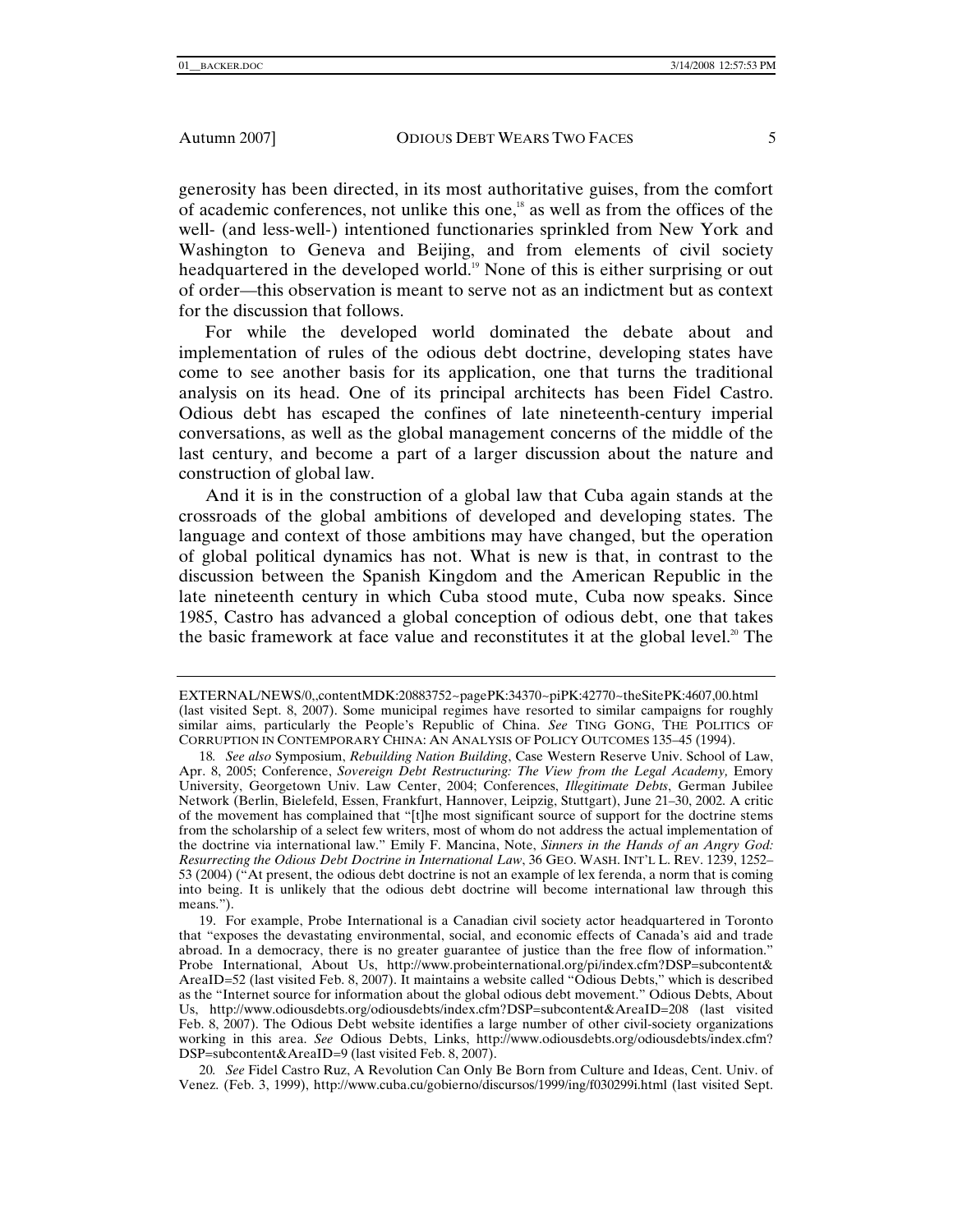bases of these notions of debt repudiation are bound up in what this article labels "systemic odiousness" or "systemic illegitimacy." Essentially, the doctrine shifts the focus of analysis from the borrowing regime (and its obligations to repay its debts) to the global financial systems through which lenders operate. It starts from the presumption that, like states, global capital systems must distinguish the system, which emanates ultimately from the people of the globe, from its apparatus (or governance system), which is legitimate only to the extent its authority is legitimately derived and used. But the global capital system, and especially its manifestation as markets for loans to sovereigns, was created to perpetuate the system of subordination and exploitation of the old European imperial system in economic form, and in this respect may be both odious and illegitimate. Moreover, because the apparatus of global capital systems is being used for illegitimate ends (for the benefit of creditors and creditor states and to subordinate and exploit debtor states and their citizens), its activities (and principally its lending activities) are not grounded in conduct with respect to which any public body (courts, legislatures, et cetera) could legitimately enforce (because such enforcement works to the detriment of the political communities they serve). If the current system of lending is illegitimate, then all public debts are also presumed illegitimate and unenforceable.

It would follow from these understandings that, going forward, sovereign lending ought to be governed by norms drawing on developing notions of an international or universal collective human right of development $^{21}$  with the goal of eliminating power disparities between states and reducing the political, social, and cultural effects of power disparities in the current regime of globalized financial markets. The burden (and risk) of bad-purpose debt would fall on lenders because the principle of popular sovereignty as a basis for state organization would trump any principle of rights in contract or property.

For Cuba, this produces a curious result and a fortuitous opportunity. A successor regime to that currently installed in Cuba might argue that it has the right to avoid all the debts of the prior Marxist–Leninist state on traditional odious debt grounds; while itself adhering to the odious debt principles of that discredited regime, it attacks the legitimacy of the current system of state lending on odious debt grounds.

<sup>8, 2007) [</sup>hereinafter FCR 1999 Speech]; Fidel Castro Ruz, Clausura del dialogo juvenil y estudiantil de America Latina y el Caribe sobre la deuda externa, celebrado en el Palacio de las Convenciones, el 14 de Septiembre de 1985, "Año del Tercer Congreso," La Habana, Cuba (Sept. 14, 1985), http://www.cuba.cu/gobierno/discursos/1985/esp/f140985e.html (last visited Sept. 8, 2007) (translated as "Castro 15 Sept. Comments on Latin American Debt" at http://www1.lanic.utexas. edu/la/cb/cuba/castro/1985/19850915 (last visited Sept. 8, 2007)) [hereinafter FCR 1985 Speech].

<sup>21</sup>*. See, e.g.,* African (Banjul) Charter on Human and Peoples' Rights, *adopted* June 27, 1981, 21 I.L.M. 58, *available at* http://www.africa-union.org/official\_documents/Treaties\_%20Conventions\_ %20Protocols/Banjul%20Charter.pdf. Article 22 of the Charter provides: "All peoples shall have the right to their economic, social and cultural development." *Id.* at art. 22(1). The obligation to protect this collective and individual right is directed to states. *Id.* at art. 22(2).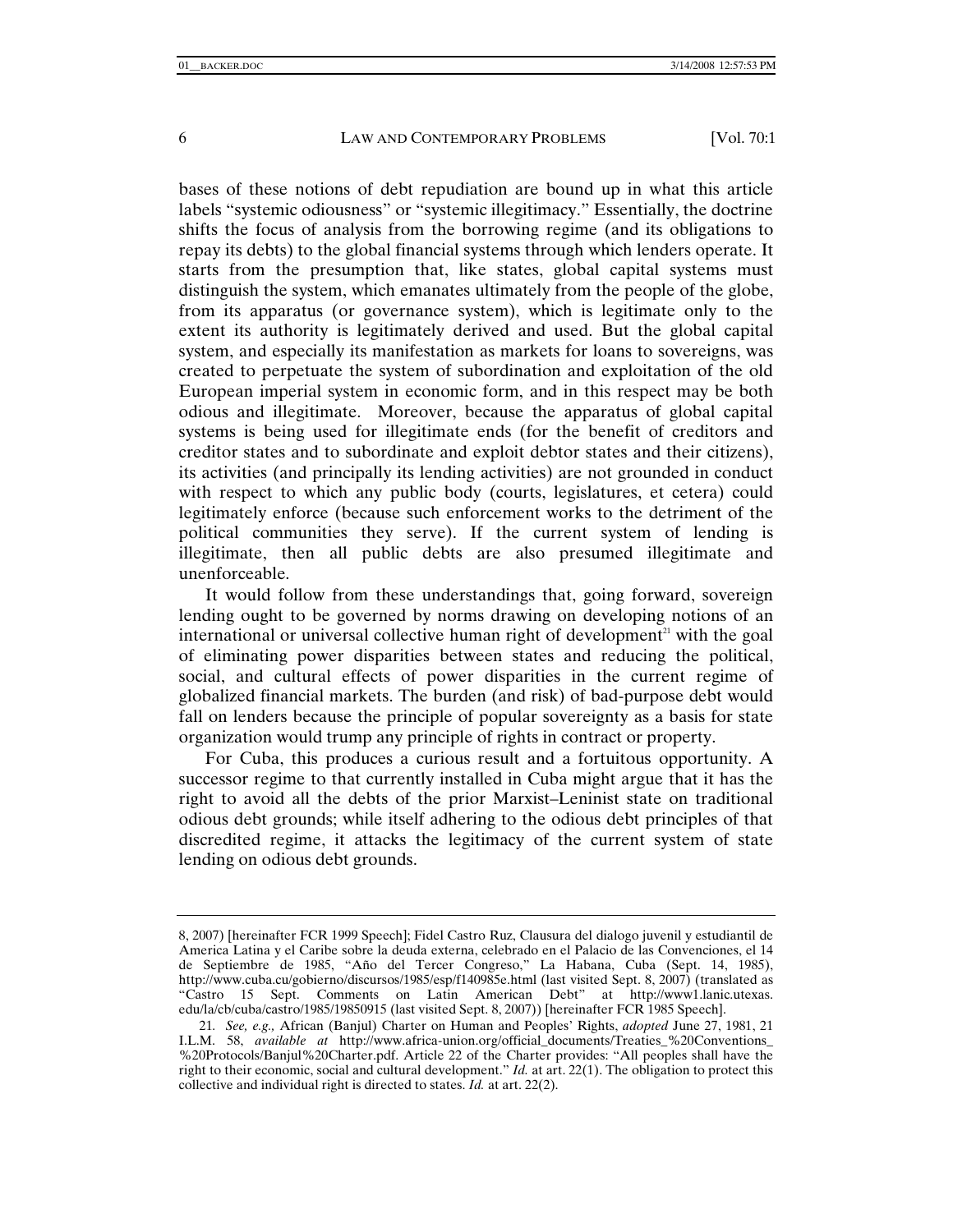This article first briefly revisits traditional notions of odious debts. That visit focuses on the malleability of the notion of odious debt in two principal respects. First, it looks to the expansion of the grounds for odiousness—from a subject tinged with foundational sovereignty concerns to one that is essentially contractual. Second, it looks to the way the doctrine constructs legal personality as autonomous and responsible among the state, its apparatus, and its individuals. The article then examines how the foundational insights of that doctrine were turned upside down in the late twentieth century. Focusing primarily on the writing of Fidel Castro as an important figure in shaping and lending legitimacy to these transformations, this article suggests how the doctrine of odious debt, once so well tied to municipal law, the rights of state sovereigns, and the obligations of states, could be refocused on the institutionalized public and private international systems of capital markets. The article then briefly suggests the potential application of these two tracks to the obligations of a post-Castro Cuba.

It ends with a preliminary consideration of ramifications of a muscular doctrine of odious debt, focused on six key elements: *popular benefit, corruption, coercion, complicity, monitoring,* and *transparency*. Reform along these lines has extraordinary potential to reshape the sovereign-debt markets. Yet reform ostensibly in the interests of debtor states may make such capital markets even more profitable for the institutions of capital-generating states. This article ultimately maintains that Fidel Castro of Cuba and the other opponents of the current norms of economic globalization in general, and its systems of financial capital in particular, will be good for business—that is, good for the business of modern so-called neo-liberal global capital markets in general, and for the business of lending to sovereigns, in particular.

# II

# ODIOUS DEBT, LEGAL PERSONALITY, AND THE LAW OF GLOBALIZATION

The doctrine of odious debt was a creature of the state system of international organization. Its foundations rest on notions of the territorial state as the source of legitimate public commitments and on principles of legitimacy of the authority of those who control the apparatus of state (its government). Over the course of the twentieth century, these concepts have broadened considerably within academic discourse, in the understanding of important elements of civil society, and much more reluctantly among the community of nations and the factors in sovereign capital markets. The nature of legitimate public commitments is no longer determined solely by the preference of the people of a state or its elites. Instead, the legitimacy of those preferences is increasingly measured against international human-rights standards. Likewise, the nature of the legitimacy of the state apparatus, and of those in control of that apparatus, has come increasingly to be measured against democratic theories of state organization. The farther from the democratic ideal, the less likely the acts of the apparatus may be deemed to reflect the will of or be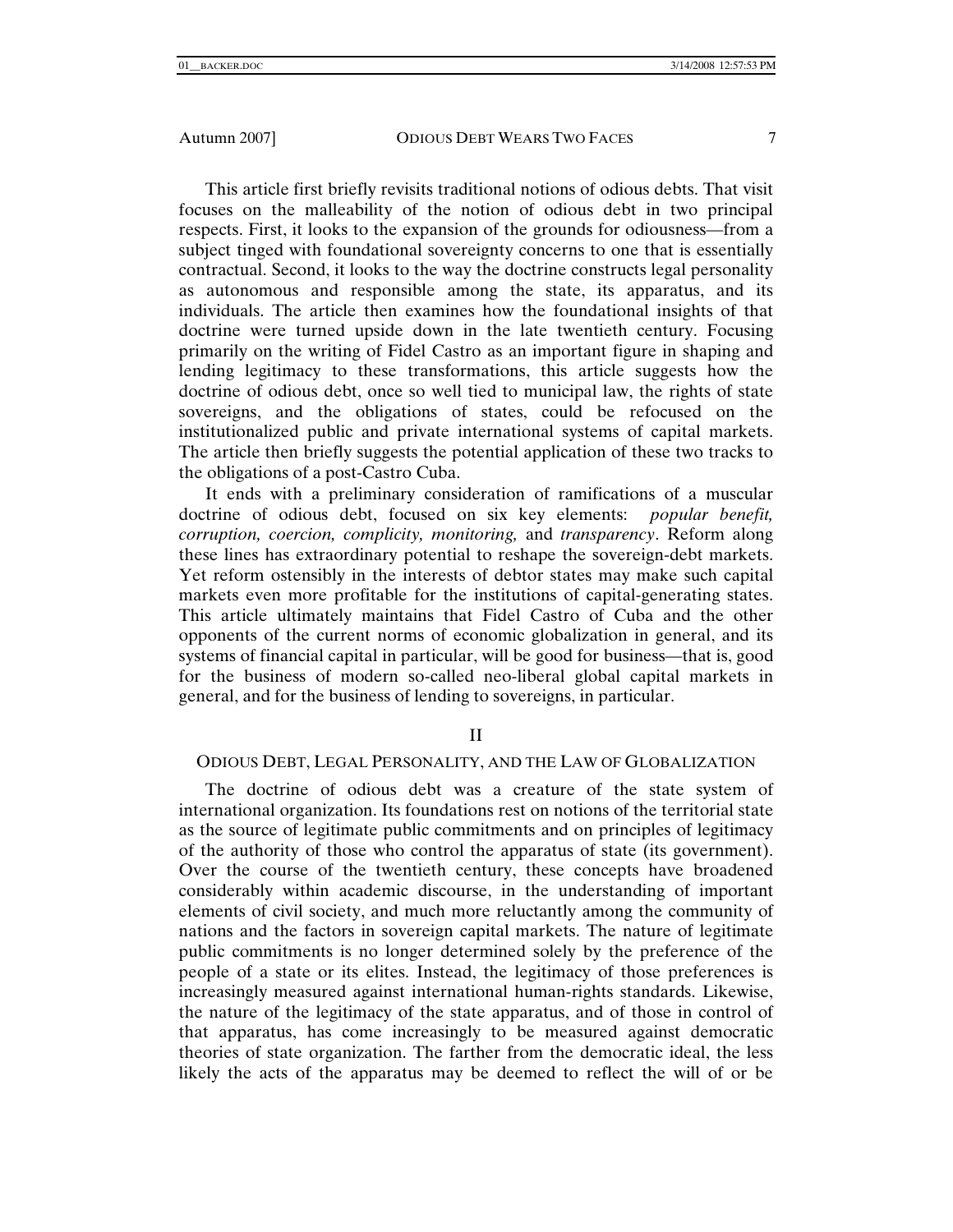undertaken for the benefit of the people. The identity of state and government becomes increasingly tenuous as the breadth of the doctrine of odious debt expands.

A. The Traditional Doctrine and Municipal Law

Starting with Alexander Sack, and for a long time thereafter in the twentieth century, the idea of odious debt was considerably circumscribed, both as to definition and as to proof.<sup>22</sup> And in the current era of doctrinal inflation—for that, in a sense, is what has been the effect of a century of discussion of the doctrine of odious debt—it is important to remember the circumspect nature of the doctrine as originally understood. At its core, the doctrine derived from what would become an important element of international law—the conferring of distinct legal personality to a state, on the one hand, and to its apparatus, on the other.<sup>23</sup> It was also grounded in the construction of popular sovereignty as the basis for judging the character and legitimacy of the actions of the state apparatus. Finally, it was grounded on the contractual character of the obligation, as understood in civil-law jurisdictions at the time. Whereas contract in common law focused on compensation for breach rather than on action for enforcement, civil law tended to view contract obligations more strictly.<sup>24</sup> Sack approached public debt the same way as private contract.<sup>25</sup> But he was able to construct an exception to the usual private-law rule by applying the two "substance over form" presumptions of his approach. First, although state debt, like private debt, was to be treated in the first instance as an absolutely binding commitment, that commitment might fail when the public character of the debt also failed.<sup>26</sup> Second, a failure of purpose or use sufficient to trigger the application of the doctrine, in turn, would have to be based on proof that the

 <sup>22.</sup> This was meant to be an extraordinary sort of debt. However disagreeable the prior government or the uses to which debt was put, states were not meant to lightly repudiate their debts on odiousness grounds. SACK, *supra* note 8, at 160.

 <sup>23.</sup> N. Politis, *Préface*, *in* SACK, *supra* note 8, at III ("The old doctrines had lost sight of the fact that the obligation of successor states, like those of the original debtor, exists with respect to the creditors and not with respect to their nation. They had allowed themselves to be influenced by the frequent spectacle of agreements between intervening governments to secure, in the event of succession, the allotment of debts and the methods of their payment, without endeavoring to see through these appearances to see that actually the intervention of the governments did have as its aim the defense of their own interests, but rather the protection of those of their subjects.").

<sup>24</sup>*. See, e.g.*, Steven Shavell, *Specific Performance Versus Damages for Breach of Contract: An Economic Analysis*, 84 TEX. L. REV. 831, 861–63 (2006); Charles Szladits, *The Concept of Specific Performance in Civil Law*, 4 AM. J. COMP. L. 208, 212–13 (1955).

 <sup>25.</sup> SACK, *supra* note 8, at 30–41.

 <sup>26.</sup> Sack explained: "Thus posed, the problem reaches conclusions fundamentally different from those one would reach if one considers it from the point of view of the relations among states. On the other hand, the succession of the public indebtedness of a State is an institution of public law, the rights of creditors and the obligations of government which derive from this institution ought not to be deemed to offer the kind of absolute and unconditional characteristics as the rights and ordinary obligations of private law; that or those circumstances of the political order, finance or practice can determine in certain cases the reach of particular contract terms in question." *Id*. at XI–XII. On the rule with respect to changes in territorial integrity, see *id*. at 41–79.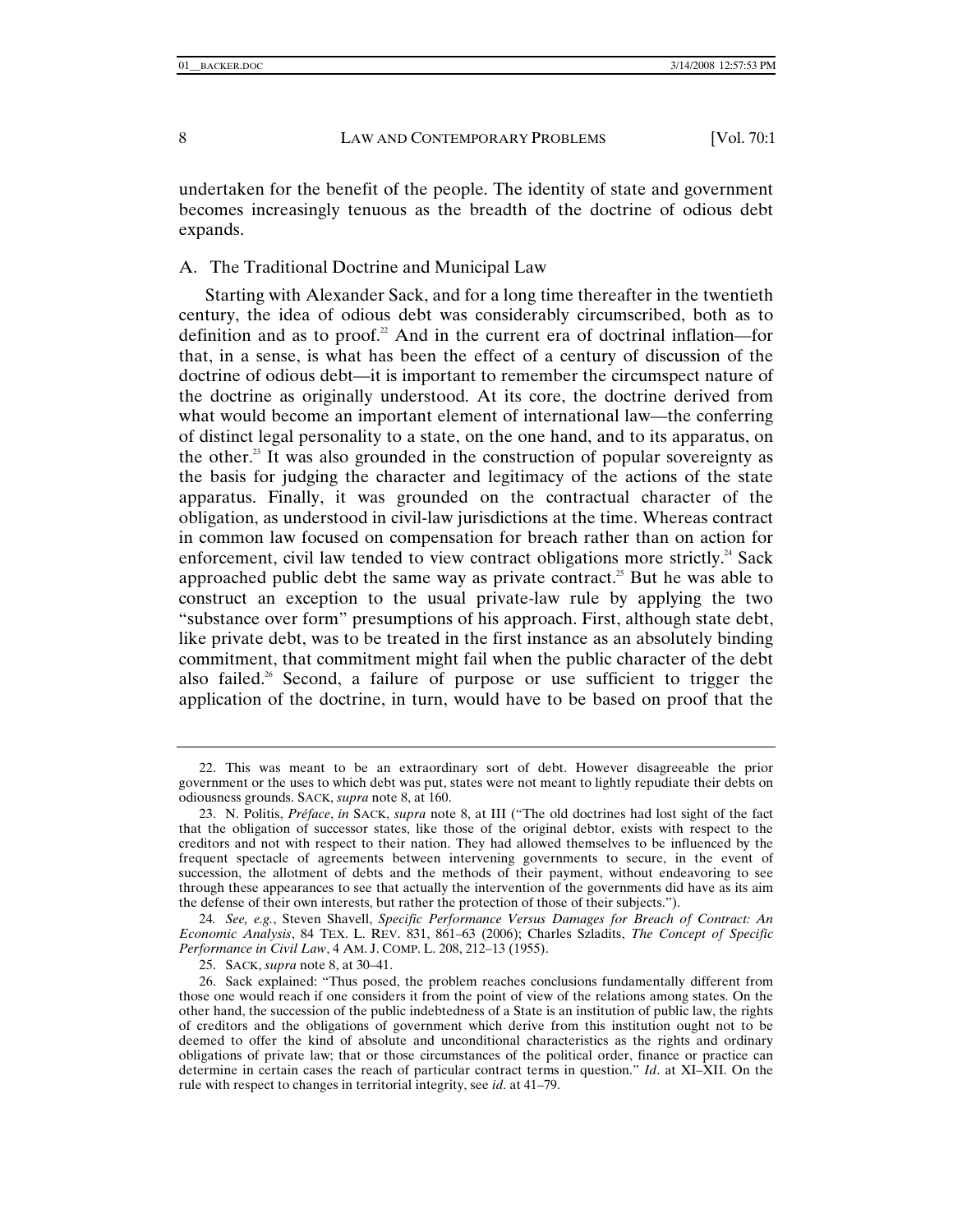debt itself was either personal rather than public in nature (conferring a private rather than public benefit) or that it did not otherwise reflect the will of the population now asked to bear the burden of the obligation.<sup>27</sup>

Sack was interested primarily in the changed status of government or the state in connection with debt. The trigger for the analysis is a change, either in the constitution of the state or in its territory.<sup>28</sup> He starts with an important limitation—the legitimacy of the state apparatus does not affect the legitimacy of the debt incurred on behalf of the state by individuals controlling that apparatus.29 All regularly constituted governments—that is, all apparatuses asserting effective governmental power over a territory—may contract indebtedness on behalf of the people of the territory such apparatus controls.<sup>30</sup> Indeed, "In any case, neither international recognition [of a government's legitimacy] nor the date of that recognition is necessarily pertinent to this problem."<sup>31</sup>

Abandoning any attempt to import a formalist analysis on debt validity based on the rules of government recognition, Sack instead developed a functional approach<sup>32</sup> based on a separation between state and apparatus.<sup>33</sup> Sack's approach assumed that validity of indebtedness had to be based on the compliance by the apparatus (and its agents) of their collective obligations to the state (and its citizens) in the context of the incurrence (and use) of any funds secured by debt.<sup>34</sup> Significant reliance was made on U.S post–Civil War case law, as well as on the law resulting from governmental instability in Mexico

32*. See id.* at 21 (after consideration of legal sources).

<sup>27</sup>*. Id.* at XII ("Lastly, in certain well defined circumstances, one will be able, for serious practical reasons, to abstain from their application, on condition, of course, that as a consequence the interests of the creditors do not suffer any unjustified damage.").

<sup>28</sup>*. Id*. at 1–6. "At the time of a political transformation, do state debts contracted by the old government pass to the new government? Is this one obliged to assume the old public debt? At the time of a territorial transformation, is the new government . . . after having acquired whole or part of the territory of the old state, obliged to assume the debt of the last one (the total debt—in the event of total annexation or a part of the debt—in the event of acquisition of a part of the territory of the old state)? Thus the question of the succession of the debts arises." *Id.* at 4–5.

 <sup>29. &</sup>quot;Whether this capacity is monarchical (absolute or limited) or republican; that it proceeds from the 'grace of God' or the 'will of the people' or not, the whole people or only a portion of the people; that it was established legally or not, etc., all of that is of no importance for the problem which occupies us." *Id.* at 6.

<sup>30</sup>*. Id.* at 9. "The capacity of a government to represent the state in its international relations does not in any degree depend on the legitimacy of its origins . . . . The usurper who seizes power with the express or implicit assent of the nation acts and concludes treaties in the name of the state that any restored legitimate government would be obliged to respect." *Id.* at 11 (internal citation omitted).

<sup>31</sup>*. Id*. at 12. "This right of government is grounded not on the nature of sovereign debt but on the supreme right of government to immerse itself in all social relations, in general, private and otherwise, whenever required by superior interests of public order." *Id.* at 40.

 <sup>33. &</sup>quot;After the definitive victory of the new government, its personal debts become state debts. The debts contracted by the old government before its end remain state debts, and those which it will have contracted after having ceased to exist, i.e., after it will have become a counter-revolutionary force, etc., are its personal debts." *Id.* at 24.

<sup>34</sup>*. Id.* at 25–30 (Chapter III—Les dettes d'État doivent être contractées et les fonds qui en proviennent utilisés pour les besoins et dans l'intérêt de l'État) and especially the rule as summarized at *id.* at 26–27, the first place in the work that the notion of odiousness appears.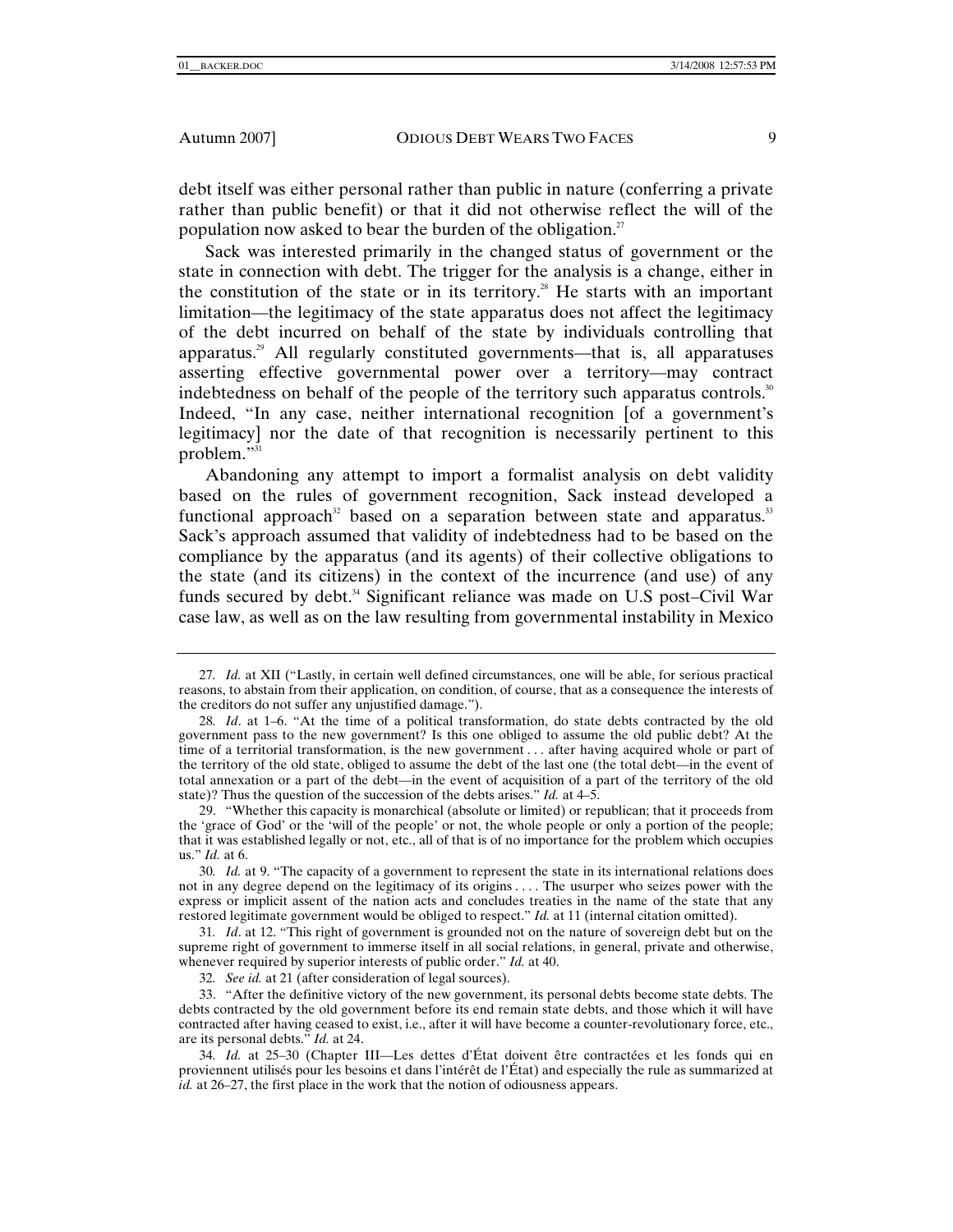throughout the nineteenth and early twentieth centuries.<sup>35</sup> A debt is odious, then, not because of the nature or legitimacy of the state apparatus contracting the debt or because of any change in regimes, $36$  but because of the absence of a legitimate relationship between the debt and the state itself. Legitimacy is based on demonstrating the application of the trust relationship between the state and its apparatus in relation to the debt. And debts odious to the state, as such, are not void; they merely change character from a state to a private debt, that is, they follow the agents of the apparatus that engaged in an illegitimate action in the name of the state. Thus Sack points to a connection between legitimacy and odiousness that parallels the construction of rule systems that distinguish between public and private obligations of "princes," today's public servants, in their role as such. $37$  Sack understands this as modern innovation. $38$ 

The issue of the character of such debts arises only after a change of government, when creditors seek to hold the state (through its successor government) liable on the obligation incurred by a predecessor state apparatus. For Sack, the new government has the initial obligation to contest the validity of the debt as state debt. It has a double burden. First, the successor regime must show that the contested debt was not incurred for the public benefit—that, indeed, the debt is private in character—and, second, that the creditors were aware of the private nature of the loan they were making.<sup>39</sup> Upon such a showing, the burden shifts to creditors to show that some or all of the proceeds actually served a public purpose.<sup>40</sup>

A long discussion follows, focusing on the obligation of successor states to pay public debts of states or territories acquired by negotiation, treaty, or conquest, in whole or in part.41 It is in that context that Sack develops an insight, thereafter substantially unmoored from its context and often quoted—the notion that debts incurred to oppress or colonize the people of a state are

37*. See id*. at 41–45.

 <sup>35.</sup> These cases dealt with the debt obligations incurred by or on behalf of the government of the former Confederate States of America (now reabsorbed into the United States of America) or that of various governments claiming the right to act for or on behalf of the United States of Mexico in the late nineteenth and early twentieth centuries. *See, e.g.,* Williams v. Bruffy, 96 U.S. 176, 187 (1878); U.S. v. Ins. Cos., 89 U.S. 99 (1875); Sprott v. U.S., 87 U.S. 459 (1874); Texas v. White, 74 U.S. 700, 733 (1869); Baldy v. Hunter, 171 U.S. 388 (1898), *cited in* SACK, *supra* note 8, at 29. For a U.S. case dealing with the fallout of Mexican political instability, see Sokoloff v. Nat'l. City Bank, 145 N.E. 917 (N.Y. 1924), cited by SACK, *supra* note 8, at 29.

<sup>36</sup>*. See* SACK, *supra* note 8, at 46 ("It is thus obvious that the political transformation of the debtor state does not change anything with respect to its debts. Those are the debts of the state and not of a government. They must be dealt with by the new government of the state.").

 <sup>38. &</sup>quot;The rule is grounded in the nature of the modern state." *Id*. at 41.

<sup>39</sup>*. Id*. at 30 ("It is the new government which bears the burden to prove that particular debts contracted by the prior government were not in the interests of and to the advantage of the state and this is uniquely important in these circumstances—that the creditors knew that these sums would be intended for odious ends.").

<sup>40</sup>*. Id.* ("If that could be established, it is to the creditors, in their turn, to prove that, in spite of its 'odious' purpose of the loan and their knowledge thereof, all or part of its proceeds was in fact employed in a way that benefited the state.").

<sup>41</sup>*. Id.* at 62–158.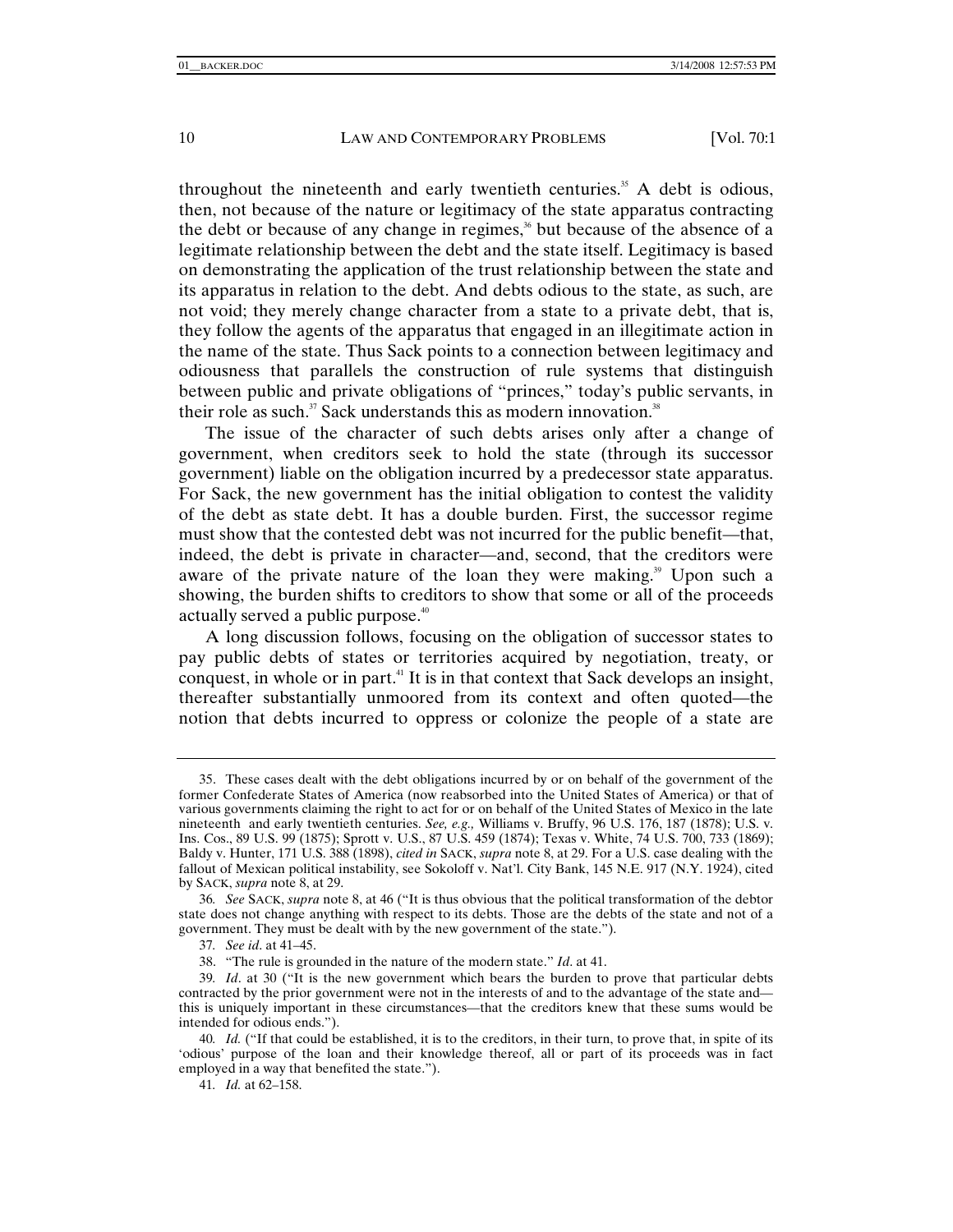odious (and thus personal to the government incurring them rather than public and binding on the people thus oppressed or colonized).<sup>42</sup> These are examples of debts that are not odious because they are personal to the maker (who seeks to bind the state to her personal obligations incurred while holding an office of trust within the state apparatus). Instead these are debts that, while not losing their public character, lose their legitimacy as debt binding the people of the territory on whose behalf or for whose welfare the debt was ostensibly incurred.43 But Sack assumed that the characterization of debt as odious, even in cases of subordination, exploitation, or oppression, would be an exceptional occurrence—one that would require the concurrence of the family of nations, constituted as such and duly assembled.44 As a consequence, Sack suggested an institutionalization, at the international level, of any framework to be used to make determinations about the character of sovereign debt as odious or as enforceable. Formal international institutionalization would assure that the majority of states would be complicit, as a formal matter, in any such determination, and thus provide both a safeguard against abuse and a basis the legitimacy of any determination made.<sup>45</sup>

The ideas synthesized by Sack proved extremely useful once—absolving Costa Rica of its obligation to British creditors for debts of an overthrown dictator.46 But the grounds of the arbitral decision were narrow, focusing on the physical manifestation of the sovereign will of the people and the peculiar nature of the use of the funds, as well as on the knowledge of the lenders. Chief Justice Taft, as arbitrator, was careful to avoid the idea of illegitimacy of the state apparatus, standing alone, as a basis for avoiding the obligation of the

46*. See* Great Britain v. Costa Rica, 1 R. Int'l. Arb. Awards 375 (1923) (Tinoco Arbitration), *reprinted in Arbitration Between Great Britain and Costa Rica: Opinion and Award of William H. Taft, Sole Arbitrator,* 18 AM. J. INT'L L. 147 (1924).

 <sup>42. &</sup>quot;When the government incurs debts in order to control the population of a part of its territory or to colonize this one by nationals of dominant nationality, etc., these debts are *odious for the indigenous population of this part of the territory of the debtor State*." *Id.* at 158.

 <sup>43. &</sup>quot;This is why, in the event of *political* transformation of the debtor state, these debts become the obligation of the new government. In the event of *territorial* transformation of the debtor state, these debts must be distributed between all its constituent territories, excepting only those which are directly odious." *Id*. at 160.

 <sup>44. &</sup>quot;Let us not forget . . . that the same question of the 'odious' nature of this or that debt could be possessed only exceptionally, and when it appears, manifests itself in a completely undeniable way, that these debts are really 'odious' not only to the eyes of the new government of the whole or part of the territory of the old state, but also in the opinion of qualified and impartial representatives of the family of the nations." *Id.* (citing Part V, Section 6 of his work).

<sup>45</sup>*. Id*. at 163. Sack was clear about the institutionalization of an international process meant to produce a general consensus among nation-states of the character of the sovereign debt at issue. First, the repudiating government would have the burden of proving before a duly constituted international tribunal both that the purposes for which the debt had been incurred was odious and that the creditors had knowledge of the odious purpose at the time of making of the loan. Second, the creditors will have to be unable to show that any part of the debt was used for the benefit of the state or its people. This system was not designed to make it easy either to permit unilateral characterization of debt as odious or to qualify as an odious debt. This was especially true with respect to a particular species of odious debt—war debt of a certain character, that is the debt of the loser in conflicts among, between, and within states. *Id.* at 166–70.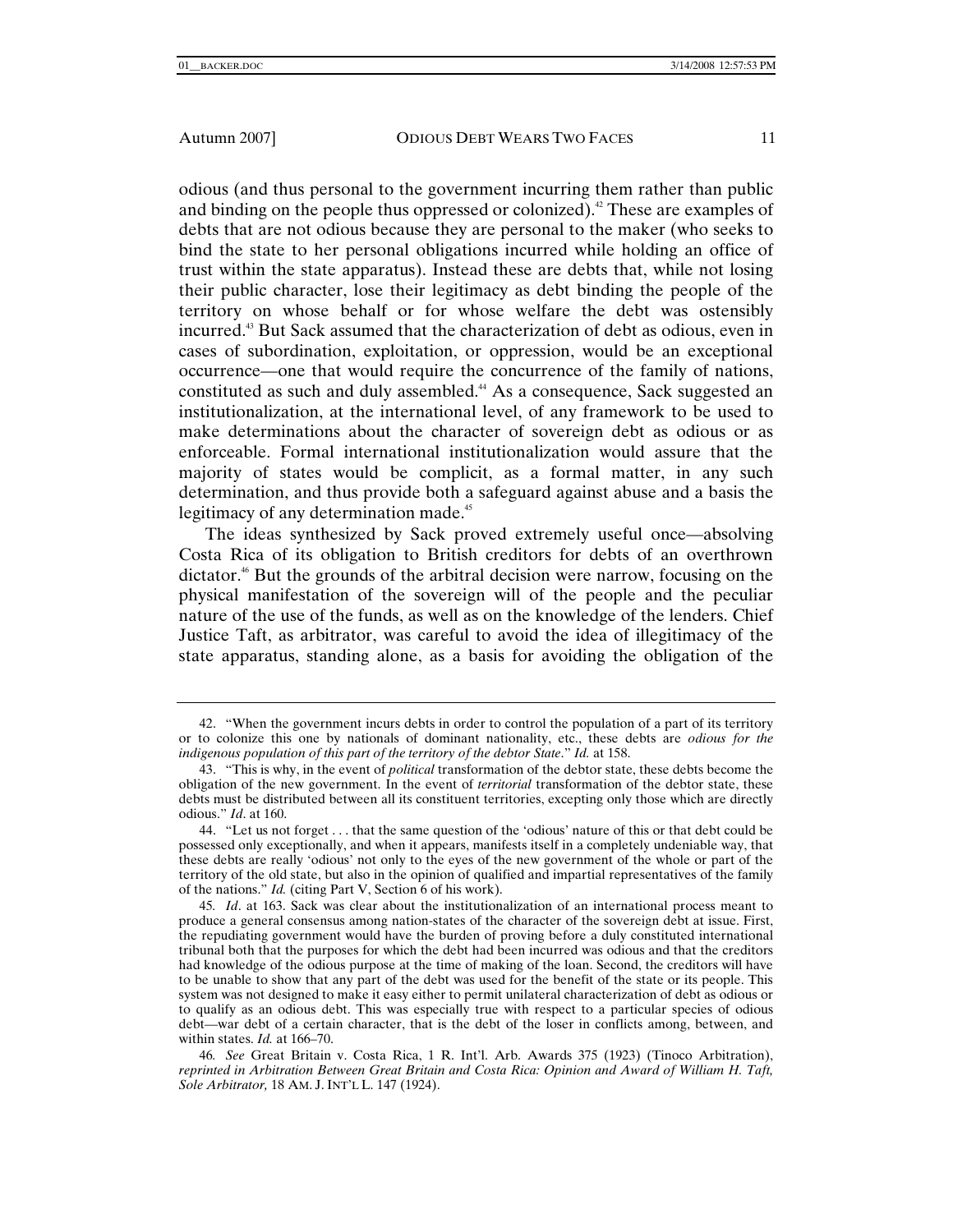state to repay debts incurred in its name by that (even illegitimate) apparatus.<sup>47</sup> And he gave great weight to the knowledge of the creditors as essentially complicit in a scheme to impose on the Costa Rican people the "retirement" arrangements of the former dictator.<sup>48</sup>

But even as Sack synthesized a system of odious debt, the reality of such a system "on the ground" was getting away from him, showing the potential for expansion based on evolving moral- and human-rights notions. These notions would, in the ensuing century, serve as a basis for extending the utility of the theory (notionally first, and then, to a limited extent, factually) well beyond the confines constructed for it by Sack. Sack himself saw it coming. He argued that it was wrong to characterize as odious German bond debt meant to buy out Polish landowners from territory seized from Poland by the German Empire. Though the funds went to a purpose odious to the successor Polish state (the colonization by Germans of formerly Polish territory), the Polish landowners had been fairly paid, and the funds thus transferred and traced back to the loans had effectively remained in the hands of the Polish polity. Such debts, while morally repugnant, should not have been deemed odious as a matter of "law."<sup>49</sup> Current proponents of odious debt doctrine tend to side against Sack and use this instance as one among others that support a substantially broader reach of the doctrine.<sup>50</sup> The moral component of the doctrine is evident in some of this current writing.<sup>51</sup>

By the beginning of the twenty-first century, Sack's suggested limitations of the application of the doctrine had substantially fallen by the wayside. This article focuses briefly on a synthesis of two recent, important efforts. The first is private and academic, involving a campaign by elements of civil society and academics to bring about changes in municipal and global law.<sup>52</sup> The second effort was through the actions and programs of institutional and supranational actors.53 As a consequence, the modern understanding of the doctrine of odious

49. SACK, *supra* note 8, at 163–64.

50*. See* Adams, *supra* note 7, at 4; KHALFAN, KING & THOMAS, *supra* note 10, at 18, 27, 31.

51*. See* KHALFAN, KING & THOMAS, *supra* note 10, at 28 (distinguishing the 1938 German repudiation of Austrian debt on grounds of no benefit).

- 52*. See* KREMER & JAYACHANDRAN, *supra* note 15.
- 53*. See* WORLD BANK GROUP, GOVERNANCE AND ANTI-CORRUPTION (2001), http://www.worldbank.org/wbi/governance/index.htm (last visited Oct. 1, 2007) ("The World Bank views good governance and anti-corruption as central to its poverty alleviation mission."). As Anthony Anghie has noted, the World Bank, through its control of authoritative knowledge, "aspires to maintain its authority and legitimacy by becoming sovereign over the entire subject of development . . . . Deviations . . . are accompanied frequently by economic disciplining . . . . Though the Third-World

 <sup>47. &</sup>quot;To hold that a government which establishes itself and maintains a peaceful administration, with the acquiescence of the people for a substantial period of time, does not become a *de facto* government unless it conforms to a previous constitution would be to hold that within the rules of international law a revolution contrary to the fundamental law of the existing government cannot establish a new government." *Arbitration Between Great Britain and Costa-Rica,* 18 AM. J. INT'L L. 147, 154 (1924).

<sup>48</sup>*. See id*. *at* 168. Chief Justice Taft, as arbitrator, explained: "The bank knew that this money was to be used by the retiring president, F. Tinoco, for his personal support after he had taken refuge in a foreign country. It could not hold his own government for the money paid to him for this purpose." *Id*.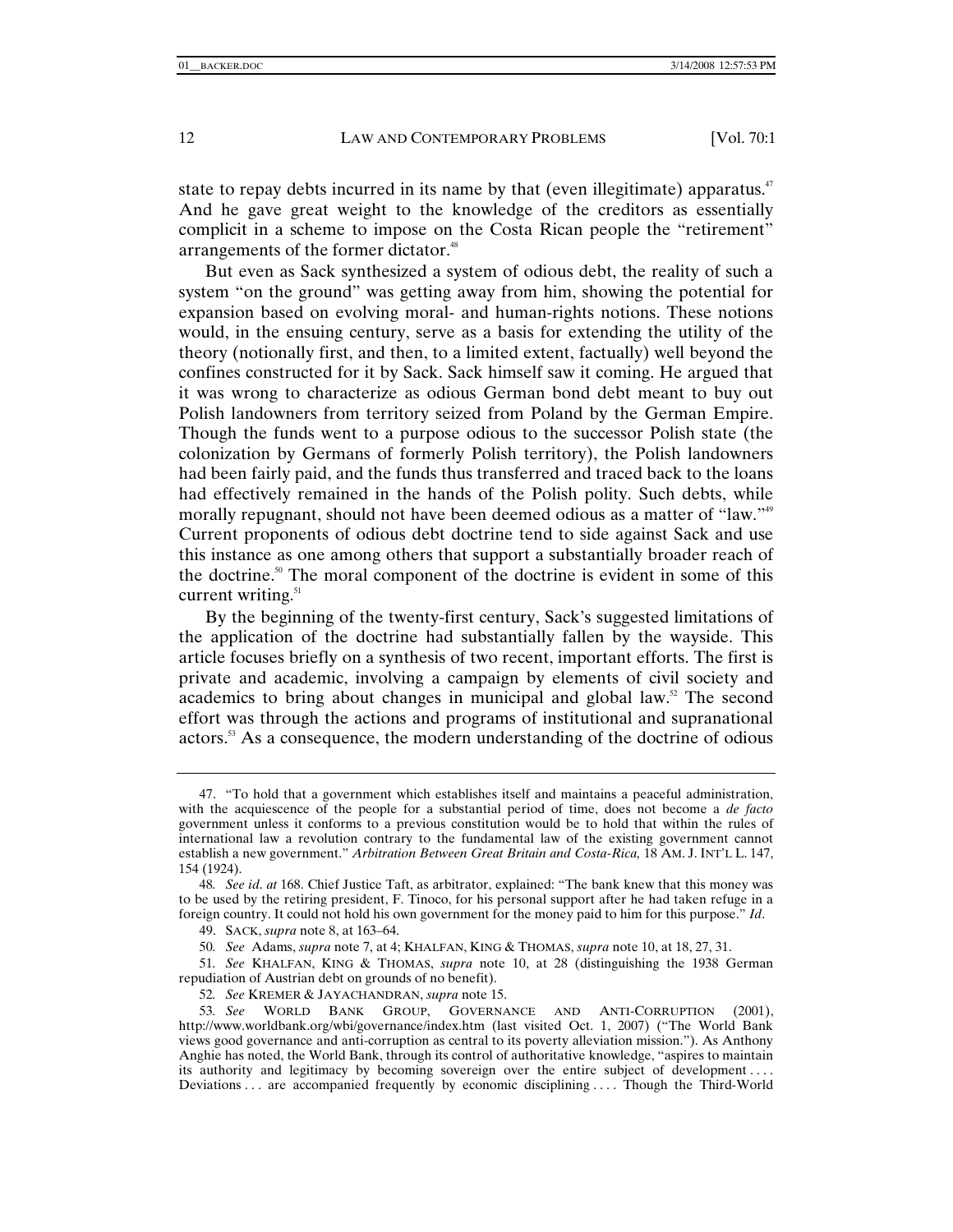debt, broadly conceived (there are of course adherents to any flavor of stricter interpretation of the limits of the doctrine), revolves around several points:

- 1. A focus on the will of and benefits to territorial sovereigns—the people. The issue has been characterized as "a sensitive one."54 There appears to be a growing impetus to "consider 'odious' any 'debt that has been incurred by a government without the informed consent of its people, and one that is not used in the legitimate interest of the State,'" although this is by no means the present position of positive international law.55
- 2. An adherence to the basic contractual context of transactions and consequential emphasis on lender and borrower due diligence.<sup>56</sup>
- 3. A shift of responsibility to the lender, with a move away from state (and borrower) obligation to lender responsibility, and a greater willingness to tolerate imposition of significant penalties for failures of lenders to monitor the use of their funds. $57$
- 4. A deepening notion of the passivity of the polity and a greater willingness to excuse a failure to act in the face of oppression or illegitimate conduct on the part of those in control of the state apparatus;<sup>58</sup> the people of a jurisdiction need do nothing to evince their disagreement with the practices later used as the basis for repudiation.
- 5. An embrace of the idea, now rationalized, that odiousness is universal and not contextual; in some circumstances, even the populace may not

states . . . are ostensibly sovereign states . . . , these states, in fact, only have doubtful control over their economies." Antony Anghie, *Colonialism and the Birth of International Institutions: Sovereignty, Economy and the Mandate System of the League of Nations*, 34 N.Y.U. J. INT'L L. & POL. 513, 625 (2002).

 <sup>54.</sup> Guido Acquaviva, *The Dissolution of Yugoslavia and the Fate of its Financial Obligations*, 30 DENV. J. INT'L L. & POL'Y 173, 188 (2002).

<sup>55</sup>*. Id.* (quoting JULIETTE MAJOT, THE DOCTRINE OF ODIOUS DEBTS, *in* FIFTY YEARS IS ENOUGH: THE CASE AGAINST THE WORLD BANK AND THE INTERNATIONAL MONETARY FUND 35 (1994)).

 <sup>56.</sup> The contractual nature of the issue continues to be recognized especially by civil lawyers. *See* Christoph G. Paulus, "*Odious Debts" vs. Debt Trap: A Realistic Help?*, 31 BROOK. J. INT'L L. 83, 90–91  $(2005)$  ("The principle of democracy ... is being taken as a ground to justify the cancellation of longstanding contracts, although no reason exists to terminate the contract under either its agreed upon terms or other valid legal provisions."). For a discussion of the trend toward cultures of private surveillance within municipal law, see Larry Catá Backer, *Surveillance and Control: Privatizing and Nationalizing Corporate Monitoring After Sarbanes-Oxley*, 2004 MICH. ST. L. REV. 327 (2004); Larry Catá Backer, *The Duty to Monitor: Emerging Obligations of Outside Lawyers and Auditors to Detect and Report Corporate Wrongdoing Beyond the Federal Securities Laws*, 77 ST. JOHN'S L. REV. 919 (2003).

<sup>57</sup>*. See* Robert K. Rasmussen, *Integrating a Theory of the State into Sovereign Debt Restructuring*, 53 EMORY L.J. 1159, 1177 (2004) ("However, to the extent that the monies received were spent on the follies and fancies of the erstwhile leaders, it is far from obvious that the citizens should remain burdened by the debt. In this situation, lenders may be better positioned to reduce the agency costs that arise between citizens and their rulers than are the citizens themselves.").

 <sup>58.</sup> For the naturalization of this assumption in the international law of human rights and state responsibility, see Larry Catá Backer, *The Führer Principle of International Law: Individual Responsibility and Collective Punishment*, 21 PENN ST. INT'L L. REV. 509, 527 (2003).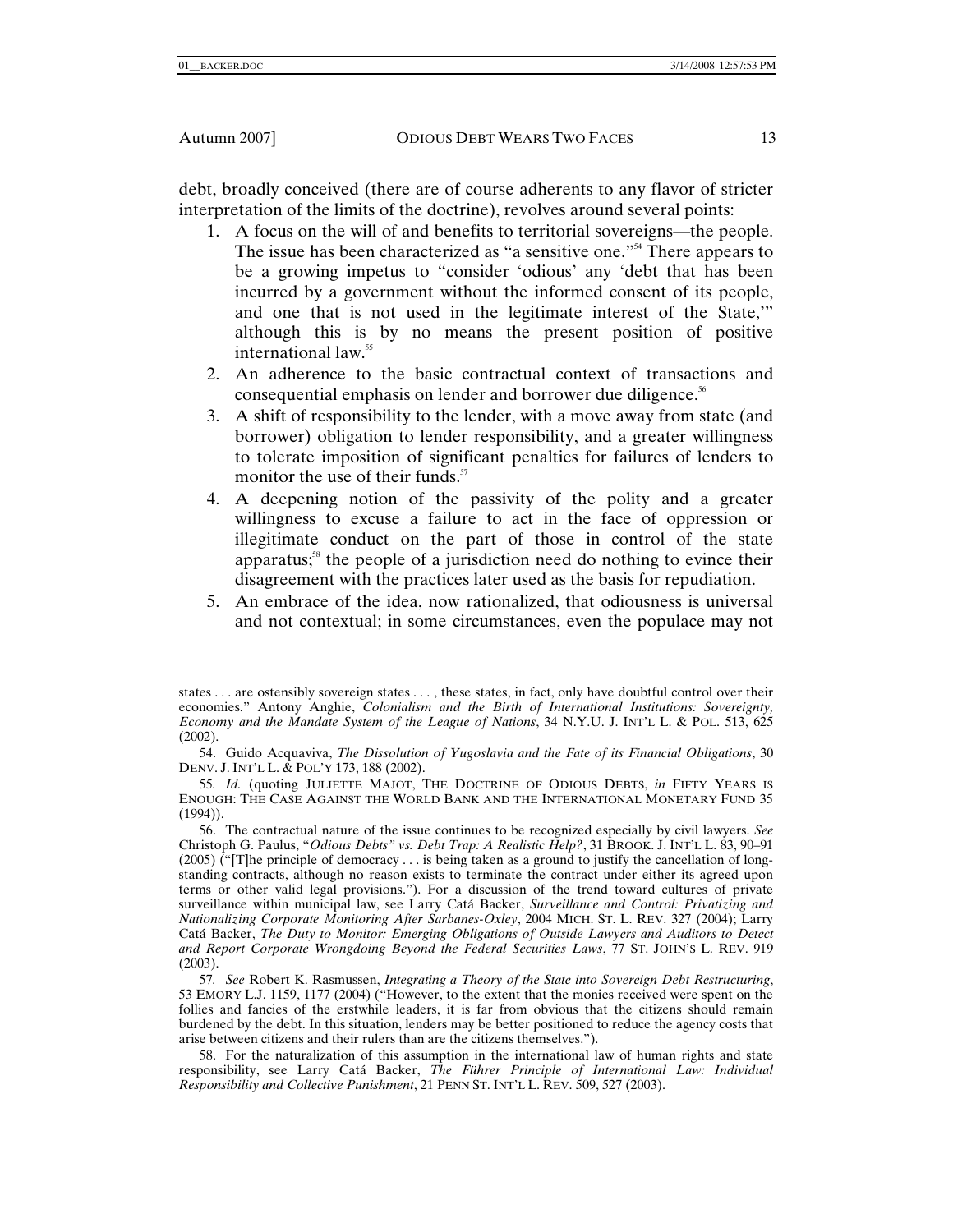legitimately undertake obligations to engage in certain activities funded by debt to which the state is later bound to repay.

- 6. A sharpening of the autonomy and distinctions between the legal personalities of state, government, and government officials and a simultaneous openness to the power of public and private persons to engage in acts tinged with both public and private characteristics.
- 7. An extension of the applicability of the doctrine of odious debt to all public obligations, even those of sitting regimes.

All of this is well captured in a recent corruption case out of Kenya.<sup>59</sup> An arbitral tribunal of the International Center for Settlement of Investment Disputes  $(ICSID)$ <sup>60</sup> determined that an individual businessman (a citizen of Canada based in Dubai) could not enforce a contract with the Republic of Kenya that he had secured by paying \$2 million to former President Daniel arap Moi.<sup>61</sup> The ICSID tribunal rejected the argument that the money constituted a personal gift, even one ostensibly intended for public use.<sup> $\alpha$ </sup> Rather, it found, the money had been paid as a bribe to the president to ensure that he would cause the Kenyan state to enter into a contract that furthered the interests of the businessman and of the president in his personal capacity, but that might not have provided a benefit to the Kenyan state.<sup>63</sup> The tribunal determined that it could not hold the Kenyan *state* liable on an obligation incurred for the benefit of the Kenyan *head of state*, and therefore tinged with illegitimacy in its inception.64 It was careful to distinguish between the acts of President Moi in his personal capacity (taking the bribe constituted a personal act) and as president (having authority under the Kenyan Constitution to bind the Kenyan state and its people to the obligations represented by the contract).<sup>65</sup>

In rejecting the businessman's claim, the tribunal rejected as well the notion that the bribe might have been excused by "any local custom in Kenya purporting to validate bribery committed . . . in violation of international public policy."66 Nor could the contract be viewed as distinct from and thus untainted by the bribe: it was "an intrinsic part of the overall transaction, without which

<sup>59</sup>*. See Kenyan Corruption Case*, *supra* note 13.

 <sup>60.</sup> For a discussion of the International Center for Settlement of Investment Disputes, see *infra* Part III.A and note 134.

<sup>61</sup>*. Kenyan Corruption Case*, *supra* note 13.

<sup>62</sup>*. Id.*

<sup>63</sup>*. Id.*

<sup>64</sup>*. Id.* ("[I]n the tribunal's words, he could not '[find] a cause of action on an immoral or illegal act.' The tribunal thus ruled that, 'claims based on contracts of corruption or on contracts obtained by corruption cannot be upheld by this Arbitral Tribunal.'").

<sup>65</sup>*. Id.* ("The tribunal rejected Mr. Ali's argument that Mr. Moi had been 'one of the remaining Big Men of Africa who, under the one party state Constitution, was entitled to say, like Louis XIV, that he was the State,' as unfounded since under Kenyan and English law, which Mr. Ali was relying on, the president was regarded as being bound by the law and the constitution.").

 <sup>66.</sup> World Duty Free, Ltd. v. Republic of Kenya (ICSID, Oct. 2006) ¶ 172, *available at*  http://www.investmentclaims.com/decisions/WDF-Kenya\_Award.pdf.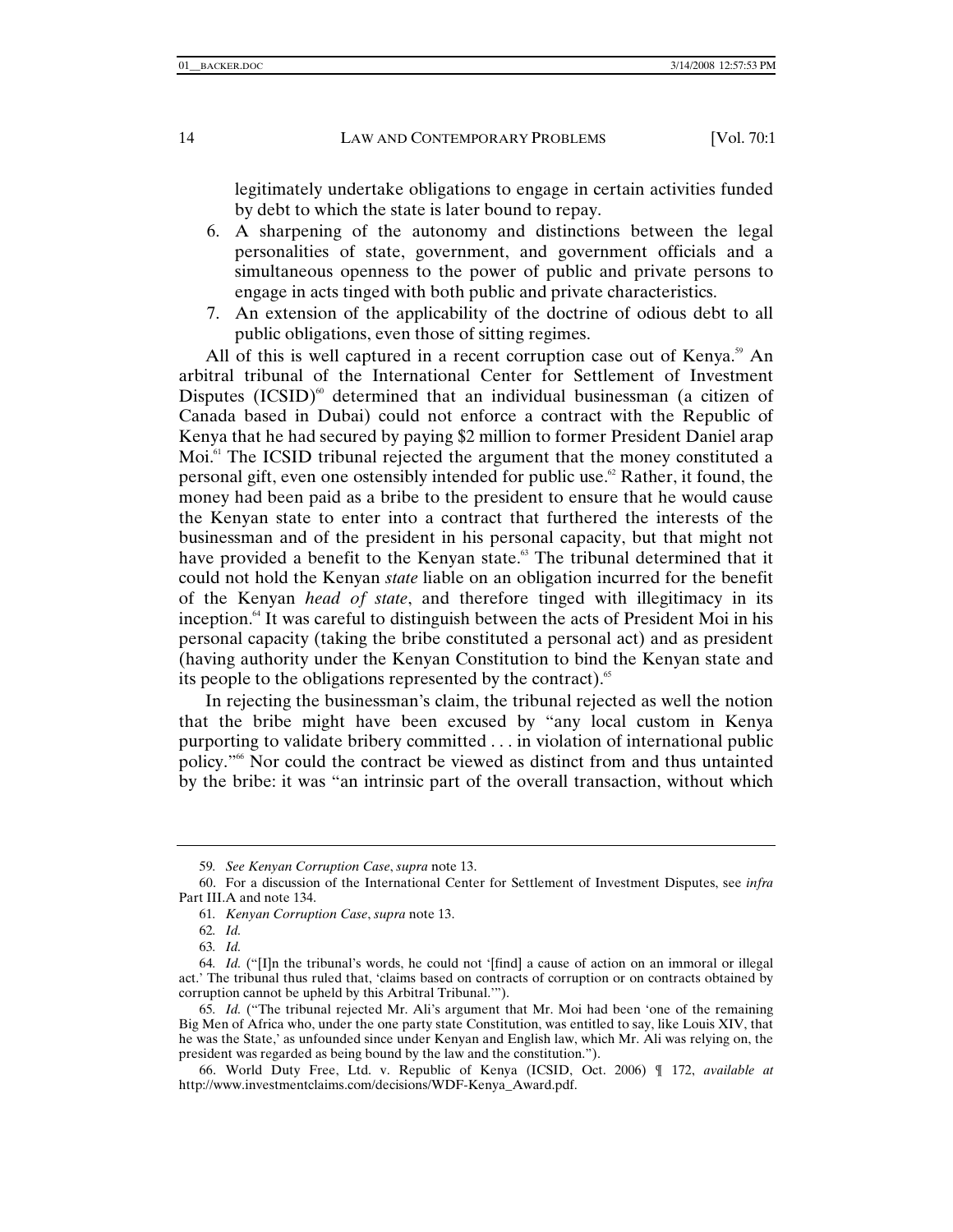no contract would have been concluded between the parties."<sup>67</sup> This case reflects not only the typical, "odious" loan to a despot to the benefit of his personal purse, but it might also suggest the power of the Western-oriented universalism inherent in the doctrine as it has come to be extended to corruption.<sup>68</sup> There is irony in the way that an award that appears to benefit a developing state and former colony of the United Kingdom can also serve to solidify the imposition of a hierarchy of law in which municipal law and custom become increasingly subordinated to global custom.

Civil-society advocates seeking an extension of the odious debt doctrine hailed the decision.<sup>69</sup> Odious debt has been transformed into illegitimate debt.<sup>70</sup> And contract is used to reinforce the notion that only democratically elected governments, abiding by all international human-rights norms, can legitimately incur debt that binds the state they control, but only to the extent such debt actually benefits the polity.<sup>71</sup> Yet all of this assumes the legitimacy of the

69*. Id.* ("Legal experts Ashfaq Khalfan and Jeff King, of the Canadian based Centre for International Sustainable Development Law (CISDL) and co-authors of the 2003 landmark analysis of the legal doctrine of odious debts, say the tribunal's ruling is an important one for the global campaign. 'This case,' says Mr. King, 'adds to precedent such as the Tinoco Arbitration (1924) and numerous international conventions in clarifying that contracts for personal enrichment, or those procured by bribery, are against international public policy and are thus unenforceable."). The article also emphasized the importance of the adoption of a rule distinguishing the personality of the President of the Kenyan Republic from that of the man holding the office. *Id.* ("'This decision dissolves the fiction,' says Jeff King, 'that a head of state is capable of binding the state to any sort of contract.'").

70*. See* JOSEPH HANLON, DEFINING ILLEGITIMATE DEBT AND LINKING ITS CANCELLATION TO ECONOMIC JUSTICE 36 (2002), http://english.nca.no/filemanager/download/197/Defining%20illegtimate %20debt,%20understanding%20the%20issues.pdf (discussing illegitimate debts in Argentina and South Africa as "odious"). Hanlon notes that:

The term "illegitimate debt" seems not to have been used in any law or court ruling until an Argentine Federal Judge in 2000 ruled that debt contracted during the period of the military dictatorship (1976–1983) was illegitimate. Patricia Adams, a specialist in "odious debt," noted that "[t]he implications of this ruling extend beyond Argentina and send a clear message to the citizens of all the highly indebted countries that international creditors were responsible for ensuring that the money loaned was used for the interests and needs of the state."

*Id.* at 6 (citations omitted). *See also* KHALFAN, KING & THOMAS, *supra* note 10, at 53–81 (analyzing legal remedies for illegitimate debt).

71*. See* HANLON, *supra* note 70, at 5 ("Odious loans to dictators and apartheid South Africa are examples of *unacceptable loans*. Usury and requirements to violate national law are *unacceptable conditions*. Loans to a poor country for consumption could be argued to be *inappropriate loans* on the grounds that it was imprudent to lend to a country which had no chance of repaying the loan. Conditions imposed by the IMF could be argued to be *inappropriate conditions* if they created an economic environment which made it impossible to repay the loan.") (emphasis in original); *see also* KREMER & JAYACHANDRAN, *supra* note 15, at 26–29 ("Under this definition, for debts to be odious the borrowing government has to both be undemocratic and loot the funds or use them for repression. Clearly, these stringent conditions create a strong case for blocking borrowing, but one could also consider cases when the government is undemocratic but spends in the people's interest; is democratic but loots the proceeds from borrowing; or is democratic but spends incompetently so its borrowing does not benefit the people.").

<sup>67</sup>*. Id.* (alteration in original).

 <sup>68.</sup> The plaintiff's argument paralleled an argument raised generally by Professor Ala'i. *See* Padideh Ala'i, *The Legacy of Geographical Morality and Colonialism: A Historical Assessment of the Current Crusade Against Corruption*, 33 VAND. J. TRANSNAT'L L. 877, 898 (2000) ("[I]n some societies, cultural practices that we may consider 'corrupt,' may be closer to their traditional way of doing things.").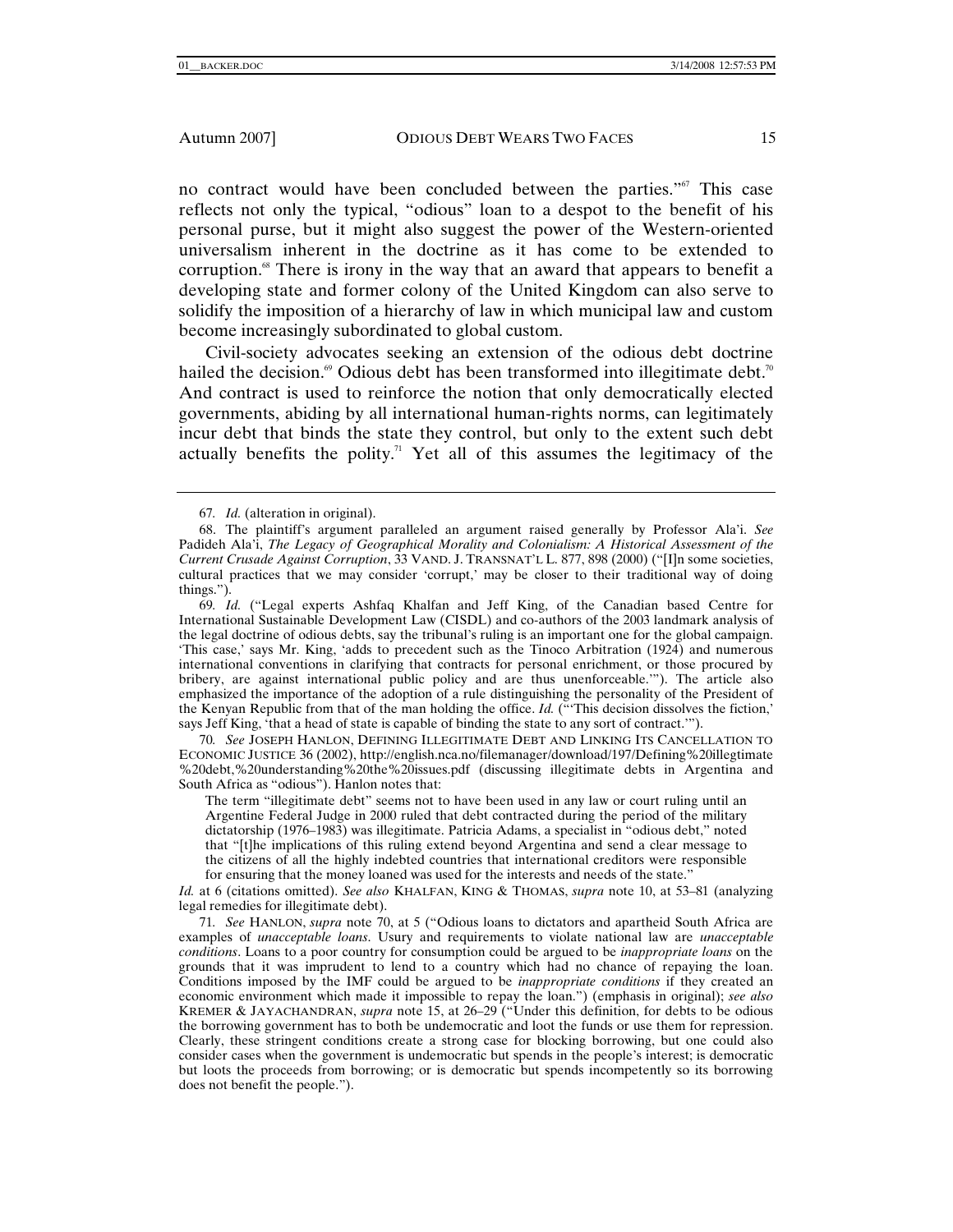systems through which debt is incurred. The fault lies with the apparatus of a state—an illegitimate apparatus (antidemocratic or lawless)—and not with the system producing debt. Even broadened, the system is grounded on the legitimacy of the global capital markets—an assumption subsumed under the general presumption that all sovereign debts must be repaid.<sup>72</sup>

But it is just a small step from the transformation of odious debts into illegitimate debt, to a doctrine of global systemic illegitimacy. As applied to the capital markets for sovereign debt, that notion can become a powerful tool for the recasting of those markets and the relationships of sovereigns to them. It is this idea that Fidel Castro develops as a theory of global illegitimacy.

#### B. Moving Traditional Doctrine to the Global Plane

Castro illustrates the development of a theoretical justification for the concept of "odious debt" on a vastly expanded scale. This justification counts among its sources Marxist–Leninist ideological perspectives combined with strains of nationalist and post-colonial writings of the post World War II period.73 From the perspective of this framework, the odious debt doctrine, often cited and little applied after the nineteenth century in either its classical or current forms, serves as little more than a fig leaf over the great objectives of what Castro and others characterize as the global neo-liberal project, $4\pi$  to perpetuate Western hegemony over developing states. The odious debt doctrine, as part of that project, is designed deliberately to advance Western hegemony. This is accomplished through its elaboration as creditor-oriented in scope and application. In this way traditional odious debt doctrine has served to advance the interests of global capital and the creditor states. These creditor states, "civilized" nations who traditionally occupied the highest echelons of sovereign-state authority under traditional systems of international law,<sup>75</sup> applied the doctrine as a mechanism for cementing their place within the hierarchy of states, the integrity of systems of capital that protected their interests, and the interests of their instrumentalities. Paralleling pre–World War II notions of an international system consisting of a family of nations overseeing and civilizing a community of less-civilized states to development sufficient to

 <sup>72.</sup> Thus, one academic commentator could with confidence assert, other than in connection with the financing of decolonization, "the clear general rule is that debts ought to be paid. This seems a foregone conclusion in the contemporary world, a world where countries compete with each other primarily in trustworthiness before financial institutions and private investors, and not primarily through the actual use of force anymore." Acquaviva, *supra* note 54, at 213–14.

<sup>73</sup>*. See, e.g.*, JEAN-PAUL SARTRE, COLONIALISM AND NEO-COLONIALISM (Azzedine Haddour, Steve Brewer & Terry McWilliams, trans., 2001) (stressing the need for decolonization). *See generally* BILL ASHCROFT, GARETH GRIFFITHS & HELEN TIFFIN, POST-COLONIAL STUDIES: THE KEY CONCEPTS 110–15 (2000).

<sup>74</sup>*. See, e.g.*, Henk Overbeek & Kees van der Pijl, *Restructuring Capital And Restructuring Hegemony: Neo-Liberalism And The Unmaking Of The Post-War Order, in* RESTRUCTURING HEGEMONY IN THE GLOBAL POLITICAL ECONOMY: THE RISE OF TRANSNATIONAL NEO-LIBERALISM IN THE 1980S 14–23 (Henk Overbeek ed., 1993).

<sup>75</sup>*. See* WESTEL W. WILLOUGHBY, THE FUNDAMENTAL CONCEPTS OF PUBLIC LAW 307–09 (1924).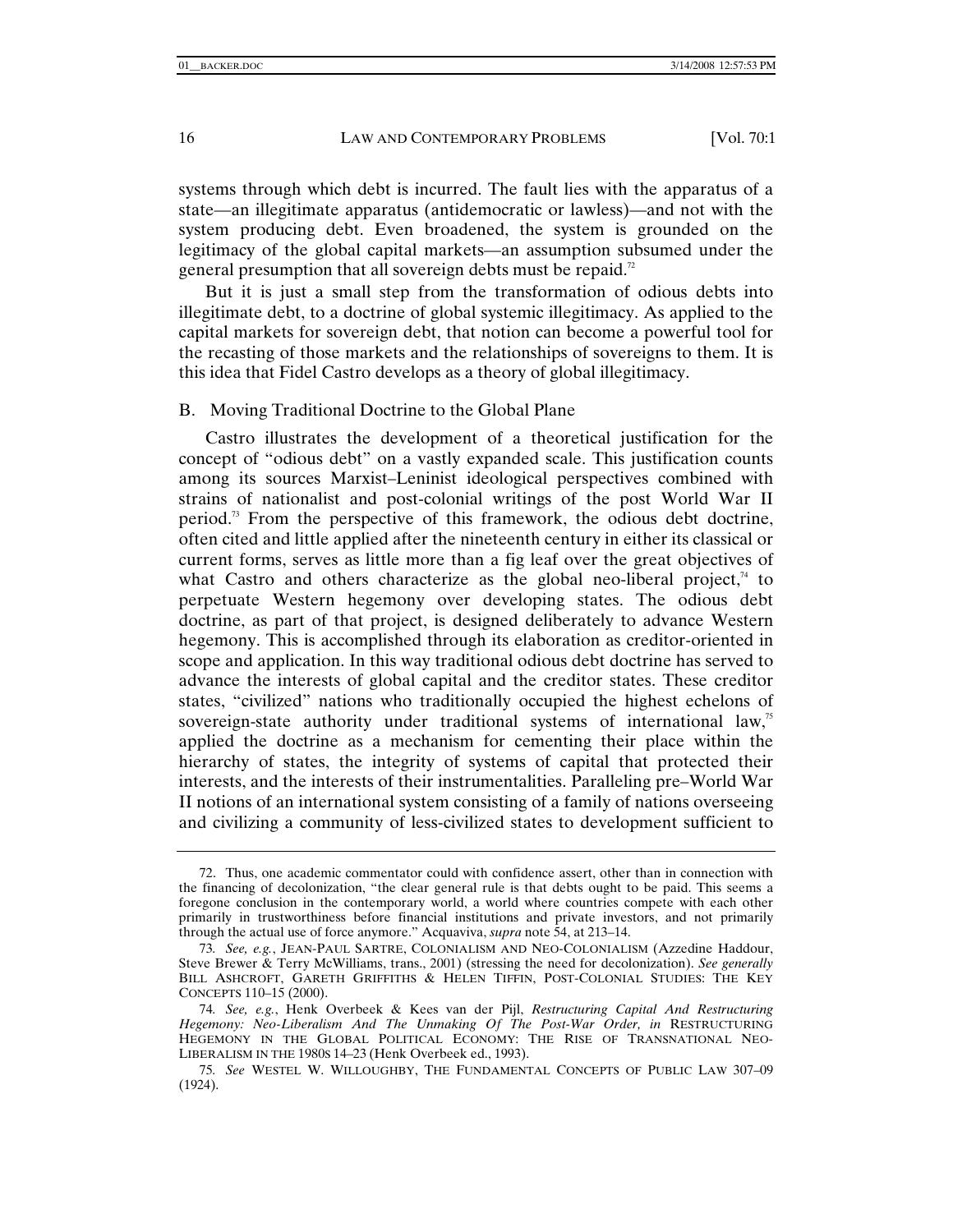merit entry into the "family of nations,"76 odious debt served as a recognition of both the inability of lesser states and territories to order their affairs in a sufficiently civilized manner, and as a mechanism to bring these states to a more civilized level. Its principal focus was on the maintenance of a stable global capital system within this hierarchical, subordinating, and hegemonic family-ofnations system in which "less" equal states were increasingly made civilized by inducements to mimic the conduct and mores of developed states. Thus, though the doctrine might be substantially expanded in coverage through application of the current literature, the odious debt doctrine remains focused on both of these projects: to protect the system of sovereign lending and to reinforce a particular culture of state governance norms and behavior.<sup>77</sup>

Castro is representative of a group of statesmen from the developing world, and of those academics who have supported their projects, who have argued that this broadening is not enough. This group of junior members of the family of nations, those who were the objects of unequal treaties and trusteeships, all suffered within the parameters of a system of international law that before 1945 systematically rationalized and legitimated such actions and subordinations. All have embraced the expanded scope of the odious (now illegitimate) debt doctrine. But they have refocused the analysis, conflating classic odious debt doctrine with current notions of illegitimacy and illegality as legitimate bases for debt repudiation in both a private (corruption) and public (violation of humanrights norms) context.

These new participants in the debate over the scope and application of odious debt notions to sovereign debt have developed another basis for applying the doctrine that turns current doctrinal developments on their heads. Rather than focus on the objects of lending, they focus first on the source of loans and then on the system that rationalizes the rules under which those loans are made. Applying traditional doctrine in this other direction, they attempt to make the case that the loan system itself is odious. It is odious, that is, as an integral part of a larger economic system designed to perpetuate the subordination of developing states to the economic and political instrumentalities of developed states.

<sup>76</sup>*. See* ANTHONY ANGHIE, IMPERIALISM, SOVEREIGNTY, AND THE MAKING OF INTERNATIONAL LAW 59–61 (2005) (arguing that the notion of a family of nations to which the mutual obligations and protections of international law applied was developed to preserve the privileged position of European states and provide a legal basis for European colonialism as an effort to civilize and bring colonial peoples into the family of nations under universal rules devised by the civilizers). *Cf.* MARTTI KOSKENNIEMI, THE GENTLE CIVILIZER OF NATIONS: THE RISE AND FALL OF INTERNATIONAL LAW 1870-1960 (2001).

 <sup>77.</sup> And for those reasons, its actual application remains extraordinary even as the potential range of its application widens. On the other hand, the in-terrorum effect of an expanded doctrine appears to have begun to induce settlement rather than repudiation or a compulsion to pay a debt in full. *See generally* Kevin H. Anderson, *International Law and State Succession: A Solution to the Iraq Debt Crisis?* 2005 UTAH L. REV. 401, 436–439 (2005); Emily F. Mancina, Note*: Sinners in the Hands of an Angry God: Resurrecting the Odious Debt Doctrine in International Law,* 36 GEO. WASH. INT'L L. REV. 1239, 1252–62 (2004). In this form it functions well enough as a support for the current system and as a means of reinforcing conduct norms useful for the perpetuation of the current system.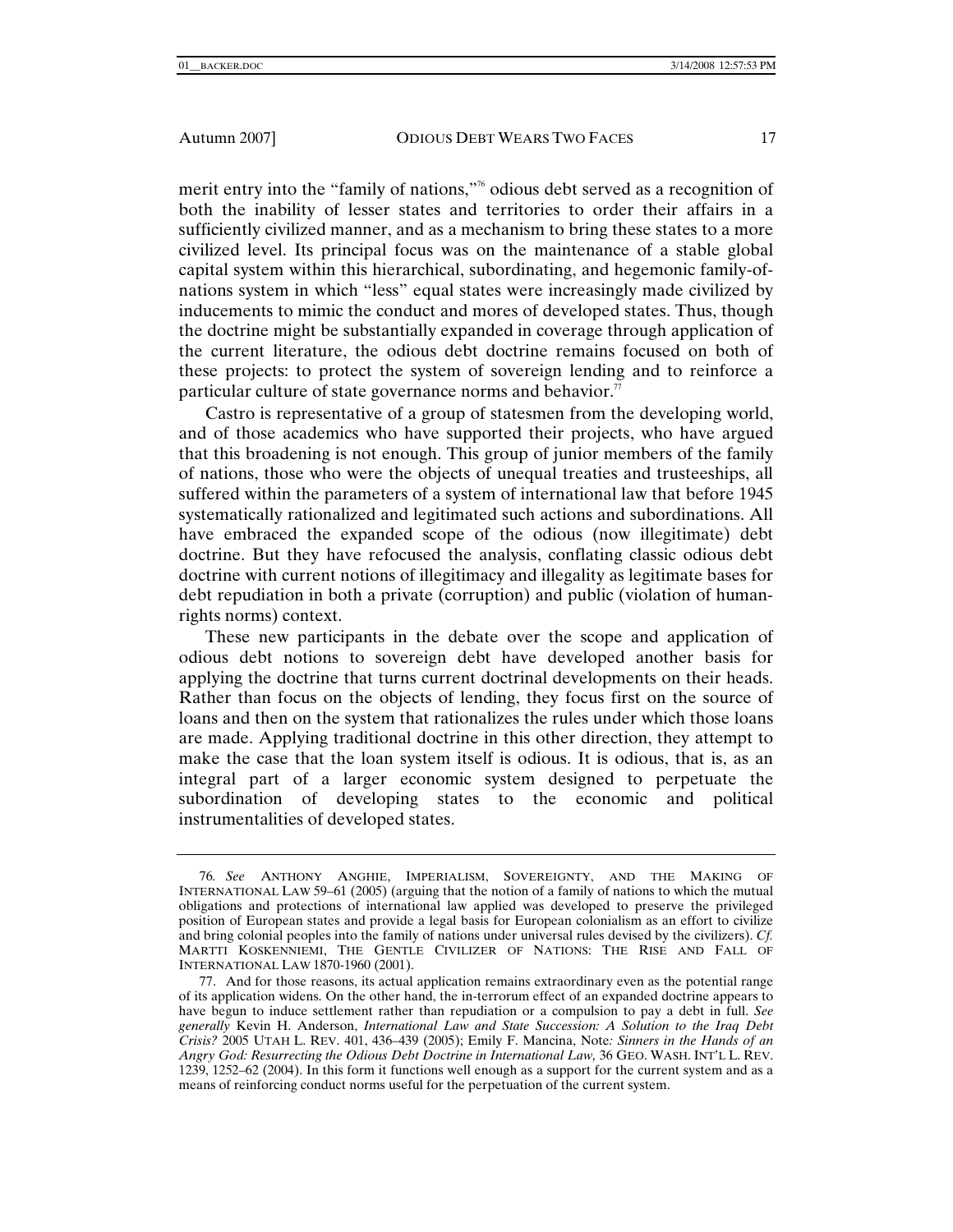Castro does not reject the traditional application of broadened notions of the odious (illegitimate) debt doctrine. Indeed, he joins those who have argued that the odious debt notion ought not to be limited to successor states or treated as a narrow argument bounded by the legalisms of Western-oriented international law. Instead, the notion must be tied to the realities of lending at the international level and the legitimacy of the government to which a loan is made.78 Adopting the framework of current odious debt theory, Castro asserts that whereas civilian governments that succeeded military dictators cannot be held liable for the financial, and particularly the debt, crises they inherited, military dictators ought to be accountable. "Pinochet can be blamed for a large part of them, because of his fratricidal coup and his enthusiastic contributions to and cooperation with [International Monetary Fund] policy for nearly twelve years."<sup>79</sup>

Thus, even when there is no issue of "successor state," to which the concept is usually and traditionally has been limited, $\delta$ <sup>®</sup> the odious debt concept ought to apply to determine the lender's complicity in subsidizing the government of an illegitimate ruler and limit the lender's ability to profit thereby—especially after the overthrow and establishment of a legitimate state apparatus.

But this justification of debt repudiation on the basis of its particular characteristics (its use to maintain the government in power to the detriment of the subject population) veils its more revolutionary aspects. First, Castro suggests complicity by the creditor states through their private-sector capital markets.<sup>81</sup> This does not, by itself, expand current versions of a broadly applied

<sup>78</sup>*. See* Fidel Castro Ruz, *Latin America's Foreign Debt Must Be Canceled, in* FIDEL CASTRO SPEECHES 1984-85: WAR AND CRISIS IN THE AMERICAS 206, 211 (Michael Tabor ed., 1985) (text of interview of Fidel Castro Ruz conducted by Regino Díaz, editor of the Mexican newspaper Excelsior, Mar. 21, 1985) ("The military men are withdrawing from public administration. If the economic situation had been less serious, they would have resisted .... Now they have turned state administration over to the civilians and have left them a terrible inheritance, to be sure.").

<sup>79</sup>*. Id.* at 219–20. Castro is making two points here. One, of course, is that the dictators entered into the sovereign debt market for their own benefit (to perpetuate their rule). The other is that the dictators were serving the interests of the international lending establishment as well as their own (and thus the reference to the IMF). Odiousness here, then, is meant in both its traditional sense and in the sense of systemic illegitimacy focused on the creditor.

<sup>80</sup>*. See, e.g*., P.K. MENON, THE SUCCESSION OF STATES IN RESPECT TO TREATIES, STATE PROPERTY, ARCHIVES AND DEBTS 161–63 (1991) (explaining the concept of odious debt in relation to successor states); Hubert Beemelmans, *State Succession in International Law: Remarks on Theory and Statepraxis*, 15 B.U. INT'L L.J. 71, 73–74 (1997). *See generally* Paul Williams & Jennifer Harris, *State Succession to Debts and Assets: The Modern Law and Policy*, 42 HARV. INT'L L. REV. 355, 356 (2001) (discussing "the legal rules governing the allocation of debts and assets among successor states, and . . . the manner in which the political objectives of the various parties influence the development and application of the relevant legal rules concerning state succession to debts and assets.").

 <sup>81. &</sup>quot;As a result of all of these mathematical calculations and moral, historical, political and economic reflections, I have come to the conclusion that the Latin American debt is unpayable and should be canceled .... I suggest that the industrialized creditor countries can and should make themselves responsible for the debts of their own banks." Castro, *supra* note 78, at 228. This finds its echo in the work of some commentators, for example, out of Africa. *See, e.g.*, Chris N. Okeke, *The Debt Burden: An African Perspective,* 35 INT'L LAW. 1489 (2001).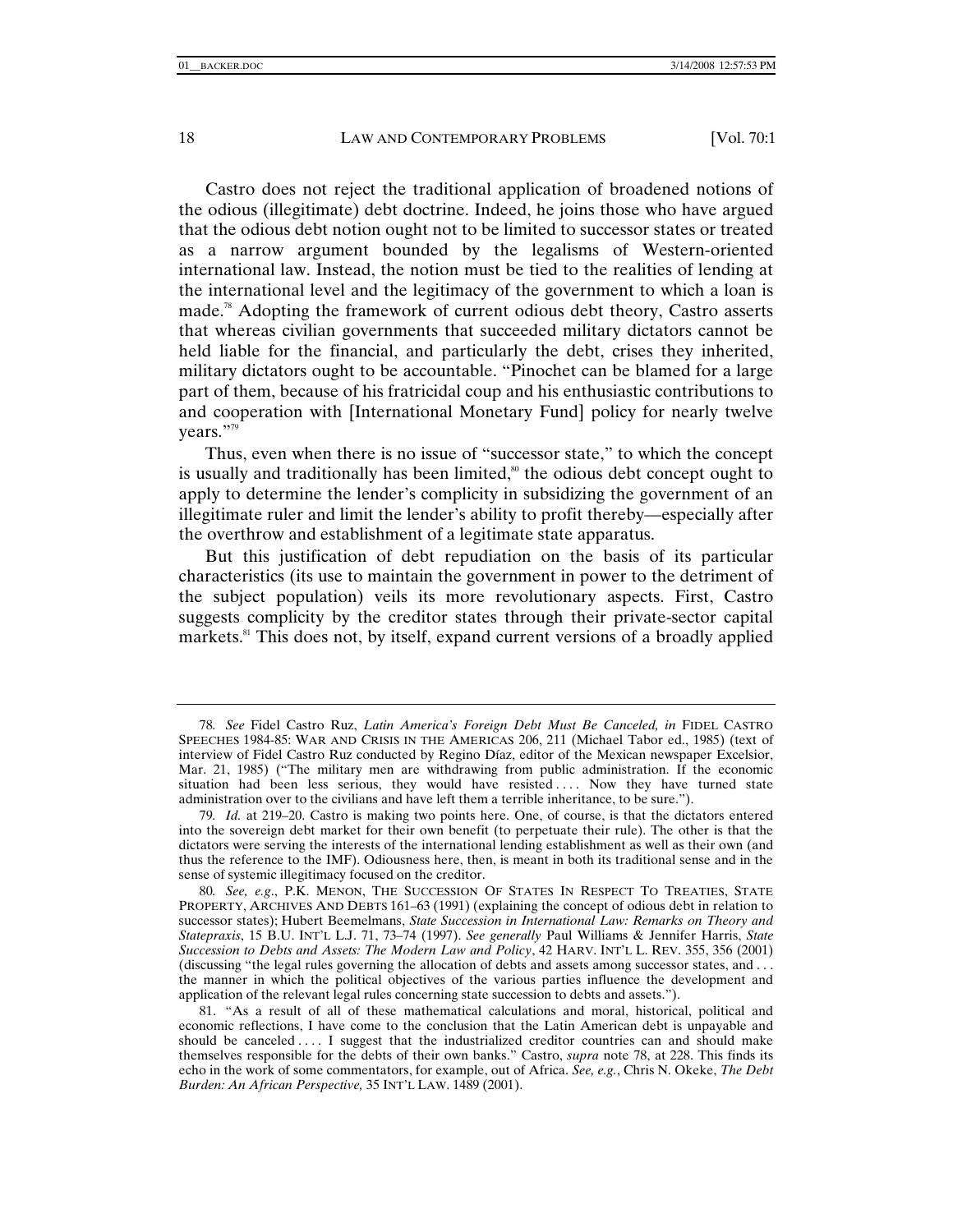odious debt doctrine. Second, Castro suggests systemic illegitimacy.<sup>82</sup> The notion, expressed in speeches from the late 1970s through the turn of the century, increasingly suggested that the system of lending itself created not merely institutional complicity in odious lending, but was itself geared to the imposition of public indebtedness of no benefit to the borrowing state. Castro effectively makes the case that loans profiting the lender but not the borrower (in a public-debt context) must by nature constitute a class of debt that is odious, as that notion is classically understood.83 Four principal characteristics of this systemic hypercycle produce an unavoidable need for developing states to borrow, and their perpetual inability to repay those loans outlined by Castro was described in earlier studies.<sup>84</sup> Labor specialization, overproduction, capital migration, and consumerism produce a global system that compels poor states to borrow for the benefit of developed states.<sup>85</sup>

The modern system of private orderings, of global capital in the service of undefined global markets, it is argued, serves to benefit creditor states to the ruin of borrower states.<sup>86</sup> "In effect, developing states acquire as a debt obligation a portion of the wealth that represents the required subsidy of global production at the heart of the neo-liberal system. Thus the spiral deepens."87 In this way, the system of sovereign lending manages to reinforce the old international-law system that sought to legitimize colonialism and the unequal treatment of states without invoking the old imperialist norm system directly. Fidel Castro nicely distilled this insight in the 1980s: "we have analyzed all of the variations suggested to resolve the problem of state debt . . . the result of all of these analyses is that sovereign debt, like an enormous and monstrous cancer, . . . tends to reproduce itself and grow without limit."<sup>88</sup>

Unable to tax sufficiently to repay prior loans, "States must borrow additional sums of money to pay the portion of prior loans which are unpaid

 86. "States, without wealth to tax and with critical needs to meet, must borrow. Developing states borrow directly, in the debt markets, and indirectly, through the IMF, from developing states." *Id.*

87*. Id.*

 <sup>82.</sup> For a fuller treatment of the construction of this systemic illegitimacy, as constructed by Castro, see Larry Catá Backer, *Ideologies of Globalization and Sovereign Debt: Cuba and the IMF*, 24 PENN ST. INT'L L. REV, 497, 515–33 (2006).

<sup>83</sup>*. See supra* text accompanying notes 23–52.

 <sup>84.</sup> Backer, *supra* note 82, at 531.

<sup>85</sup>*. Id.* Overproduction misallocates resources for the benefit of consumers in the wealthiest states by depressing the price of these goods, making them more affordable in the developed world but beyond the reach of people elsewhere. Free movement of capital makes it harder for developing states to tax consumption or income of the entities producing goods for the global market. Consumerism as an ideology keeps the wheels of overproduction going and fuels a constant if false aspirational hope among those in developing states. *Id.*

 <sup>88.</sup> Fidel Castro Ruz, Commander in Chief, First Secretary of the Central Committee of the Cuban Communist Party, President of the Council of State and Ministers, Discourse Delivered at the Eighth Summit Conference of Non-Aligned States (Sept. 2, 1986), http://www.cuba.cu/gobierno/discursos/ 1986/esp/f020986e (last visited Sept. 9, 2007) (author's translation).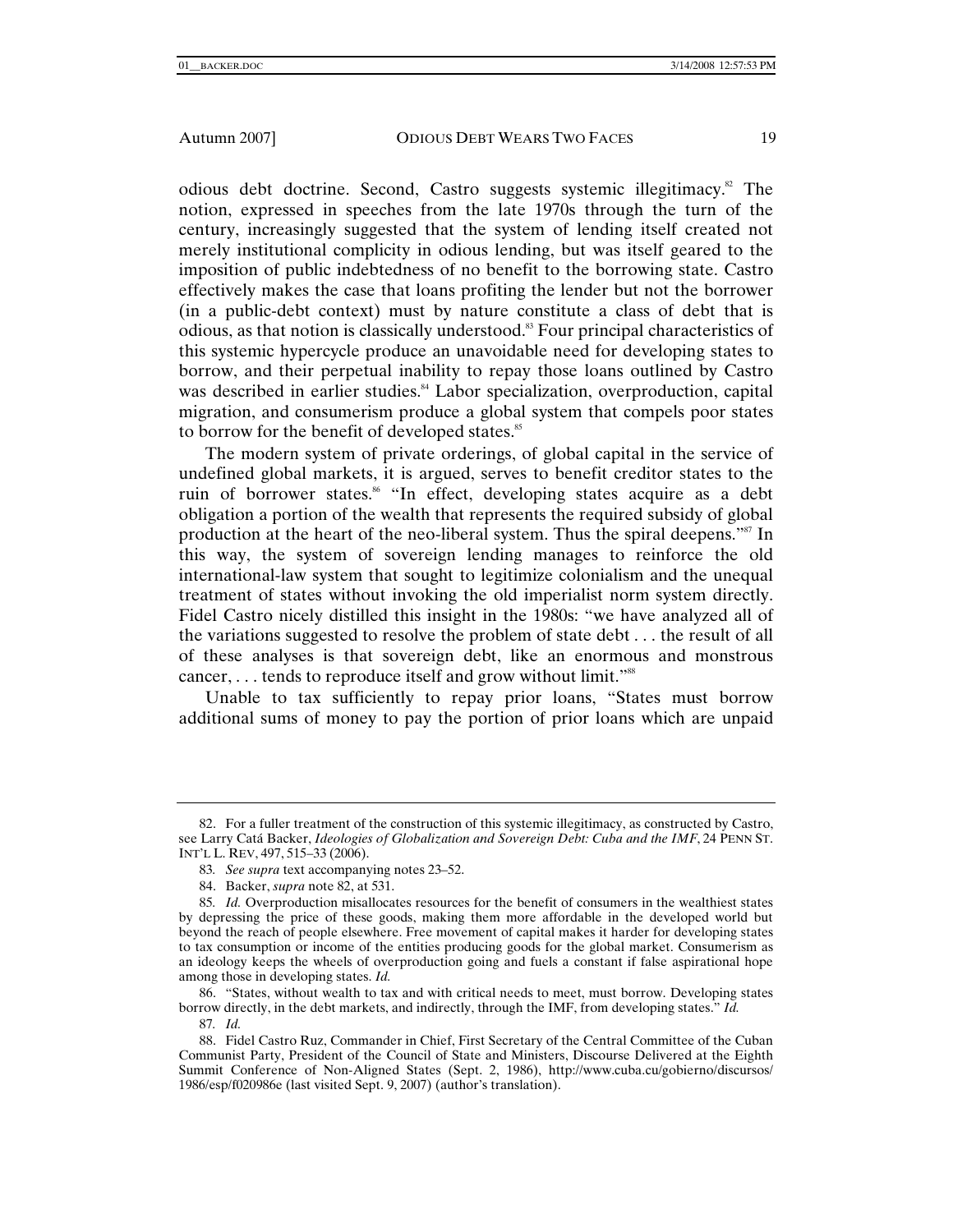while meeting continuing need, or sell their wealth (in the form of natural resources or other wealth) in an effort to pay their loans."89

Castro has long questioned the legitimacy of the structure of sovereign lending.<sup>90</sup> Indeed, for Castro, the essential problem of sovereign debt within the context of the neo-liberal global order is that it is designed to make it impossible for the debtor state to extricate itself from debt or from dependence on the creditor. "We say that the debt is unpayable for mathematical and economic reasons, but this does not represent a moral judgment of the situation, or a legal, or political appraisal of the problem. We say that the payment of the debt is a political impossibility."<sup>91</sup>

In a world that formally abandoned systems of hierarchy, subordination, and hegemony after 1945 in favor of a system of horizontal equality among all states (which is to say a rejection of imperialism in favor of transnational solidarity, democracy and self-determination), the system of freely moving capital and the obligations thrust upon developing states by reason of their coerced borrowing effectively re-imposes the old system in fact. The only differences between old and new systems of subordination were in the nature of the dependency. Financial subordination, Castro explains, now substitutes for traditional "gunboat diplomacy." The instrument of that financial subordination is "the IMF, for all the states it seeks to help, for all the states that it pretends to help, actually drowns those states economically and destabilizes them politically. There is no better way to put it than that the aid of the IMF is the devil's kiss."<sup>92</sup>

It follows, for Castro, that state failure—essentially any state's inability to pay sovereign debt—ought to trigger an investigation to determine the nature of the debt, the conditions under which the debt was incurred, and the equities of continuing the obligation. In many cases, states should be free to repudiate debt without further effect as a natural consequence of the exploitative character of the debt itself as an important factor in the impediments to development of poorer countries. "The debts of the countries with less relative development in a disadvantaged situation are unbearable and do not have a solution, and they should be canceled. The indebtedness is financially overwhelming the rest of the developing countries and that burden should be eased."<sup>93</sup>

92. FCR 1999 Speech, *supra* note 20 (author's translation).

 <sup>89.</sup> Backer, *supra* note 82, at 532.

 <sup>90.</sup> Fidel Castro Ruz, Speech at the Sixth Summit Conference of the Nonaligned Countries (Sept. 3, 1979), http://www.lanic.utexas.edu/la/cb/cuba/castro.html (search for "Sixth Summit Conference Nonaligned Countries") (last visited Aug. 7, 2007). As early as 1979, Castro suggested that progressive governments "are crushed and, at times, apparently even overwhelmed by the economic difficulties and the one-sided and antipopular conditions imposed by international loan organization. Haven't many of you had to pay a political price because of IMF regulations?" *Id.* 

 <sup>91.</sup> Fidel Castro Ruz, Speech at the Foreign Debt Dialogue (Aug. 8, 1985), http://lanic.utexas.edu/ la/cb/cuba/castro/1985/19850804 (last visited Aug. 7, 2007) ("No Latin American government is in any condition to implement the IMF measures. None of them. Not even with bullets and blood can they.").

 <sup>93.</sup> Fidel Castro Ruz, Speech at the Continental Dialogue on the Foreign Debt (Aug. 4, 1985), http://www1.lanic.utexas.edu/la/cb/cuba/castro/1985/19850804 (last visited May 28, 2007). "Some say: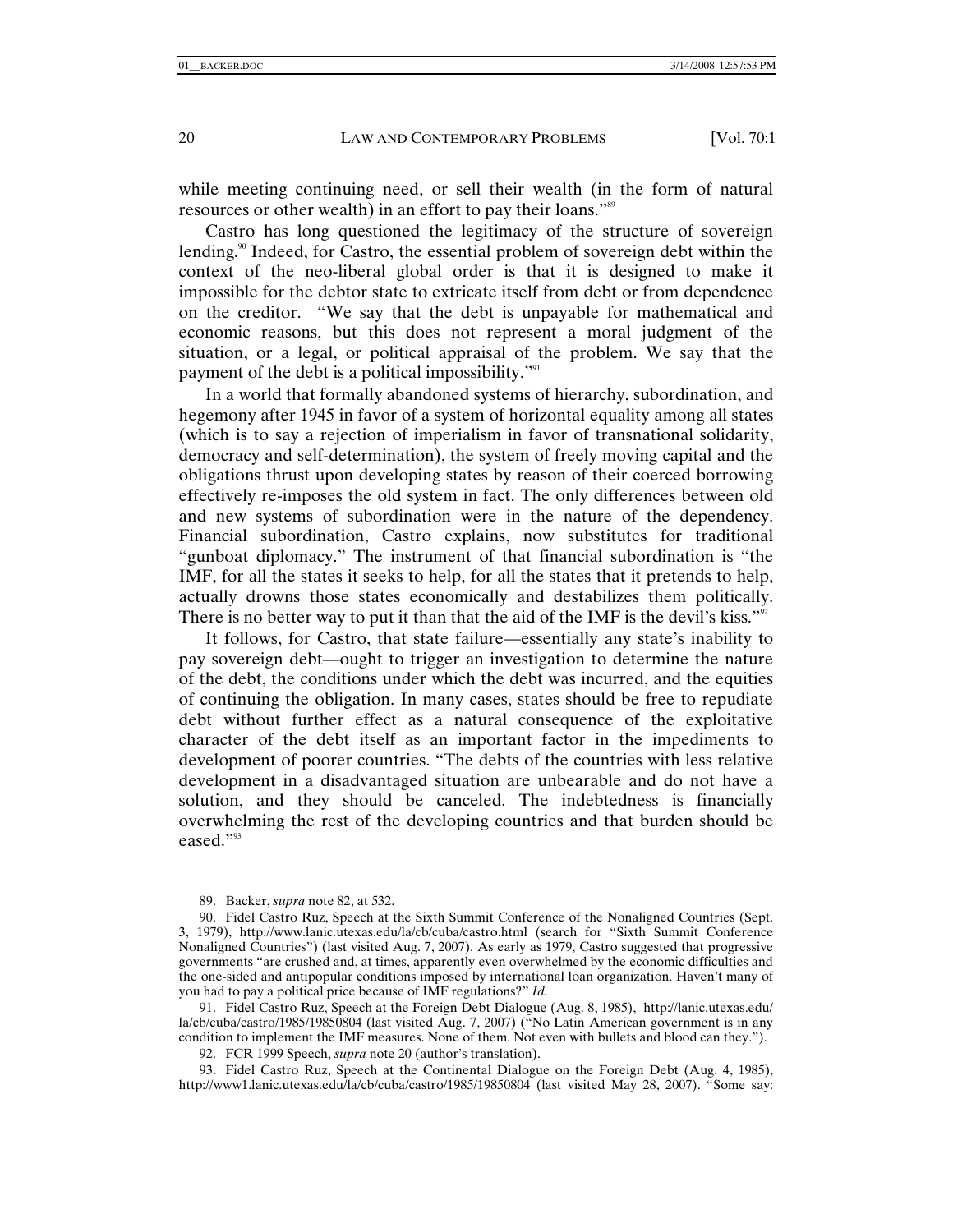For Castro, even debt-forgiveness programs themselves would tend to expose the illegitimacy of the current system of international finance. It might serve, in the first instance, as others have pointed out, to hide developed-state complicity in violations of national or international laws and norms facilitated by the extension of credit for illegitimate (or odious) purposes. $4^{\circ}$  Moreover, forgiveness on these terms provides a means for creditor states to retain power to control forgiveness, so that it remains an extraordinary act controlled wholly by creditor states. Debtor states are reduced to begging for debt forgiveness. The problem is systemic and beyond the control of debtor states, who have little choice but to participate in this global system of exploitation.<sup>95</sup> And thus, forgiveness on its current terms retains the hierarchies of power and dependence that serve to perpetuate the power disparities between states.<sup>96</sup> Like other relations of subordination, debt forgiveness programs use the weakness of the debtor—in this case, to mask the dependency of the lender on the profitable functioning of these debt markets. $\theta$ <sup>7</sup> Indeed, even assuming a total cancellation of sovereign debt among developing states, in the long term such states would inevitably wind up indebted again as if the original cancellation had not occurred.98

Systemic illegitimacy, then, should serve as the foundation, not only of a right to repudiate all sovereign debt—all such debt is odious in the sense that it

Sacrifice to pay the debt. We say: Sacrifice for development, yes. Sacrifice for development. You can ask the people to make sacrifices to develop but sacrifices to pay the debt? Never. Sacrifice for the plundering to continue? Never." Fidel Castro Ruz, Statements During FELAP Session (July 6, 1985), http://www1.lanic.utexas.edu/la/cb/cuba/castro/1985/19850707 (last visited May 23, 2007).

<sup>94</sup>*. See Inter-American Development Bank Debt Relief A Smoke Screen*, ODIOUS DEBTS ONLINE (Dec. 12, 2006), http://www.odiousdebts.org/odiousdebts/print.cfm?ContentID=16758 (last visited Dec. 16, 2006) [hereinafter *Smoke Screen*] ("Bailouts of the soft loan windows . . . says Ms. Adams . . . help bail out the Banks themselves. Debt forgiveness also rids the banks of embarrassingly unsuccessful and corruption-plagued loans from their portfolios and helps them avoid demands for independent audits."). For a discussion from the perspective of the IMF, see Jack Boorman, Speech at the Carnegie Council on Ethics and International Affairs: Dealing Justly With Debt (Apr. 30, 2003) http://www.imf.org/external/np/speeches/2003/043003.htm (last visited Sept. 7, 2007).

 <sup>95.</sup> FCR 1985 Speech, *supra* note 20 ("In conclusion, even though one can not find an end to this situation, and above all, of these politics, we resolve nothing even were we to eliminate all debt.")

<sup>96</sup>*. See Smoke Screen*, *supra* note 94 (according to Patricia Adams, "debt write-offs, such as these, will also help the five debtor countries continue to service their loans to the hard loan window of the Bank (or Ordinary Capital). Borrower defaults on the hard loan window of the IDB—which raises its capital on international bond markets—would threaten the triple-A credit rating of the institution and possibly force the rich countries to pony up billions to pay back bondholders").

 <sup>97.</sup> Castro and others have attacked the "blame the victim" trope as indicative of the illegitimacy of the system. *See, e.g.*, Fidel Castro Ruz, Discourse Delivered to the Delegates at the Conference of Latin American and Caribbean Labor Unions Regarding External Debt (July 18, 1985), http://www.cuba.cu/gobierno/discursos/1985/esp/f180785e.html (last visited May 21, 2007) (author's translation). Referring to the emerging global economic system, dependant on export trade and debt based finance, Castro suggested: "We are slaves and worse than slaves. Slaves were cared for. Their owners were preoccupied least they die, but who worries because some worker dies in Latin America, with more than 100 million unemployed and underemployed." *Id.*

 <sup>98.</sup> FCR 1985 Speech, *supra* note 20 ("Let's say, tomorrow they are cancelled—and I say cancelled—, they are forgotten, all debts are erased, and within a few years we are the same or worse than we are now because, what are the causes of those debts, what are the causes of underdevelopment, what are the factors that engender this debt?").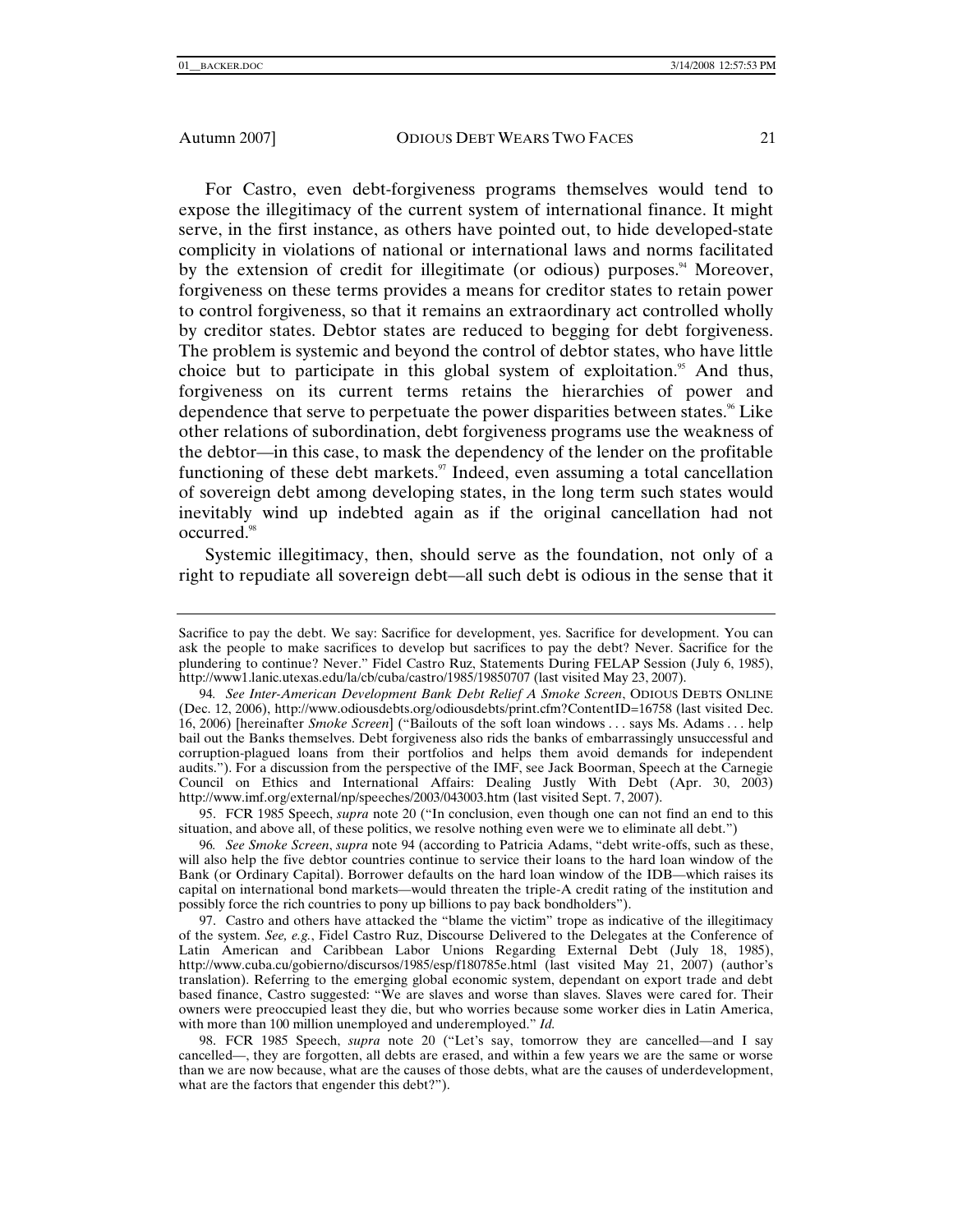was incurred for the benefit of the lender and to the detriment of the citizens of the debtor states—but also as the basis for the construction of an alternative system of global finance and integration.<sup>99</sup> Sovereign debt is bound up in the illegitimacy of the current economic world order, of both public and private law. This illegitimacy, imposed for the benefit of the developed states, requires the erasure, not the cancellation, of sovereign indebtedness as the first step towards dismantling the system itself.<sup>100</sup> But not all sovereign debt is tainted with this systemic illegitimacy. Castro makes a point of distinguishing between what he calls debts owing to "Third World" countries and other sovereign debt. Debts to Third World countries would not be illegitimate and ought to be paid—"We are even thinking that once we erase the debts, our policy with regard to the Third World countries—as creditors—would be different, and we would pay those debts."<sup>101</sup>

Some academics in the United States have advanced suggestions that echo this approach from time to time in the form of a broadened method of constructing a binding global law of odious debt. Thus, for example, Anupan Chander suggested that any sovereign debt should be odious (and thus voidable at the option of the state) when incurred "(1) without the consent of the people; (2) not for the benefit of the people; and (3) both of the above with the knowledge of the creditors."<sup>102</sup> This standard would be applied broadly to all obligations incurred in the name of the state, even if the debt actually provided some benefit to the population.<sup>103</sup> It represents efforts to expand the classical approach of Sack by adding the element of popular consent (rule of law elements) and a presumption that illegitimate means or ends gives rise to voidability, whether or not a benefit was actually conferred. Debt incurred for the benefit of lenders, to perpetuate national subordination of debtor states, or

 <sup>99. &</sup>quot;That is why we have put forward the notion that there are three essential things within these theses: one is erase the debt, as a first pass, another, fight for the New International Economic Order, and third the economic integration of Latin America." FCR 1985 Speech, *supra* note 20. Indeed, the New International Economic Order to which Castro referred, abandoned at the United Nations after the 1970s, appears to have been revived in the form of the Bolivian Alternative for Latin America trade agreement between Cuba, Venezuela, Bolivia, and Nicaragua in 2006. *See* discussion *infra* Part IV and note 184.

 <sup>100.</sup> FCR 1985 Speech, *supra* note 20. Systemically illegitimate debt thus serves as both the focal point and the symptom of a greater problem. "And what is that which can give us that strength? Unity. And what can provoke that unity? Debt, the most immediate problem, crisis, catastrophe. Logic posits, given that we are on the edge of the precipice and must chose between struggle or death, that we decided to struggle against the debt, that is why this is a strategy, it is not about a slogan: we gather everything around the debt, the countries of Latin America and the Third World. With that force we can liquidate the debt, we can liquidate it—to liquidate does not mean to pay it, rather to erase it." *Id.*

 <sup>101. &</sup>quot;Part of it is with Third World countries: Argentine credit—that is part of our convertible debt—which is part of our direct commercial debt; credits with other Third World countries. Well, we are not proposing to not pay anyone or not pay our debts with the Third World countries." FCR, 1985 Speech, *supra* note 20.

 <sup>102.</sup> Anupam Chander, *Odious Securitization,* 53 EMORY L.J. 923, 923 (2004).

<sup>103</sup>*. Id.* at 924. This represents a substantial broadening of the doctrine as originally envisioned by Sack. *See supra* text accompanying note 45.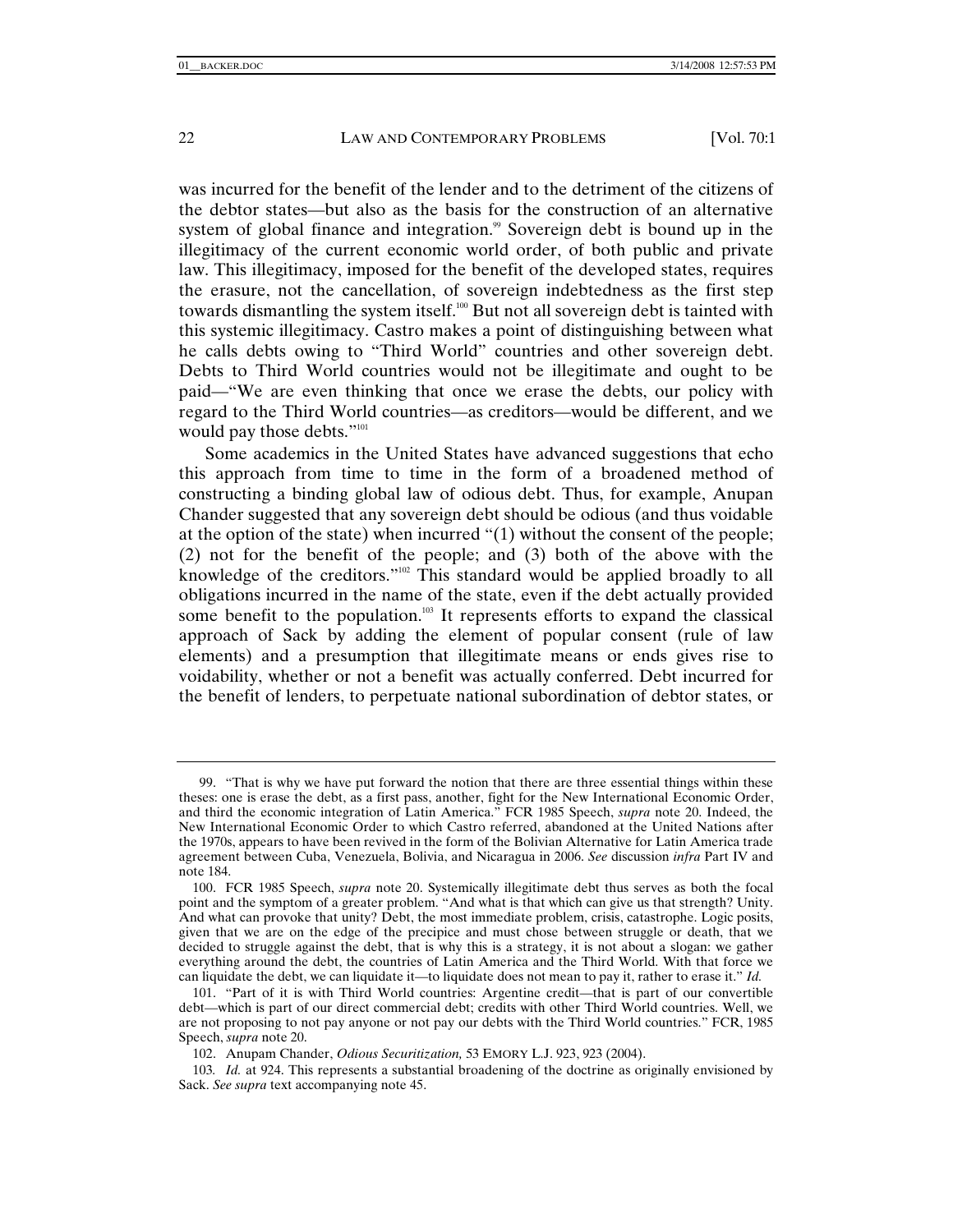to maintain authoritarian government would also be subject to this voidabilty standard.

This notion echoes similar constructions of the doctrine advanced by elements of global civil society. And it has proven especially alluring to those who might seek a solution to African states' debt dilemmas.<sup>104</sup> And some elements of civil society, authoritative sources in the production of knowledge about the odious debt doctrine, have actually at least begun an analysis of the responsibility elements of the global financial sovereign-debt markets for the production of odious debt.<sup>105</sup> But even these commentators have not yet suggested that the system itself might presumptively produce odious debt. Ironically, members of the U.S. Senate have come closest to embracing the framework of Fidel Castro, but with a twist: Whereas Castro posits active complicity, the U.S. Senate amasses testimony suggesting that the complicity is passive. $106$ 

Indeed, the implications of Castro's systemic notion of global structural illegitimacy, combined with conflating notions of illegitimacy and odiousness, have potentially significant consequences for the legitimacy of all debt to developing states. Together, the notions crafted by Sack a century earlier are now inverted. Sack and those who came after focused on the *borrowers* dictators, corrupt officials, rogue states—that use loans to fund militaristic behavior and human-rights violations. Iraq's debt might be voided because of the illegitimacy of Saddam Hussein's government or the illegitimate uses to which the loan funds were used. Chinese imperial bonds might be repudiated because they were issued to foreign investors who controlled the imperial government machinery for their own benefit.

Castro and those who adhere to his conceptions of illegitimacy focus on the lenders—states, financial institutions, and the instrumentalities of global lending, including the IMF and the World Bank. These lenders are either complicit in the actions of illegitimate state borrowers, or, more likely, they engage in lending for their own benefit, rather than for the benefit of the people of the states who bear the burden of the debts incurred by their governments. The financial system makes it virtually impossible to borrow for the benefit of anyone but the lender. Thus inverted, odious (now illegitimate) *lending* can

<sup>104</sup>*. See, e.g.,* Nsongurua J. Udombana, *The Summer Has Ended And We Are Not Saved! Towards A Transformative Agenda For Africa's Development*, 7 SAN DIEGO INT'L L.J. 5, 25 (2005).

<sup>105</sup>*. See* KHALFAN, KING & THOMAS, *supra* note 10, at 100 (offering "evidence to suggest that agents of these IFIs have indeed turned a blind eye to corruption, and as a result may have contracted odious debts").

<sup>106</sup>*. See* Emad Mekay, *Poorest Pay for World Bank Corruption—US Senator*, COMMONDREAMS.ORG, May 14, 2004, http://www.commondreams.org/headlines04/0514-07.htm (last visited Sept. 8, 2007) ("'It is critical that every development bank dollar reaches its intended recipient,' said Sen[.] Dick Lugar, chairman of the Senate Foreign Relations Committee, on Thursday. 'Unfortunately, that is not happening—corruption remains a serious problem.'"). The story was reproduced by the influential NGO, the Global Policy Forum. *See* Carol Giacomo, *World Bank Corruption May Top \$100 Billion,* GLOBAL POLICY FORUM, May 13, 2004, http://www.globalpolicy.org/socecon/bwi-wto/wbank/2004/0513corrupt.htm (last visited Sept. 8, 2007).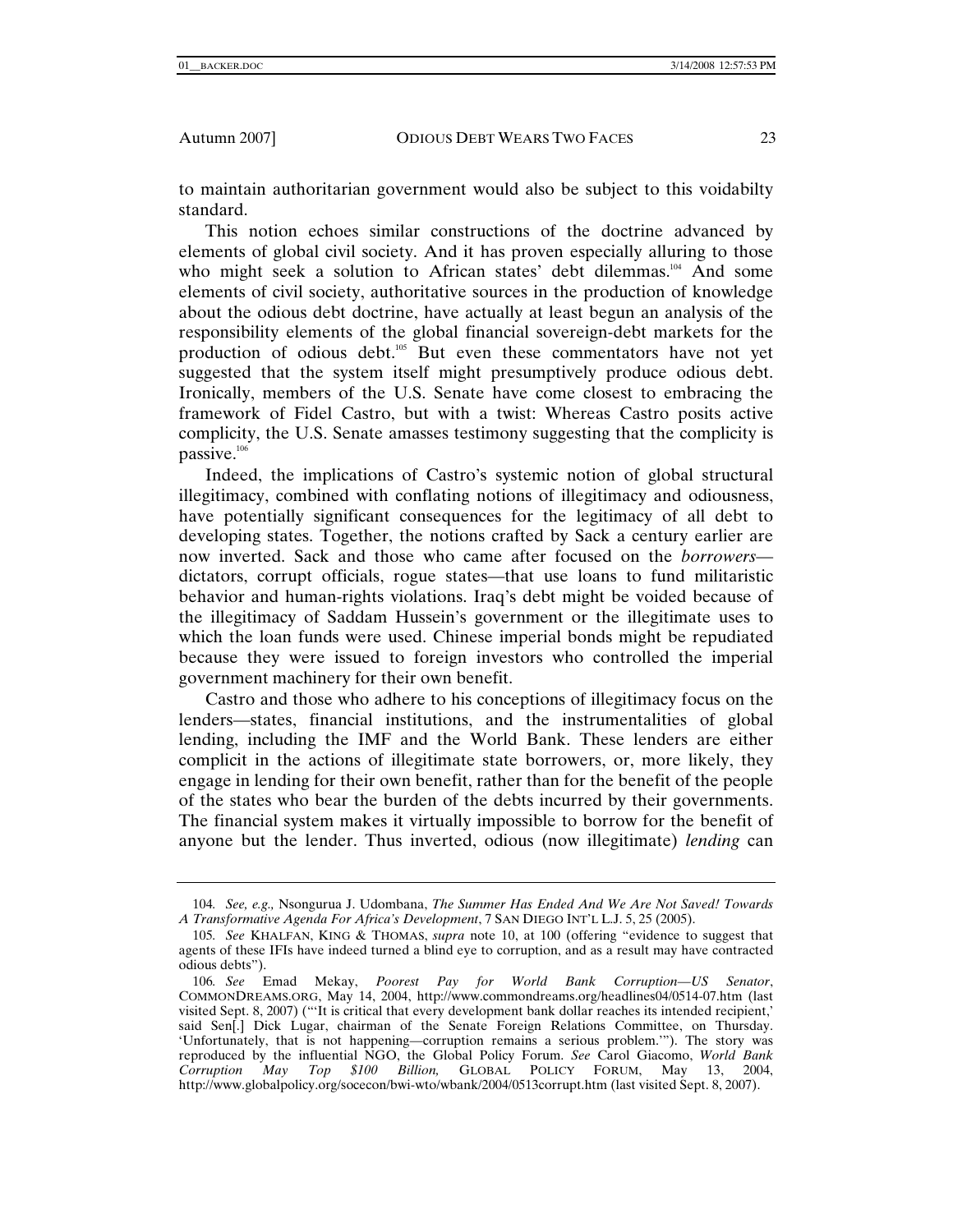become a substantial weapon against the very lenders the doctrine was meant to protect. Rather than providing a narrow basis for avoiding repayment, the doctrine thus reconstituted becomes a means for imposing heavy obligations on lenders to ensure that loans maintain a certain character for which lenders, rather than the citizens of the debtor state, now must bear the risk of violation. By effectively shifting the burden of monitoring and supervision from citizen to lender, the doctrine would substantially reduce its protections to lenders.

Odious debt doctrine thus becomes bound up in the debate about the legitimacy of development lending.<sup>107</sup> Patricia Adams, an influential voice in this context, especially with respect to African debt,<sup>108</sup> reasons, "The argument is that, just as individuals do not have to repay if others illegitimately borrow in their name, the population of a country is not responsible for loans taken out by an illegitimate government that did not have the right to borrow 'in its name."<sup>109</sup> That approach also serves to shift the focus of legitimacy (and odiousness) as well as the basis for repudiation away from the system of institutional lending. Instead, the focus on the character of the debt (or of the governance apparatus of the debtor state) provides a means for lending institutions to assert greater power over debtor states. The extension of the odious debt doctrine in this manner again turns the attention to the debtor state and away from the lending system. Lenders concentrate on the character of the debtor state and systems are constructed for the purpose of sorting potential debtor states into "creditworthy" and not "creditworthy" states on the basis of the criteria used to permit repudiation on odious debt grounds. $110$ 

# C. Revealing the Two Faces of Odious Debt: Illegitimate Borrower, Illegitimate Lender

Now consider a Cuba four years after the death of Fidel Castro. Assume that Cuba has managed to avoid revolution or military intervention from the United States or its surrogates. Raul Castro is very ill and unlikely to survive long. Assume further that in the course of transformation, the surviving Cuban elites have managed to come to an understanding with various powerful cliques of the Cuban émigré community, but that Cuba needs additional sources of revenues. Indeed, during the period after Fidel Castro's death assume that

<sup>107</sup>*. See, e.g.,* Okeke, *supra* note 81, *passim*.

<sup>108</sup>*. See id.* at 1502–03 (citing PATRICIA ADAMS, ODIOUS DEBTS: LOOSE LENDING, CORRUPTION, AND THE THIRD WORLD'S ENVIRONMENTAL LEGACY (Earth Scan Publ'ns Ltd. 1991) (1953) ("The creditors have committed a hostile act with regard to the people; they can't therefore expect that a nation freed from a despotic power assume the 'odious' debts, which are personal debts of that power. Even when a despotic power is replaced by another, no less despotic or any more responsive to the will of the people, the 'odious' debts of the eliminated power are not obligations for the new power. . . . One could also include in this category of debts the loans incurred by members of the government or by persons or groups associated with the government to serve interests manifestly personal—interests that are unrelated to the interests of the State.").

 <sup>109.</sup> KREMER & JAYACHANDRAN, *supra* note 15, at 1.

<sup>110</sup>*. See id.* at 3–4 (arguing "that an institution empowered only to declare *future* loans to a particular government illegitimate" would avoid "potential biases in the adjudication process").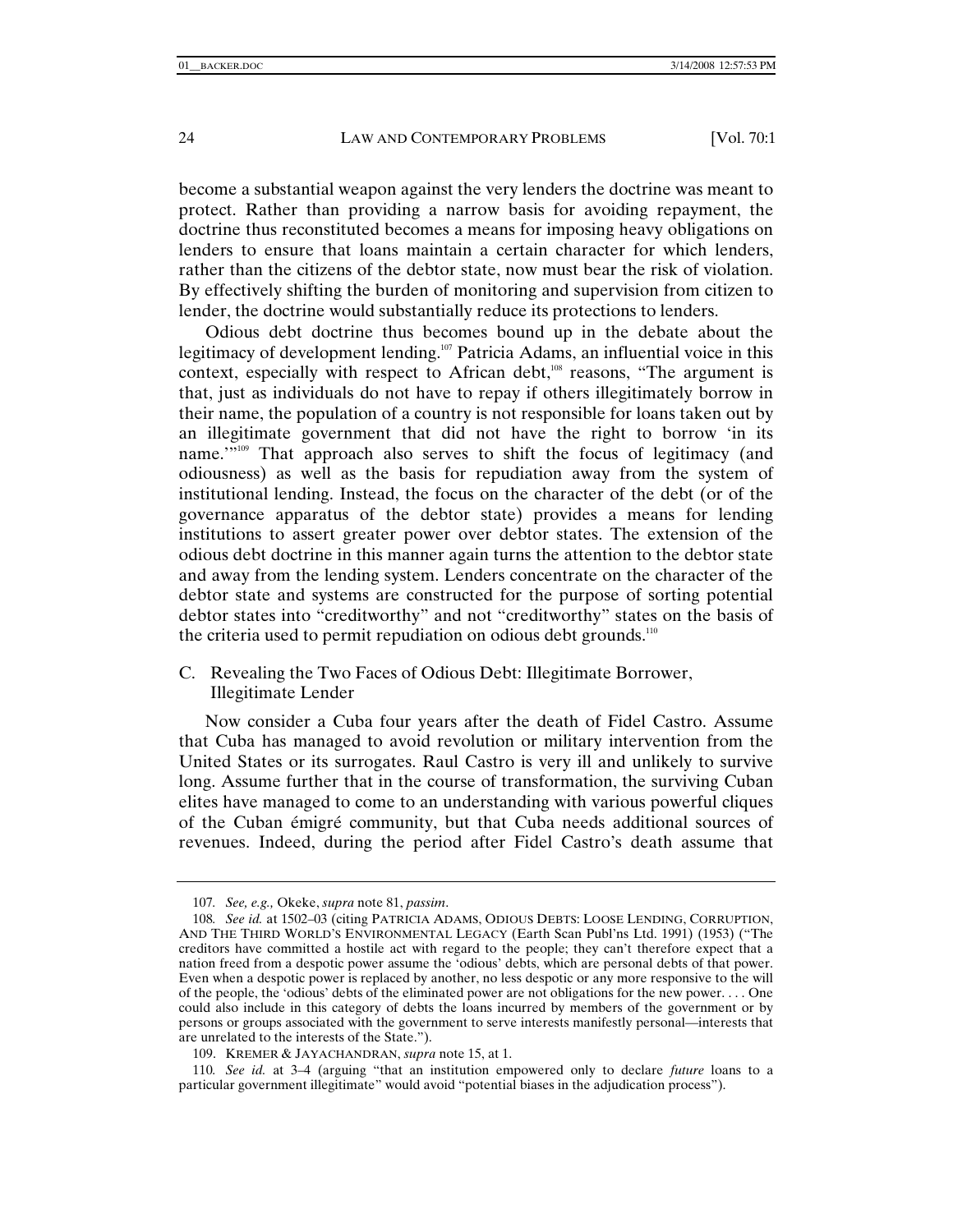Cuba began to borrow extensively in the private global financial markets. A significant amount of funds have been borrowed. Much of those funds were used to effect the transition to a free-market economy, though one still tightly controlled by the state.<sup>111</sup>

On the eve of a change in government, ending in whatever form, over a halfcentury of dictatorship by the Castro family, the Cuban state might be in a position to argue convincingly, on the basis of the traditional, Sackian theory of odious debt,<sup>112</sup> that all contracts and debts incurred purportedly by or on behalf of the Cuban state are debts personal to its makers and illegitimate as obligations of the Cuban state. All such obligations would have been incurred to prop up a tyrannical regime (it would be argued to Western, and especially U.S., audiences) and used to oppress the people who are now asked to bear the burden of repayment or fulfillment of contractual obligations. And on the basis of traditional odious debt theory elaborated above, the Cuban State could make a strong case for this position. All obligations of the Cuban State, including those concluded with or through its socialist trading partners—Venezuela, Nicaragua, and Bolivia—could be repudiated on those grounds.<sup>113</sup>

Simultaneously, the Cuban state could seek to repudiate all debts to private creditors incurred after the death of Fidel Castro on two grounds. First, the Cuban state might argue that the creditors were aware of the illegitimate uses of the funds. For this reason the lenders ought not be permitted to profit from their complicity in the nonpublic use of purportedly public loans. Second, the Cuban state might argue that the loans made by private financial institutions were void as presumptively illegitimate. The loans were made for the benefit of the lenders and to burden the borrower. They were a critical component of a system of financial dependence through which states like Cuba were made to divert their wealth to the production of income for the financial institutions of other states and indirectly for the governments in which those institutions reside. As such, the entire system of loans represents attempts both to oppress the indigenous population and to colonize the Cuban state. The colonization, to be sure, takes a form different from that of German colonization of seized Polish territory in the nineteenth century, but it amounts to colonization all the same: the wealth of Cuba is mortgaged for the benefit of others. The individuals in the Cuban apparatus who agreed to participate in this system of colonization profited individually from such agreements, and the people of the Cuban state become bondmen and bondwomen in a never-ending cycle of dependence and obligation to global creditors.

To strengthen these arguments, the successor Cuba would focus on the corruption attendant on the loans, and the great gulf between the individuals

 <sup>111.</sup> For a sense of this possible transformation, see Larry Catá Backer, *Cuban Corporate Governance at the Crossroads: Cuban Marxism, Private Economic Collectives, and Free Market Globalism*, 14 TRANSNAT'L L. & CONTEMP. PROBS. 337 (2004).

<sup>112</sup>*. See supra* Part II.A.

 <sup>113.</sup> For a discussion of those relationships, see discussion *infra* note 134.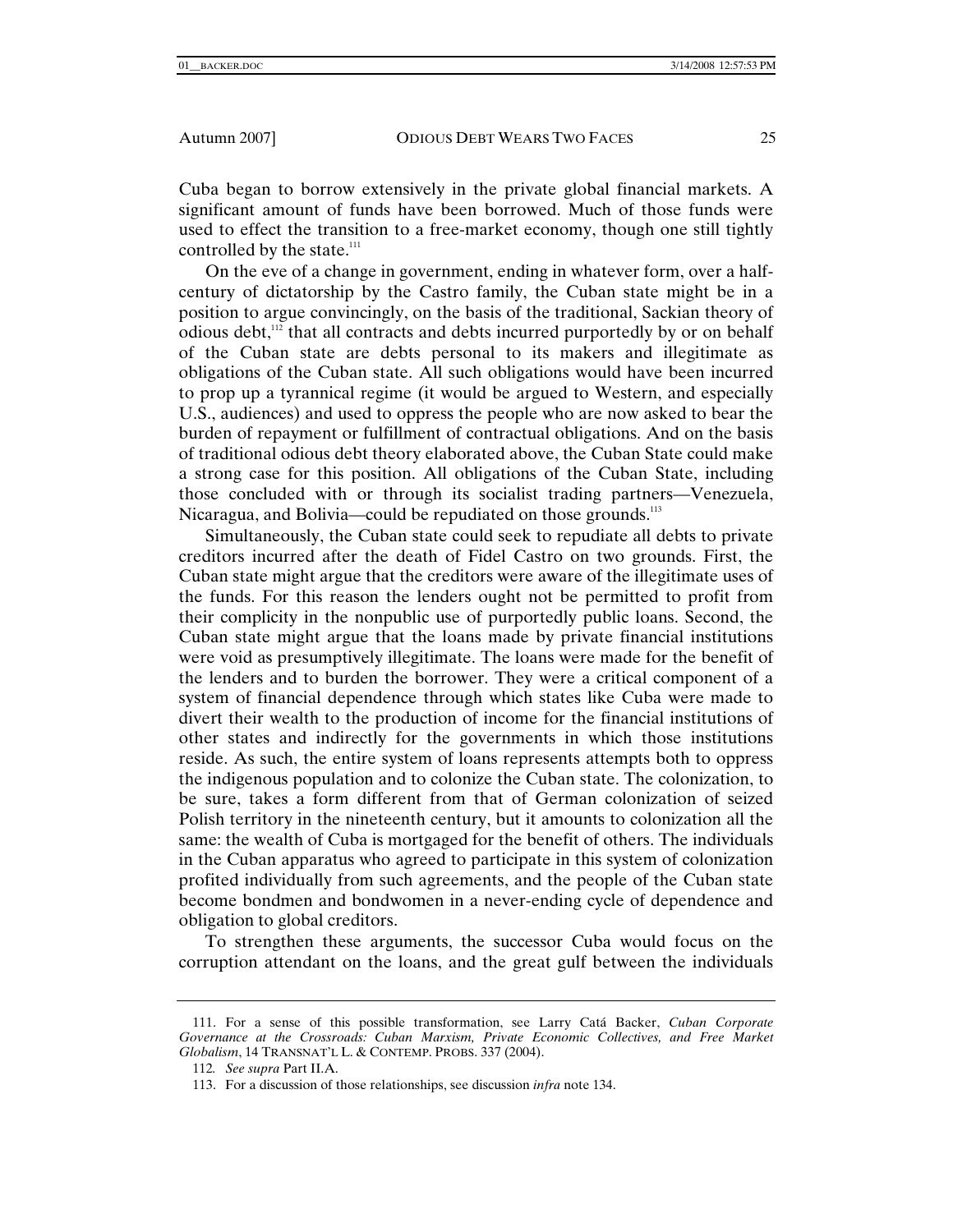leading the state and the population itself—after all, these successors might be tempted to argue, the Castro state apparatus was neither democratically elected nor did it provide a means of ascertaining popular preferences for policy choices. Last, a successor government would emphasize the coercive element in the obligations incurred. Like the Chinese Imperial state of 1911, the Cuban state, weak and dependant from the time of the late period of Fidel Castro's rule through the end of the rule of Raul Castro, would be obliged to act in the interests of those foreign elements seeking to derive advantage from relationships with individuals with power in the state for legitimate or illegitimate aims.

A century ago, these arguments would have been laughable, with the possible exception of their referring to a narrow group of loans that might be proven to have been made as the remnants of a predecessor government made arrangements to flee. Sack would have suggested that, despite strong moral justification, Cuba lacked legal grounds for avoidance of the debts. Sack's successors might suggest that the Cuban state was on stronger grounds with respect to at least some of the debt. And ironically, Fidel Castro would be the strongest source for repudiation of debt incurred by his own successors in a government he created. But above all, arguments based on corruption or on knowledge of wrongfulness chargeable to lenders, would now be fair game for avoidance.

The force of this approach to odious debt might be nicely exemplified by the difficulties Ecuador has recently experienced respecting the loss of control of its natural resources, in particular its petroleum, to the global capital markets that required their use to service Ecuador's external debt.<sup>114</sup> This saga also suggests the potential importance of an approach that fuses legitimacy and odiousness in the context of sovereign debt. In 2005, it was revealed that loans from the International Monetary Fund and the World Bank<sup>115</sup> included a series of secret terms. These terms, arguably oppressive, included an obligation that Ecuador pay its bondholders seventy percent of any spike in oil prices and that Ecuador set aside another twenty percent of such oil-spike revenue as a reserve against contingencies, effectively preventing Ecuador from using the funds for other purposes. <sup>116</sup> By July 2005, the Ecuadorian government, responding to these revelations, enacted legislative changes to the provisions, effectively reducing

 <sup>114.</sup> For a richer treatment of these issues as they relate to odious debt, see Larry Catá Backer, *Advancing the Application of Odious Debt Doctrine in Ecuador: Unconscionable Terms, Illegitimate Debt and the Obligation to Repay Sovereign Debt*, LAW AT THE END OF THE DAY (May 29, 2007), http://lcbackerblog.blogspot.com/2007/05/advancing-application-of-odious-debt.html (last visited Aug. 7, 2007).

<sup>115</sup>*. See For A Proposed Second Fiscal Consolidation and Competitive Growth Structural Adjustment Loan in the Amount of US\$100 Million to the Republic of Ecuador*, International Bank Project Document for Reconstruction and Development, ¶¶ 4, 23 & Annexes B, Q *available at* http://www-wds.worldbank.org/servlet/WDSContentServer/WDSP/IB/2005/02/17/000112742\_200502170 90523/Rendered/PDF/31516.pdf.

<sup>116</sup>*. See* Greg Palast, *Ecuador Gets Chavez'd*, May 11, 2005*,* http://www.gregpalast.com/ecuadorgets-chavezdrn-bush-has-someone-new-to-blame/ (last visited May 15, 2007).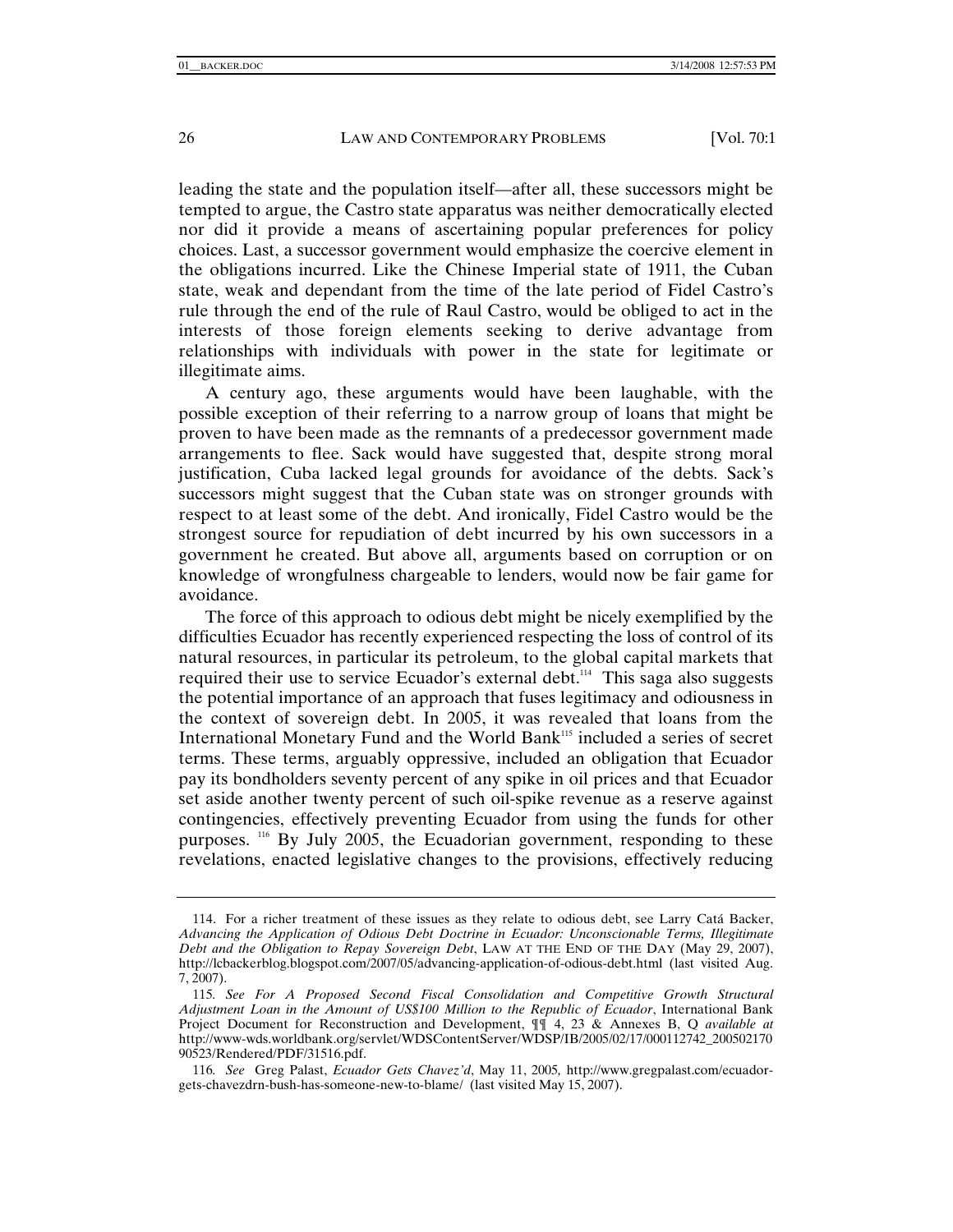the amounts Ecuador would be required to devote to pay down its debt.<sup>117</sup> In response, the World Bank suspended a \$100 million loan to Ecuador.<sup>118</sup> The stage was set for the development of positions grounded in notions of legitimacy. The World Bank appeared to argue that Ecuador's actions constituted unilateral changes that violated the terms of the loan agreement and also undermined its security.<sup>119</sup> The Ecuadorian government also argued legalities—first that the World Bank had itself unilaterally breached its agreement to make the loans available, and second, that the terms themselves were illegitimate (or better put that the terms were legitimately the subject of legislative repudiation). $120$ 

This dispute took a sharper turn when, in April 2007, President Correa ordered the expulsion of the World Bank representative in Ecuador.<sup>121</sup> Again systemic illegitimacy claims were central to Ecuador's justifications—that the lending system the World Bank forms coerces loans solely for their own benefit, and that the people of the borrowing states receive only incidental benefits. Correa suggested that this justified a threatened default on other sovereign loans.<sup>122</sup> He has sought to legitimize these actions in two ways. First, of course, is the emphasis on the illegitimacy of the lender's actions through an invocation of the rhetoric of "blackmail" and of a usurpation of public benefit from the people of Ecuador. Systemic illegitimacy in general, and the oppressiveness of the specific terms imposed by the World Bank in particular, support Ecuador's determination to repudiate (or more likely in this case, pay off) its debt obligations and be done with multilateral lenders.<sup>123</sup> Second, and perhaps more importantly, is the heavy reliance on popular ratification as the basis for taking

 <sup>117.</sup> A *Financial Times* report published by the *New York Times* noted that the oil-stabilization fund would be substantially diverted from debt reduction to social-sector spending. FT.com, *World Bank Poised to Suspend Loan to Ecuador*, N.Y. TIMES, Aug. 4, 2005, http://www.nytimes.com/financialtimes/ business/FT20050804\_21670\_98553.html (last visited Sept. 7, 2007).

<sup>118</sup>*. See World Bank Set to Suspend Loan After Ecuador Changes Oil Fund,* World Bank, News and Broadcast (Aug. 5, 2005), http://web.worldbank.org/WBSITE/EXTERNAL/NEWS/0,,date:2005-08- 05%7EmenuPK:34461%7EpagePK:34392%7EpiPK:64256810%7EtheSitePK:4607,00.html (last visited Aug. 7, 2007).

<sup>119</sup>*. See Ecuador Expels World Bank Representative,* PEOPLE'S DAILY ONLINE (Apr. 27, 2007), http://english.people.com.cn/200704/27/eng20070427\_370298.html (last visited Aug. 7, 2007); FT.com, *World Bank Poised to Suspend Loan to Ecuador*, N.Y. TIMES, Aug. 4, 2005, http://www.nytimes.com/ financialtimes/business/FT20050804\_21670\_98553.html (last visited Sept. 7, 2007) (undermining security argument).

<sup>120</sup>*. See* Anonymous, *Wolfowitz at the World Bank: A New Leaf?*, MR ZINE MONTHLY REVIEW (Aug. 25, 2005), http://mrzine.monthlyreview.org/anonymous250805.html (last visited Aug. 7, 2007). Mr. Correa emphasized national sovereignty over contract terms. *See* FT.com, *World Bank Poised to Suspend Loan to Ecuador*, N.Y. TIMES, Aug. 4, 2005, http://www.nytimes.com/financialtimes/ business/FT20050804\_21670\_98553.html (last visited Sept. 7, 2007).

<sup>121</sup>*. See Ecuador Expels World Bank Envoy,* BBC News (Apr. 26, 2007), http://news.bbc.co.uk/1/hi/ world/americas/6598027.stm (last visited Aug. 7, 2007).

<sup>122.</sup> See Hal Weitzman, *Correa Threatens to Expel "Blackmailing" World Bank*, FIN. TIMES, Apr. 17, 2007, http://www.ft.com/cms/s/8b4ed80e-ec7f-11db-a12e-000b5df10621.html (last visited Sept. 8, 2007) (describing Correa's threat to expel the World Bank from Ecuador).

<sup>123</sup>*. See* Marcela Sanchez, *IMF, World Bank, Face Irrelevance,* WASH. POST, May 11, 2007, *available at* http://www.cgdev.org/files/13674\_file\_SuarezWashPost5.11.07.pdf.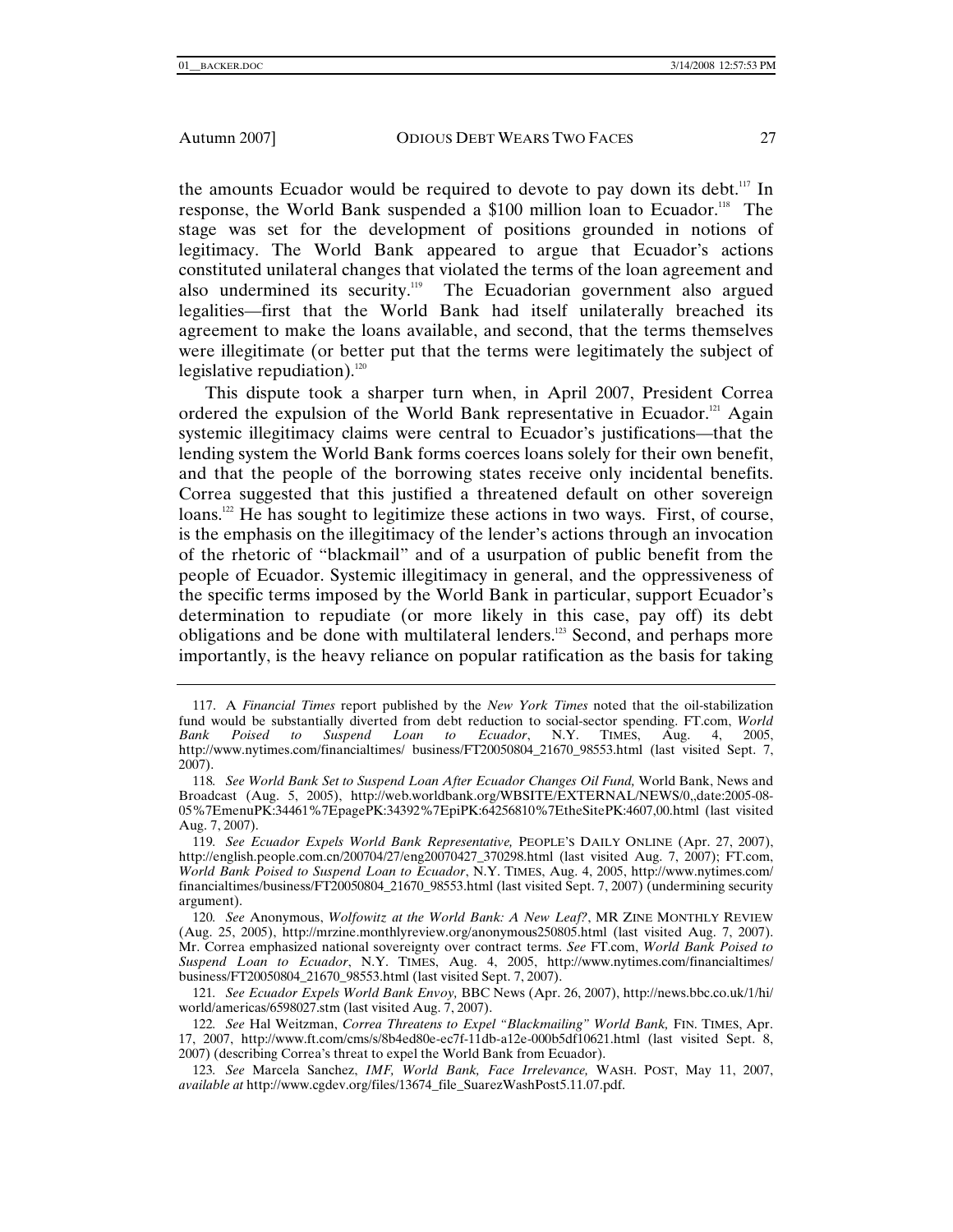action that might lead to the repudiation terms deemed inconsistent with expressions of the popular will within Ecuador.<sup>124</sup> Correa effectively broadens Sack's legitimacy arguments by its elaboration within the context of a hierarchy of interests—public political interests trump nongovernmental economic interests and human welfare trumps private obligations in determinations of the legitimacy of debt terms or of an obligation to be imposed on a state. This represents an important attempt, the success and elaboration of which remains to be seen, of the legitimacy principles developed from out of early constructions of odious debt, combined with a form of Castro's development of notions of (lender-conduct-focused) systemic illegitimacy (whether or not shorn of their Marxist–Leninist referents). This is the emerging face of odious debt doctrine in action. We have come a long way from the narrow principles developed by Sack.

# III

# CONTEXTUALIZING THE DOCTRINE WITHIN INTERNATIONAL AND MUNICIPAL LAW: THE TRANSNATIONAL ELEMENT OF ODIOUS DEBT

## A. A Protean Doctrine Expanding in a Global Setting

As the example of post-Castro Cuba suggests, the doctrine of odious debts has become substantially elastic. It can serve borrowers and lenders, the global financial system, or the people of the poorest states. On one point in particular, Sack appears to have been prescient. As the author of the preface to Sack's work suggested almost half a century before Philip Jessup made the first attempt to capture the essence of the field, $125$  the basic character of sovereign debt in general, and odious debt in particular, was essentially a problem of transnational law.126 "However, our problem is not a question of relationship between States, but a question of the legal relationship between the creditors of the public debt and the new government (or new governments) established on whole or part of the territory of the old State."<sup>127</sup> As a consequence, international law—as then understood, at least—could not be applied.<sup>128</sup> The problem of odious debt was a first appearance of what, almost a century later,

<sup>124</sup>*. See, e.g.*, *Ecuador Leader Celebrates Win*, BBC News (Apr. 16, 2007), http://news.bbc.co.uk/ 2/hi/americas/6558547.stm (last visited Aug. 7, 2007).

<sup>125</sup>*. See* PHILIP C. JESSUP, TRANSNATIONAL LAW 1–16 (1956).

 <sup>126.</sup> N. Politis, *Préface, in* SACK, *supra* note 8, at I ("The effects of the economic interdependence of peoples, the extension and intensity of which is determined by that vast movement of capital. It conditions, to a certain extent, the foreign policy and also the internal policy of all nations. It gives rise to practices, to institutions and to new legal difficulties.").

 <sup>127.</sup> SACK, *supra* note 8, at VIII (Author's Preface).

<sup>128</sup>*. Id.* at VIII–IX, 84–87 ("It is obvious that the relationship between private individuals and a government cannot be determined within the field of the public international law, which applies only to the questions relating to the relationships among States.").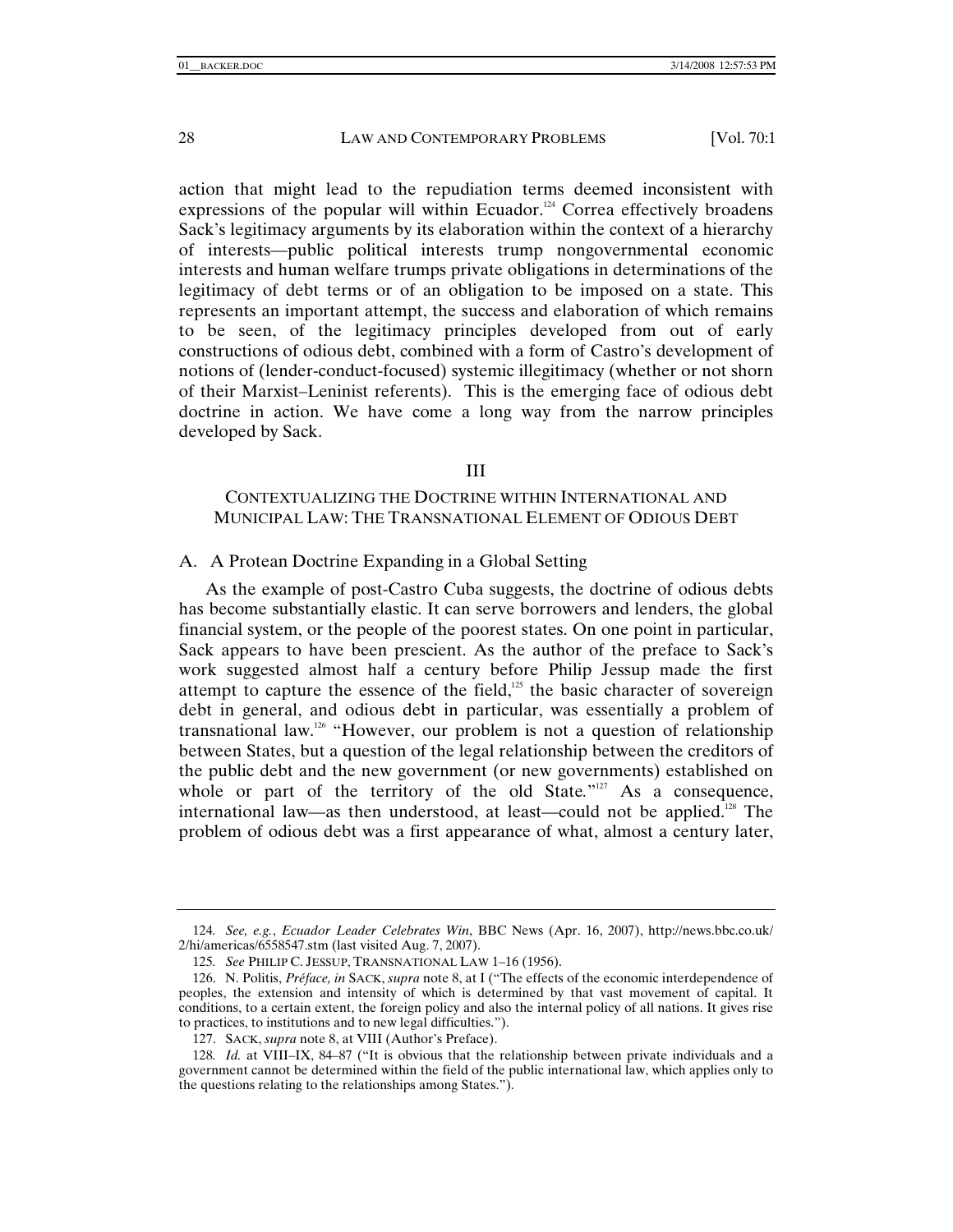Harold Koh would suggest is transnational or globalization law<sup>129</sup>—a problem at the intersection of public and private law; of municipal and international law; of contract and entity theory; of sovereign authority and legal personality; of individuals wearing multiple hats (like directors), both personal and representative.130 It comes as little wonder, then, that a theory, initially so circumscribed, could expand in an era of economic globalization—the foundational assumptive character of which is free movement of capital and law based on contract.<sup>131</sup>

And the solution? The temptation, having posited a choice of law binary of sorts (international or domestic law, private or public law, state or global interest and the like), is to choose between oppositions. That is far too simplistic. Rather, the binary posited suggests the complexity inherent in the notion of odiousness, one that may be difficult for law, as an exercise in positivism, to control.132 Determinations of illegitimacy require exposition of municipal law, including constitutional law. That was part of the analytical framework of the Kenyan case before the ICSID tribunal.133 But so was the exposition of international law and practice. The case also deployed local custom—custom not necessarily reduced to positive law but binding or legitimate in its own right. And the dispute was settled outside the judicial system of any state system. That system of dispute resolution itself has arisen in response to such complexity, as a hybrid public–private, municipal–

133*. See* discussion *supra* Part II.A and notes 13, 59–69.

<sup>129</sup>*. See* Harold Hongju Koh, Luncheon Address at the American Law Institute 83rd Annual Meeting (May 17, 2006) at 65–89. As the author of the introduction to Sack's treatise noted, Sack was producing a supranational law ("d'un droit supra-étatique"). N. Politis, *Préface, in* SACK*, supra* note 8, at IV (speaking of odious debt doctrine as invoking law beyond municipal and international law).

 <sup>130.</sup> SACK, *supra* note 8, at XI (Author's Preface) ("Thus posed, the problem leads to conclusions fundamentally different from those reached if one considers it from the point of view of the relationships among states.").

 <sup>131.</sup> On the increasing theoretical turn, at the institutional international level, to contract as a basis for the construction of international law (and especially customary international law), see Backer, *supra* note 16, at 290.

 <sup>132.</sup> As has been suggested elsewhere, fragmentation of legal regimes affect the self perception of law. "The immediate consequence is that high expectations of our ability to deal adequately with legal fragmentation must be curbed since its origins lie not in law, but within its social contexts." Andreas Fischer-Lescano & Gunther Teubner, *Regime-Collisions: The Vain Search For Legal Unity In The Fragmentation Of Global Law,* 25 MICH. J. INT'L L. 999, 1045 (2004) ("Rather than secure the unity of international law, future endeavors need to be restricted to achieve weak compatibility between the fragments. In the place of an illusory integration of a differentiated global society, law can only, at the very best, offer a kind of damage limitation."). There is, of course, irony in the particular case of the use of the ICSID framework for arbitration. From the perspective of Castro, such a framework, though ostensibly autonomous, is formally and potentially informally tied to one of the great instrumentalities of systemic illegitimacy—the World Bank. As such, its framework might be suspect. Yet, it should be borne in mind that there is a double bind of sorts here. First, resolution by domestic legal systems is likely unpalatable because of the tendency of the instrumentalities of such frameworks to favor local law. Second, ICSID is not the only mechanism for transnational dispute resolution on the world stage today. Third, the ICSID framework, like those of other arbitral bodies, provides a flexibility permitting a blending of local and transnational elements. Thus, ICSID provides a space where the domestic and transnational can be blended in ways that would be harder for purely international or purely domestic institutions. *See* discussion *infra* at note 134.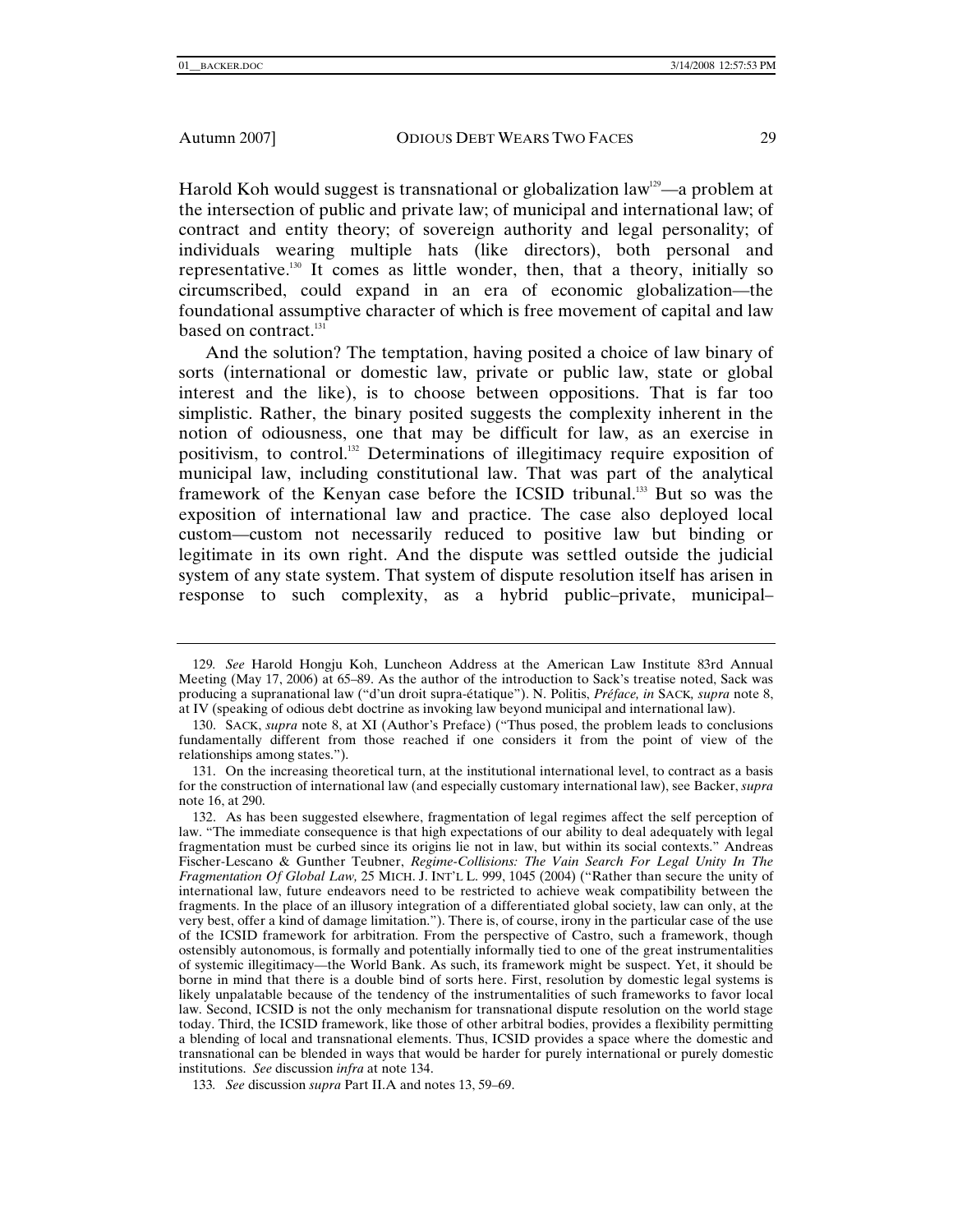international mechanism for the resolution of disputes and the construction of a new system of global law.134 Nor has contracting for sovereign debt lost its connection to private networks of rulemaking, whose actors have a hand in shaping norms, including defining the conditions for odiousness.<sup>135</sup> Even among conservative elements of the global economic order, the doctrine of odious debts begins to exhibit a protean quality that might provide utility in excess of its traditional boundaries. $136$ 

But the context of the debate is not necessarily one-sided. The entry of China into the global lending market, and its lending to states most likely to be candidates for the use of the odious debt doctrine against their lenders, adds an additional wrinkle to the development of the doctrine.<sup>137</sup> Though opposed in principle to the doctrine of odious debt, Western lenders squeezed out of the lending market might seek to revitalize the doctrine as a strategy against Chinese entry into the pubic lending market by, for example, cutting off aid to those debtor states on the grounds that the Chinese debts will not be incurred for the benefit of the people later saddled with debt repayment.<sup>138</sup> Yet doing so might also have the effect of strengthening the arguments advanced by Fidel Castro that the system itself is illegitimate. Indeed, purported Chinese lending practices might of their own accord add legitimacy to this argument. "China is not against using its financial muscle to bully African states. In the run-up to

 <sup>134.</sup> The importance of systemic autonomy is clearly expressed in the construction of the ICSID system. "ICSID [International Centre for Settlement of Investment Disputes] was established under the Convention on the Settlement of Investment Disputes between States and Nationals of Other States (the Convention) which came into force on October 14,  $1966 \ldots$  ICSID is an autonomous international organization. However, it has close links with the World Bank. All of ICSID's members are also members of the Bank." ABOUT ICSID, WORLD BANK GROUP, INTERNATIONAL CENTRE FOR SETTLEMENT OF INVESTMENT DISPUTES, http://www.worldbank.org/icsid/about/about.htm (last visited Feb. 10, 2007). ICSID is charged with the task of facilitating the resolution of disputes between states and foreign investors. *See* ICSID Convention, Regulation, and Rules, Part A, ch. 1, sec. 1, art. 1, World Bank Group, http://www.worldbank.org/icsid/basicdoc/partA-chap01.htm#s01 (last visited Sept. 8, 2007) ("The purpose of the Centre shall be to provide facilities for conciliation and arbitration of investment disputes between Contracting States and nationals of other Contracting States . . . ."). ICSID has become a "hybrid source of rights [that] is generating new questions." KATIA YANNACA-SMALL, IMPROVING THE SYSTEM OF INVESTOR-STATE DISPUTE SETTLEMENT: AN OVERVIEW, OECD WORKING PAPERS ON INTERNATIONAL INVESTMENT 3 (2006), http://www.oecd.org/ dataoecd/3/59/36052284.pdf (paper prepared as background information for Symposium, *Making the Most of International Investment Agreements: A Common Agenda* (Dec. 2005)).

 <sup>135.</sup> For a discussion of the significance of private-group-network norm-making, see Robert B. Ahdieh, *The Role Of Groups In Norm Transformation: A Dramatic Sketch, In Three Parts*, 6 CHI. J. INT'L L. 231 (2005).

 <sup>136.</sup> Thus, influential commentators have observed: "When the international community wishes to penalize a government without recourse to war, it often imposes economic sanctions. Limiting an odious regime's ability to borrow can be considered a new form of economic sanction that has several attractive features relative to existing sanctions." KREMER & JAYACHANDRAN, *supra* note 15, at 18.

<sup>137</sup>*. See* Stuart Simpson, *Starving Africa of Money*, SPIKED ONLINE, Dec. 12, 2006, http://www.odiousdebts.org/odiousdebts/print.cfm?ContentID=16834 (last visited Sept. 8, 2007) (explaining the significance of China being "the largest single source of finance to the poorest countries in Africa").

<sup>138</sup>*. Id.* ("Western development banks, rather than celebrating the large-scale infrastructural development that Chinese funding has allowed, are threatening to cut development funds to Africa's poorest nations that take on Chinese loans.").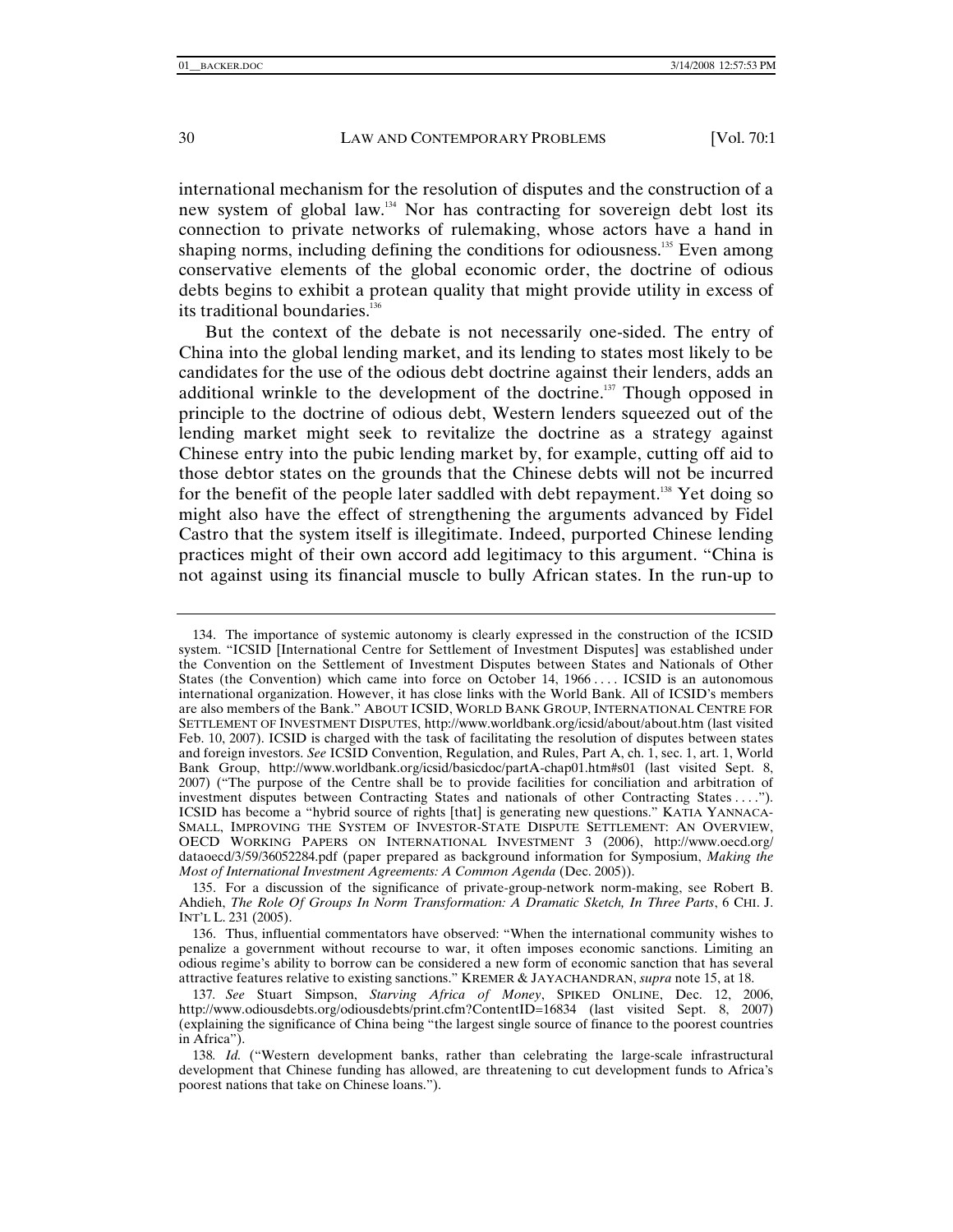Zambia's elections this September, China threatened to cut diplomatic ties and withdraw investment if the opposition party came to power."<sup>139</sup> In this case, the notions underlying odious debt doctrine would be deployed as a barrier to entry into creditor markets, rather than as a means of protecting the position of the people of debtor states. Legitimacy of objective thus can expose the foundational illegitimacy of the system itself.

There is great irony here in the odious debt context. China appears willing to employ in Zimbabwe those tactics that served as the basis of the vigorous Chinese argument before the American federal courts that such action rendered the resulting obligations of the Imperial Chinese government unenforceable for odiousness. $140$  But the motives of those who would use the odious debt doctrine to prevent exploitative and subordinating lending by the Chinese suggests that the issue might be market share and hegemonic advantage (among lenders) rather than protection of beneficiaries of lending. Thus, the strategic use of even moral doctrine might itself serve to make the use immoral and thus illegitimate. The transnational element of the odious debt doctrine and its future development will be worth considerably more study within the context of rules that cross traditional boundaries vertically and horizontally and between private and public actors and networks.

The transnational elements of the odious debt doctrine, especially in its current protean forms, suggest the likely approaches to the further evolution, and even to the eventual institutionalization, of the doctrine. Sack's solution from international law—to create a body of international law that occupies the field of odious debt to be managed by a formal or informal international institutional apparatus—is realistic in the absence of the creation of a unified system of law (and the preemption of all other law) within a legal hierarchy which such international legal regimes and international institutions can assert (and enforce). But so are other proposed solutions that are grounded in an assumption of monopoly control of the "problem" of the debts of sovereigns from the IMF's sovereign bankruptcy system,<sup>141</sup> to the long "dead" New International Economic Order.<sup>142</sup> At the other extreme, in the absence of conflation of public and private law and the equivalence of private and public bodies, it is also unrealistic to envision a pure "market" solution to the issue of sovereign debt.<sup>143</sup> Political communities remain substantially different from other communities—economic, religious, social, and affective (that is, grounded in some other set of unifying norms). Although those differences are certainly

<sup>139</sup>*. Id.*

<sup>140</sup>*. See* discussion *supra* Part I and notes 1–4.

<sup>141</sup>*. See* Anne O. Krueger, *A New Approach to Sovereign Debt Restructuring*, Int'l Monetary Fund, Apr. 2002, http://www.imf.org/external/pubs/ft/exrp/sdrm/eng/index.htm (last visited Sept. 8, 2007).

 <sup>142.</sup> On the New International Economic Order and the reincorporation of its ideas in other forms relevant here, see discussion *infra* note 170 and *supra* note 99.

<sup>143</sup>*. Cf.* Omri Ben-Shahar & Mitu Gulati, *Partially Odious Debts?* 70 LAW & CONTEMP. PROBS. 47, 48–51 (Autumn 2007) (proposing a substantially market-based approach to the regulation of illegitimate public lending).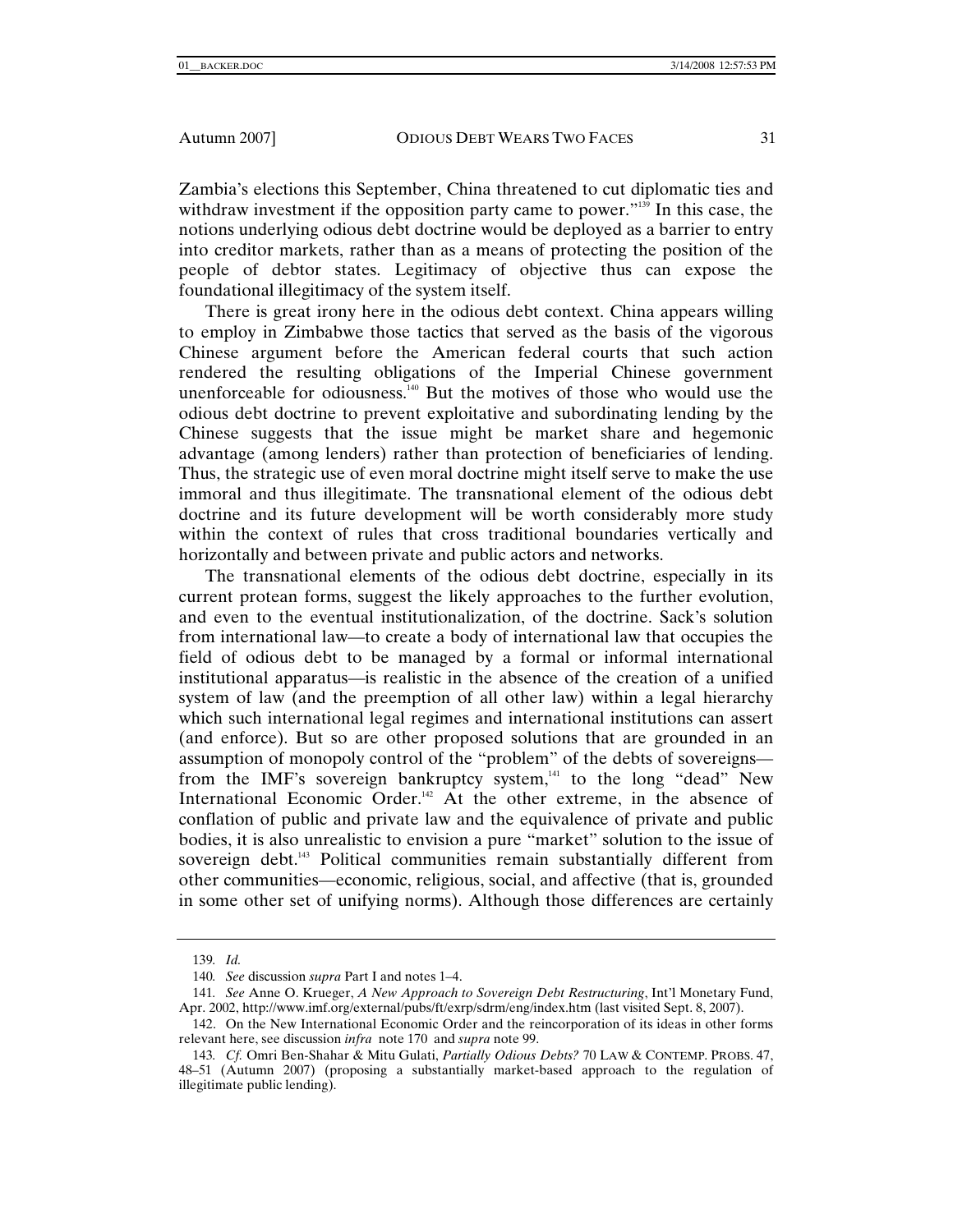falling away, they remain important—as does the political theory that places democratically constituted states at (or near) the apex of a system channeling the legitimate use of power to coerce individuals or institutions to bend to the will of the collective (within limits of course). Purely private, networked systems of regulation, which posit a purely horizontal relationship between states, on the one hand, and lenders and the private capital markets, on the other, are also unrealistic.

## B. Global Rules for Odious Debt: Regulation Wearing Two Faces

The regulation of odious debt, like other issues of transnational regulation, must "wear two faces." Odious debt doctrine regulation has become multisourced and multi-perspective. The focus of the doctrine moves among now unbundled sovereign borrowers—constituting an autonomous state and its autonomous apparatus (as institution and individuals). Responsibility for debt and the character of that debt is more complicated: Who is responsible for Cuban debt? Fidel Castro personally? The members of the government negotiating and profiting from the debt? The state of Cuba itself? But it also embraces lenders—from private lenders to global institutions like the World Bank. Responsibility for monitoring the debt, for choosing the "right" borrower becomes increasingly the concern of the lender: does a loan made to Cuba actually constitute a personal loan to Fidel Castro? Will a loan to Cuba change its character if the proceeds of the loan are intended for particular purposes or are, after payment, directed to particular illegitimate purposes? And responsibility focuses on the systems of lending, within which lenders and borrowers operate. This goes to the heart of the construction of public and private governance networks: Do private or public systems of finance have a purpose? Are those purposes directed by individuals seeking to maximize their private positions or by principles of national advantage or international human rights? Tied to this issue is that of legitimacy—as a substance concept shaping behavior or as a procedural concept shaping the obligations of lenders and borrowers and the system in which each transacts business.

Systems of rules for odious debt, then, would be constructed from the aggregate of practices, customs, and rules instituted among all stakeholders producing sovereign debt and the rules for the limits or character of the obligations they represent. What some see as a problem in the disjunctive, I see as one in the conjunctive.<sup>144</sup> Public, private, formal, customary, odious, legitimate, and systemic rules originating from stakeholders and the institutional systems within which each operates will together constitute a

<sup>144</sup>*. See, e.g.*, Lee. C. Buchheit, G. Mitu Gulati & Robert B. Thompson, *The Dilemma of Odious Debts*, 56 DUKE L.J. 1201, 1230 (2007) ("A principle of public international law concerning odious debts does not now have, nor is it likely to achieve, the consensus necessary for it to claim the title of "doctrine." It is equally unlikely to attain the degree of clarity necessary for it to be of much use in invalidating purportedly odious loans without simultaneously discouraging many legitimate crossborder financings. We instead propose to investigate the extent to which relying on well–established principles of private (domestic) law can address the problem.").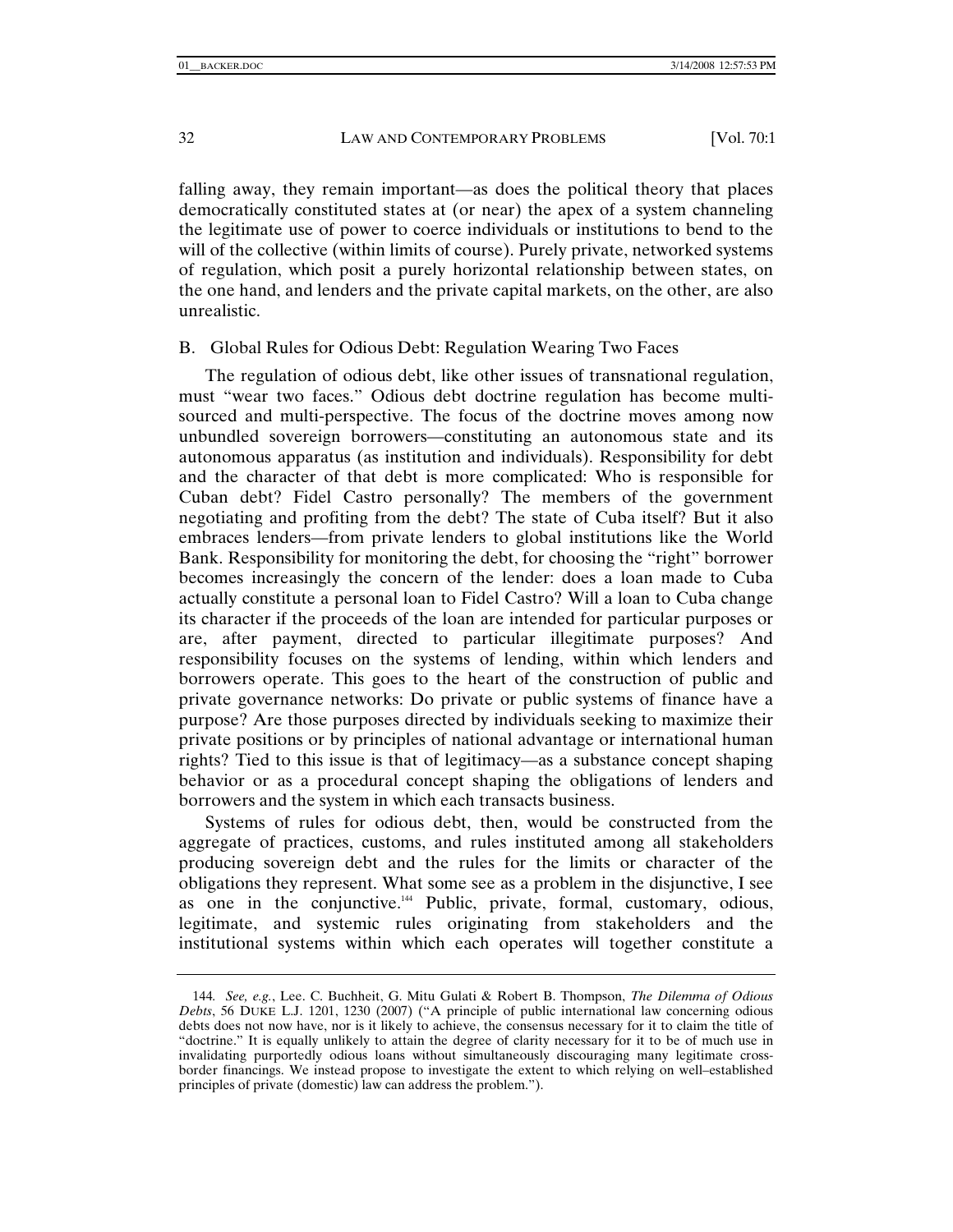protean system defining the increasingly complex rules for determining both the validity of sovereign debt and its character (whether or not valid) as public or private (and therefore the identity of the obligor).

What some critics of odious debt cite as its major failing—its propensity to disrupt settled financial markets in sovereign debt by creating ambiguity where none otherwise existed—actually suggests the power of the doctrine and points to the basis for the construction of the elements of its implementation. Sean Hagan, the General Counsel and Director of the Legal Department of the IMF and an authoritative agent of critical stakeholders in the sovereign-debt system, explained, "One of the reasons why the 'odious debt' doctrine has not become a well-established principle under international law is that, being both difficult to define and to implement, there is a concern that it will create considerable uncertainty in the international financial system."<sup>145</sup> Hagan raised the now-usual alarm: "From a policy perspective, the introduction of an 'odious debt' exception would most likely do considerable damage to the capacity of developing countries to borrow responsibly and to access capital markets."<sup>146</sup>

For capital markets in general, and public and private lenders specifically, the reorientation of the odious debt doctrine to focus first on illegitimacy as its touchstone and second on creditors and the creditor market system as a source of illegitimacy, provides both a challenge and an opportunity. The challenge, of course, follows from the "nuclear" threat in the modern indictment of the system as illegitimate. That threat would see the system itself dismantled and replaced with something else.<sup>147</sup> The shape of the "something else" is already being developed in regional organizations like the Bolivarian Alternative for the Americas (ALBA) (a trade and mutual support organization among Cuba, Venezuela, Bolivia, and Nicaragua), grounded in principles of state supremacy, the subordination of private markets for public control and the reduction of state debt to another aspect of aggregated transactions among states.<sup>148</sup> It may be further developed by Hugo Chavez to the extent he takes a role in the Ecuadorian debt repudiation "crisis" of 2007.<sup>149</sup>

The opportunity may be lost in the reactions of Westerners to a doctrine dripping with old-fashioned Marxist–Leninist rhetoric. But it is not lost on everyone. That opportunity comes from the possibilities of blending the foundational normative bases of contemporary odious debt notions—coercion,

 <sup>145.</sup> Sean Hagan, *The IMF's Role in a Post-Conflict Situation,* 38 CASE W. RES. J. INT'L. L. 59, 60 (2006) ("Is debt odious simply because it is judged to be immoral by the successor regime? Or is it odious because it is inconsistent with some standard established by the international community? If the latter criterion applies, which institution will be responsible for making this judgment?").

<sup>146</sup>*. Id.* ("When faced with the possibility that debt that has been legally contracted could be nullified *ex post* on the grounds that its proceeds were used for purposes that may be considered immoral by the successor regime, investors will be less willing to either provide new financing or purchase claims on the secondary market.").

<sup>147</sup>*. See* discussion *infra* note 170 (on the application of the principles of the U.N.'s New International Economic Order).

<sup>148</sup>*. See* discussion *infra* Part III.B.2d and note 184.

<sup>149</sup>*. See* discussion *supra* notes 114–124.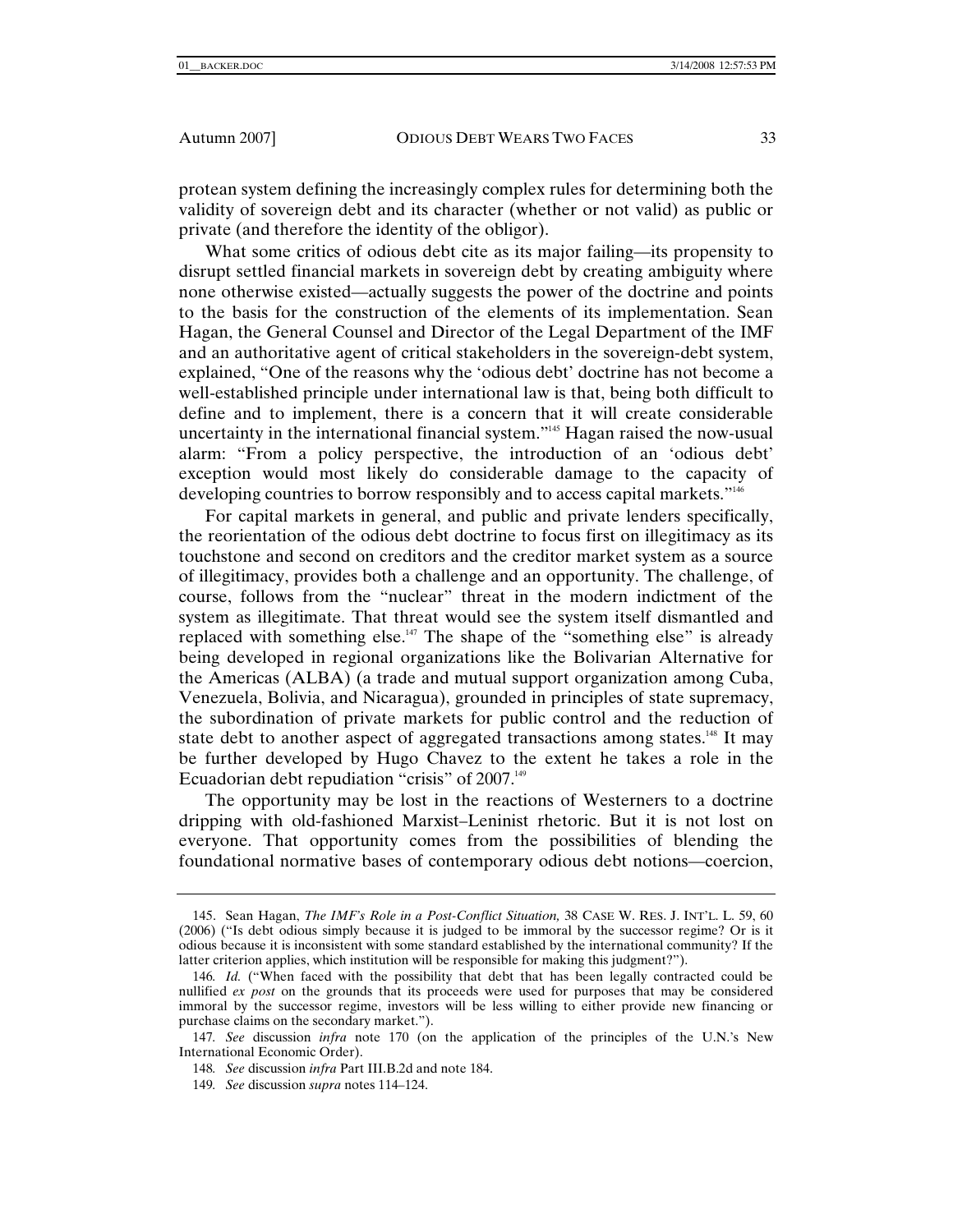legitimacy, corruption, popular benefit, transparency, and monitoring—to fashion a system of safe-harbor terms and obligations, presumptions, and accepted forms of diligence and reporting that can effectively insulate sovereign loans from challenge even on systemic illegitimacy grounds (from either the creditor or debtor side). As Thucydides suggested in the context of the international relations among Greek states during the Peloponnesian War, "right, as the world goes, is only in question between equals in power, while the strong do what they can and the weak suffer what they must." $150$  So, too, systemic illegitimacy claims arising out of a new application of odious or illegitimate debt notions will be met by solutions devised by creditor states that appear to address the criticisms without affecting the system through which such debts are generated, and all the while money is made for the developed states and their instrumentalities.

## 1. Components of Odious Debt

The ways in which systemic illegitimacy notions of odious debts might be turned to make such debts more difficult to repudiate deserve closer analysis. The objective here is neither to indict nor support such a move, but to suggest that rhetorical or normative stances in this emerging area of policy discourse do not, of themselves, inevitably yield a particular result. This possibility is grounded in well established socio-cultural understandings of the nature of the relationship of law, as system, to substantive result. Every system of power, no matter what the substantive objective, can be bent to the will (and objectives) of those with the power to assert control. This is an ancient postulate of institutional behavior that in the West was nicely captured by Thucydides: "Of the gods we believe, and of men we know, that by a necessary law of their nature they rule wherever they can."151

The starting point is the normative components of the expanded odious debt doctrine. This article groups the components into six categories, each of which focuses on a different aspect of the problem and the objective to which the application of the doctrine is aimed:

First, *popular benefit.* The ideal of popular benefit, central to the traditional notion of odious debt as developed in the early part of the last century, now focuses more heavily on the use of funds, popular ratification, and presumptions of popular ratifications in democratic states.152 In this aspect, the doctrine of odious debt carries with it an implicit condemnation of nondemocratic (authoritarian or dictatorial) regimes. The doctrine is thus to be used to further civilized states whose governance systems do not yet embrace universally accepted values for the construction of the apparatus of states—a set of

 <sup>150.</sup> THUCYDIDES, THE PELOPONNESIAN WAR, 331 (bk. V, ch. XVII) (Robert B. Strassler ed., Richard Crawley trans., 1996) (1874).

<sup>151</sup>*. Id.* at 334 ("And it is not as if we were the first to make this law, or to act upon it when made: we found it existing before us, and shall leave it to exist for ever after us . . . .").

 <sup>152.</sup> These principles serve as the foundation of Ecuador's recent efforts to reform its debt relations with the World Bank. *See supra* notes 114–124 and accompanying text.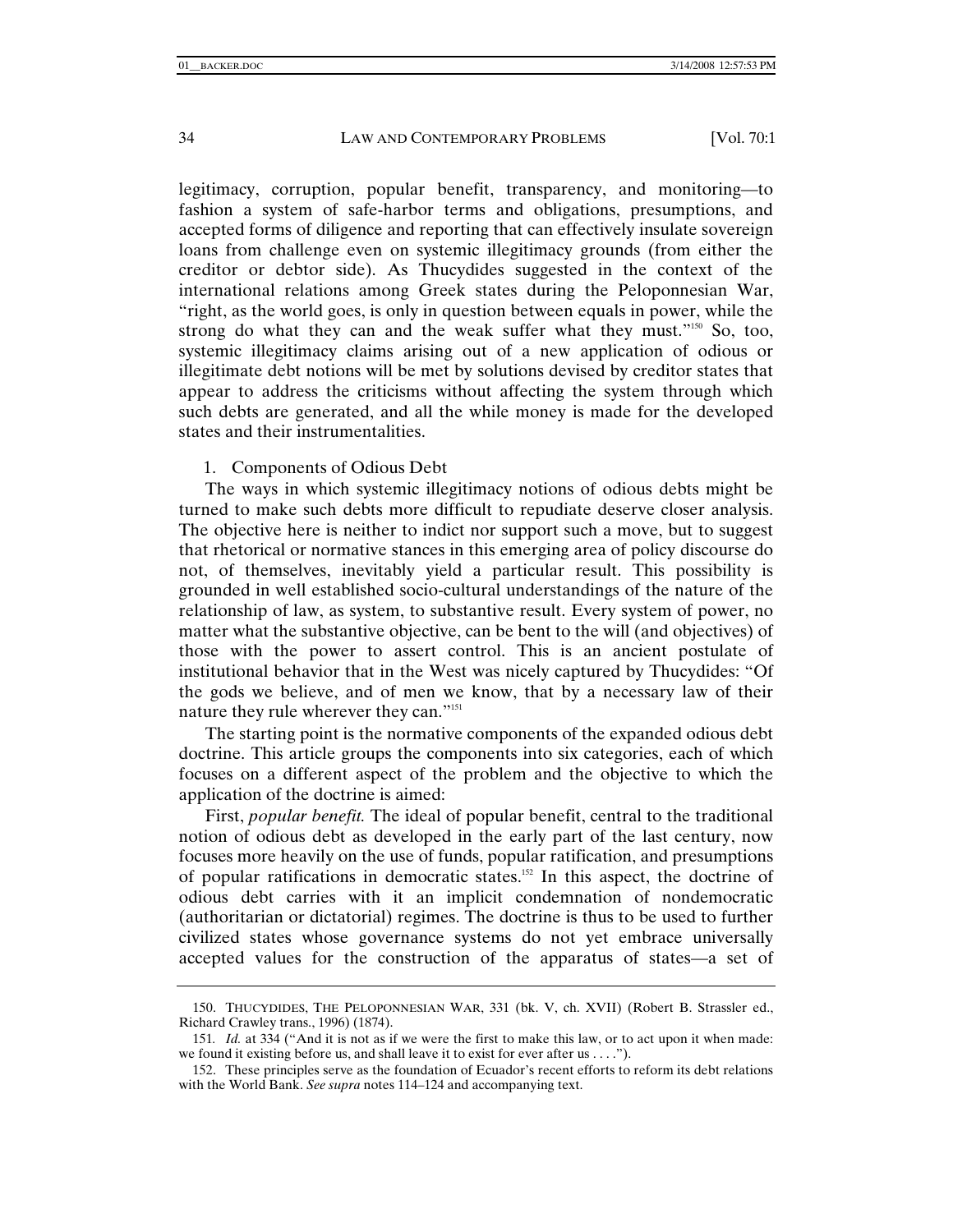universal values now being fashioned within the international community through its various organs. $153$ 

Second, *corruption.* Corruption combines moral, ethical, political, and aspirational norms. It focuses on distinctions between the state, its apparatus, and the individuals who serve within that apparatus.<sup>154</sup> Proceeding from a notion of the autonomy of the state from its apparatus, and the autonomy of the apparatus from the individuals who serve it, corruption notions serve as a proxy for individuals' need to serve the apparatus above their own personal interests and for the apparatus of state to serve the state above its own institutional interests.155 Diversions of benefit from state to apparatus or from apparatus to individual are corrupt because they are a breakdown of this basic rule of behavior. Corruption is a form of theft—the use of a power or position meant to benefit one entity for the benefit of another. Again, the doctrine is to be used to discipline developing or debtor states—it rationalizes a series of behavioral norms under the rubric "corruption" that are meant to create a stronger culture of policing the behavior of institutions and individuals acting in a representative capacity, as well as strengthening the legitimacy of systems based on actions in representative capacities.

Third, *coercion.* Like corruption, coercion focuses on unfairness. It targets the function *or effect* of lending. It condemns an abuse of process or of power to unfairly derive benefit from another in a way that, like corruption, can appear, in effect, to amount to theft. Implicit in this limitation is the attempt to reduce the legitimacy of assertions of power to enable bad conduct on the part of debtors or to repudiate such enabled loans by successor regimes.156 The object here is to prevent a threat to the system from the actions of creditors; loans must be made to be repaid and debtors must be subject to terms that they will, however reluctantly, be willing to meet. Moreover, in the long term, the system must be capable of regenerating loans. A system based on constant streams of making, paying, and remaking loans cannot afford debtors who are unable or unwilling to borrow or repay. It is a method which, though appearing to limit the logic of traditional notions of subordination, actually strengthens subordination by softening its hardest edges. In effect, lending, by its nature generally is coercive to the extent that a borrower needs something that a lender is free to withhold (and thus to set terms) but ought not, in specific cases, appear to so disadvantage a debtor as to affect demand for debt. Coercion by creditors, to the extent that it may affect the demand for debt, is thus

<sup>153</sup>*. See* Patrick Bolton & David Skeel, *Odious Debts or Odious Regimes?*, 70 LAW & CONTEMP. PROBS. 83, 98–106 (Autumn 2007) (assessing the ability of the United Nations and International Monetary Fund to implement an odious debt doctrine).

<sup>154</sup>*. See* Susan Rose-Ackerman, *Governance and Corruption, in* GLOBAL CRISES, GLOBAL SOLUTIONS 301, 310–11 (Bjørn Lomborg ed., 2004).

<sup>155</sup>*. See* Deborah A. DeMott, *Agency by Analogy: A Comment on Odious Debt*, 70 LAW & CONTEMP. PROBS. 157 (Autumn 2007).

<sup>156</sup>*. See* Tai-Heng Cheng, *Renegotiating the Odious Debt Doctrine*, 70 LAW & CONTEMP. PROBS. 7 (Summer 2007).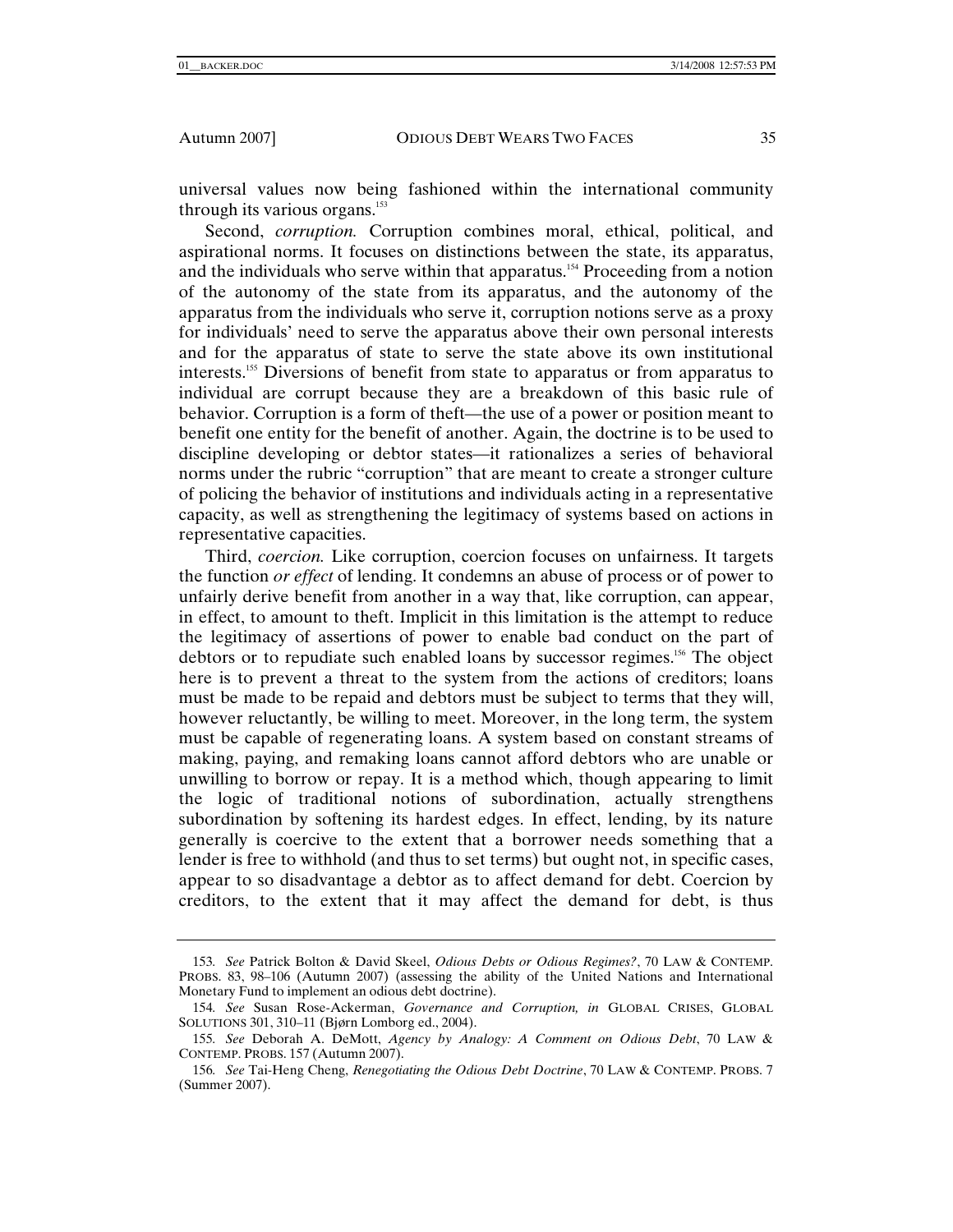controllable as it benefits creditors (and provides an incidental benefit to debtors as well). Its marketing as a device principally for the protection of debtors can also be seen as aiding in the sustaining of demand for credit (because it is "safe" from coercion).

Fourth, *complicity.* Complicity values focus on the relationships between lenders and the state, its apparatus, and the individuals who serve within that apparatus. In this aspect, the odious debt doctrine carries an implicit condemnation of loans that the lender knew *or should have known* were to be used for personal, rather than state, benefit.<sup>157</sup> The objective, in part, perhaps, is focused on enlisting creditor states, and their instrumentalities, in a more positive role in policing the behavior of debtor states and their apparatus.<sup>158</sup> As a positive obligation to investigate before loan approval and to monitor after disbursement, this significantly extends the notion of creditor responsibility so much more passive in Sack's original formulation. But with the power to monitor comes the power to control.<sup>159</sup> What appears as a burden to lenders thus can also serve to maintain the existing hierarchy of power inherent in the state system. Creditor states or their instrumentalities that become complicit in the actions of the debtor state apparatus or of its functionaries threaten the order of power by causing such creditors to appear to be acting like the partners of such apparatus or individual. Complicity thus suggests weakness on the part of creditor states (whether or not acting through their private instrumentalities) and creates the potential for weakening the framework within which payment compulsion is maintained. For the global system of sovereign lending to maintain its superiority, it cannot be seen to partner with the objects of its activities (extensions of credit to states) without being seen to be just another actor among them. Hegemony requires control, not participation. Complicity levels support hierarchy. The international financial system ought not to seek partners; it requires clients. Odious debt doctrine in this way can serve to discipline the financial community and protect its dominant position.

Fifth, *monitoring.* Monitoring serves a civilizing function. It is based on a presumption that actors will behave badly and that such an inclination to bad behavior can be reduced by exposing their conduct to the observation of others. These ideas are well known in the United States.<sup>160</sup> In a sense, monitoring transfers governance and accountability functions from the polity to those states, groups, or instrumentalities whose task it is to monitor. But this transfer

<sup>157</sup>*. See* David C. Gray, *Devilry, Complicity, and Greed: Transitional Justice and Odious Debt*, 70 LAW & CONTEMP. PROBS. 137, 152 (Summer 2007) (discussing how the expansion of odious debt doctrine obscures lender responsibility).

<sup>158</sup>*. See* Tom Ginsburg & Thomas S. Ulen, *Odious Debt, Odious Credit, Economic Development and Democratization*, 70 LAW & CONTEMP. PROBS. 115, 125–28 (Summer 2007) (noting the difficulty in convincing undemocratic regimes to further the concept of odious debt).

 <sup>159.</sup> The monitoring function is treated more fully *infra* notes 160–161.

<sup>160</sup>*. See generally*, Larry Catá Backer, *Surveillance and Control: Privatizing and Nationalizing Corporate Monitoring After Sarbanes-Oxley*, 2004 MICH. ST. L. REV. 327 (2004) (discussing the trend toward private surveillance within municipal law).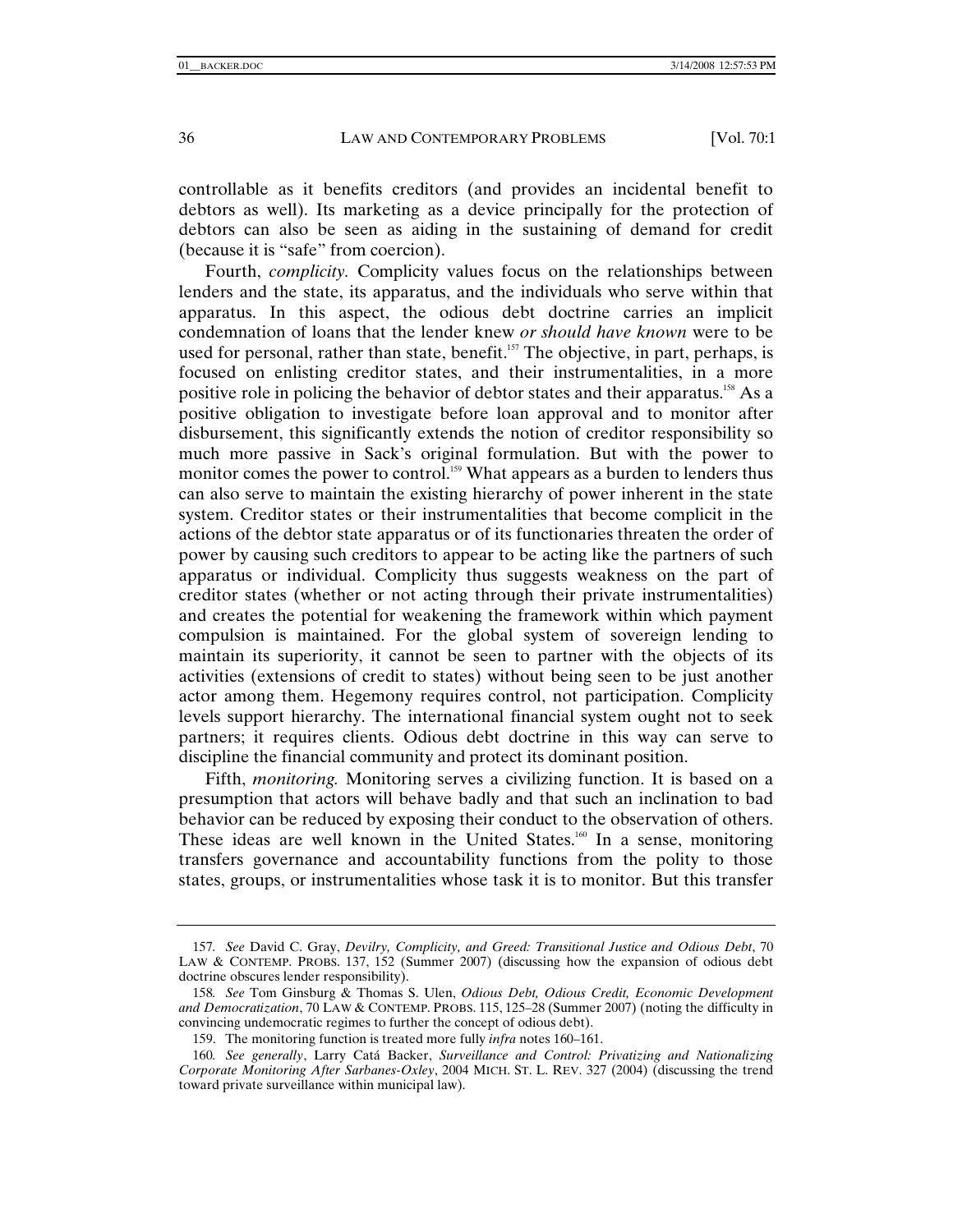is in accord with a normative value set that simultaneously views political communities as essentially passive—the principal beneficiaries of actions undertaken by a state apparatus—and as the ultimate source of all political power. That power, usually vested in the government, is now to be shared among the state, its apparatus, and a host of nonstate actors increasingly responsible for ensuring that the state is run appropriately. The sovereignty of creditor states is thus ensured, ironically enough, by redirecting its (otherwise potentially) sovereign activities to those outsiders more capable of serving the interests of the state. "There is nothing alien, or even novel, in proposing to use private-law concepts to articulate limits on the legitimate powers of states."<sup>161</sup> Monitoring also deepens the structures of subordination to nonstate and transnational actors. In particular, it transfers public functions to lenders as a principal stakeholder in the functioning of the state and the use of borrowed funds.

Sixth, *transparency*. Transparency is related to monitoring but does not share the same set of values. Transparency is an antisubordination device, meant to function as a means of inclusion by exposing the action taken by decisionmakers and the information used to arrive at such decisions. It makes popular response more efficient. It is thus tied to popular determinations of public benefit as well as to efficiency issues in policing against corruption, complicity, and coercion. It is meant to discipline markets and advance ideals of antisubordination in state-to-state relations within global capital markets.<sup>162</sup> For example, the exposure of the repayment terms in the World Bank's loan to Ecuador had a considerable effect on the relationship between creditor and debtor and provided the context in which Ecuador attempted to modify the terms of that loan.163 But transparency works only within the parameters of accepted values and behavioral norms. To some extent, those values (especially understood as the values and norms under girding the current system of globalization) can serve to reinforce the legitimacy of those markets. It has great value, whether or not transfers to debtor states are made as private "loans" or as state-to-state "transfers," however denominated.<sup>164</sup>

# 2. Implementation of Odious Debt Components

These components and the values each represents might be used as the foundations for specific changes in the approaches of global capital markets to the origination, maintenance, and monitoring of sovereign loans. Indeed, many

 <sup>161.</sup> Jedediah Purdy & Kimberly Fielding, *Sovereigns, Trustees, Guardians: Private–Law Concepts and the Limits of Legitimate State Power*, 70 LAW & CONTEMP. PROBS. 165, 210 (Summer 2007).

<sup>162</sup>*. See* Ben-Shahar & Gulati, *supra* note 142, at 49 (Autumn 2007) ("[C]reditors can make information regarding loans and the lack of accountability public, empowering domestic and international watchdog groups and according the populace or the international community some leverage to prevent the wasteful use of the debt.").

<sup>163</sup>*. See supra* Part II.C and notes 114–124.

<sup>164</sup>*. See* Anna Gelpern, *Odious, Not Debt*, 70 LAW & CONTEMP. PROBS. 81, 90–93 (Summer 2007) (noting distinctions between private and sovereign debt).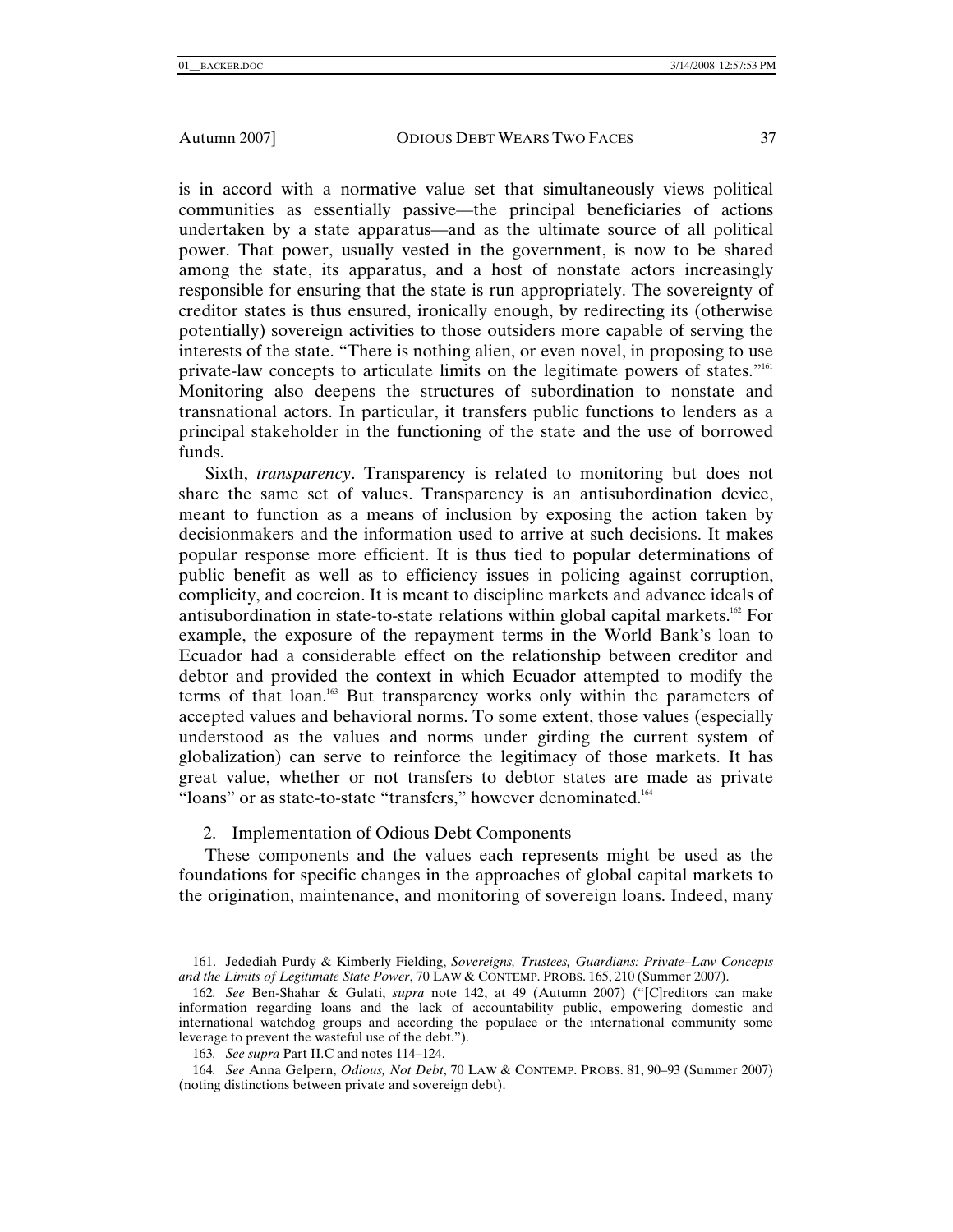of the contributions to this symposium have done just that—providing the conceptual framework for the sort of technical changes that will continue to insulate lenders from the risk of repudiation, even as that framework recognizes a broadened legal basis for repudiation of sovereign debt on the basis of the illegitimacy of the sovereign-lending system in general or in the conduct of any individual lender from time to time.165 This article highlights five categories of specific changes that might be made to insulate loans from attack on illegitimacy grounds: (1) mandatory terms and safe harbors, (2) presumptions of benefits and burden of proof shifting, (3) responsibility-shifting rather than repudiation, (4) complicity limits, and (5) normalizing systems of managing global debt.

*a. Mandatory terms and safe harbors.* Academic discourse, at least, as well as the discourse of the political leaders of the developing world, has advanced the notion that sovereign debt, as a class, may be odious or illegitimate (and thus voidable by the state, but not by the individuals who entered into the agreements) because the terms of such debt are presumptively coercive in theory and occasionally so in fact. Consequently, such loans serve to provide no benefit to the people of the state upon which liability for the debt is sought to be imposed. Just as the Cubans were not required to pay Spanish war debts that benefited Spain (but not Cuba), any state may repudiate an obligation to pay debts that benefited someone other than the debtor state itself.

But the systemic illegitimacy of public debt can be overcome (and thus "managed") sufficiently in a number of ways that can serve to deepen the legitimacy of the current system, at least with respect to its application to particular loans. Drawing on analogies from commonly understood usury notions and unconscionability doctrine, both grounded in principles of international human-rights norms, it is possible to craft a series of "universal" rules and principles of construction of sovereign loans that effectively insulate such loans against characterization as not benefiting the people of debtor countries, thus preserving such loans as a class from effective repudiation on those grounds.<sup>166</sup> Such mandatory terms could include mechanisms for limiting interest and repayment terms, distinguishing between permissible and impermissible covenants and other loan conditions, and creating safe harbors protecting certain lender actions against charges of meddling or control claims.

 <sup>165. &</sup>quot;'[I]llegitimate debt' is not yet a well-defined and generally accepted term . . . . Differences between illegitimate and other types of debts, such as odious or legal debts, must be clarified." Kunibert Raffer, *Odious, Illegitimate, Illegal or Legal Debts—What Difference Does it Make for International Chapter 9 Debt Arbitration?,* 70 LAW & CONTEMP. PROBS. 221, 225 (Autumn 2007).

<sup>166</sup>*. See, e.g.,* Mechele Dickerson, *Insolvency Principles and the Doctrine of Odious Debts: The Missing Link in the International Human Rights Debate*, 70 LAW & CONTEMP. PROBS. 53, 67 (Summer 2007) ("[T]he focus for any insolvency analysis of the odious debts doctrine should be on the use of the loan proceeds by the odious regime rather than a blanket declaration that all debts incurred by an odious regime can be repudiated.").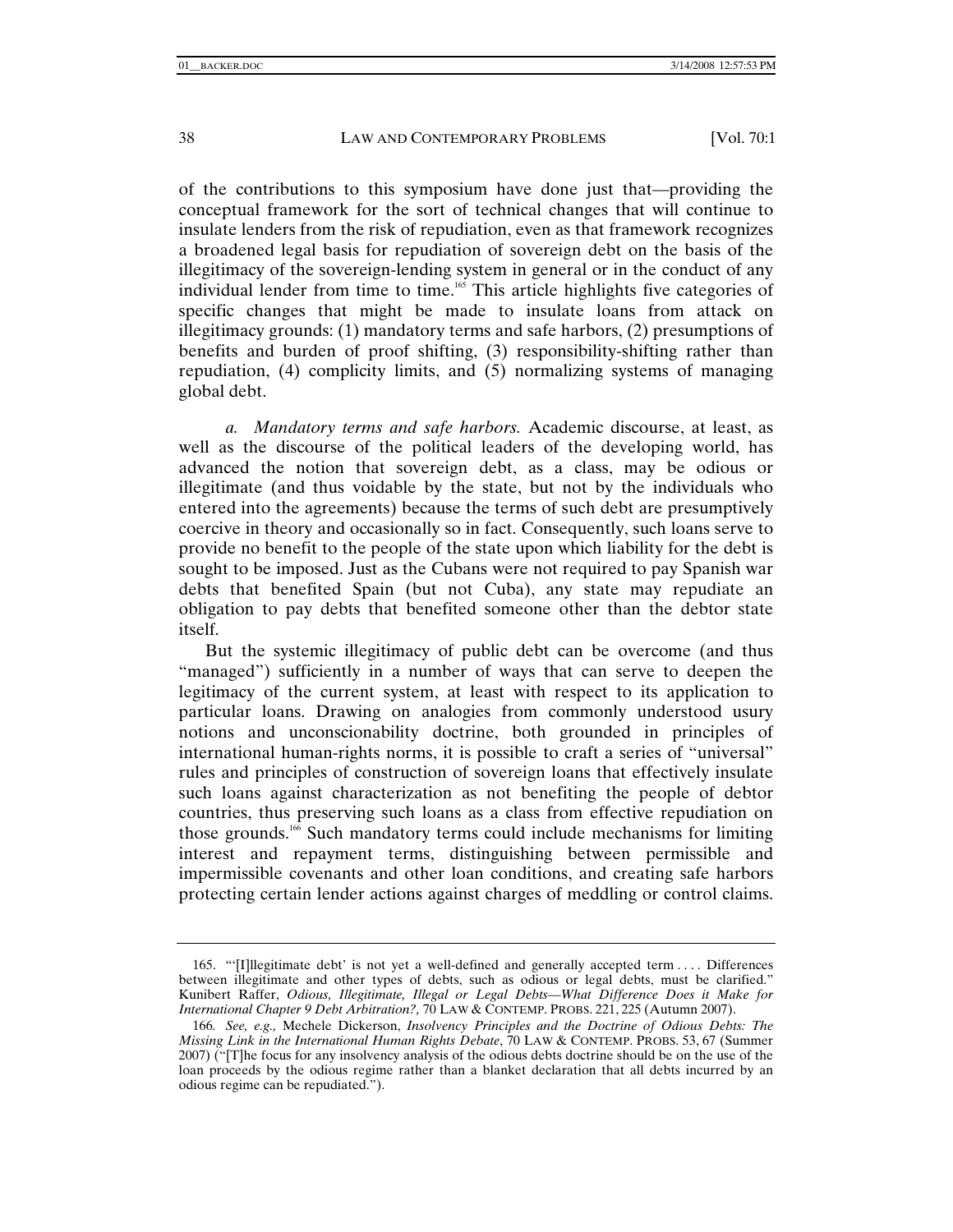Omri Ben-Shahar and Mitu Gulati take a stab at this objective.<sup>167</sup> Contract, then, can create a system of "trade practices," "trade expectations," and common terms and definitions that would provide a basis for lenders to more effectively insulate individual loans from attacks on grounds of coercion or lack of public benefit. Most importantly, perhaps, such an approach could effectively generate a system of something like *jus cogens* principles of legitimate debt terms and practices. Proceeding from general principles to application is not unfamiliar to civil-law practitioners.

*b. Presumptions of Benefits.* Sovereign debt is presumptively illegitimate within the discourse of systemic illegitimacy because it provides no benefit to the people on whom the burden of repayment is placed. But drawing on analogies of democratic theory in the construction of loans can substantially reduce the efficacy of arguments of systemic illegitimacy by appearing to meet the criteria of popular benefit, monitoring, complicity, and transparency. For example, it would be possible to construct a series of presumptions of legitimacy that would shift burdens of proving illegitimacy. Debt undertakings by democratically elected governments would be presumed to serve a substantial public benefit, unless the state itself could show no benefit. In addition, in such circumstances, the state would have to show that the lender ought to have the burden of seeking compensation or payment from those individuals within its apparatus who diverted funds away from publicly beneficial functions. On the other hand, debts to undemocratic governments might give rise to a presumption that such loans do not benefit the public. Such debts would shift the burden of showing public benefit to the lender, who then would bear the burden of recovery from those individuals with whom it dealt in placing the loan. In addition, it would be possible to construct systems of safe harbors against repudiation for lenders who are responsible for a certain well-defined quantum of monitoring and tracing of funds.168 Such systems would require the generation of universally accepted lists of uses with a public benefit and transparency-enhancing systems.<sup>169</sup>

<sup>167</sup>*. See* Ben-Shahar & Gulati, *supra* note 143. Ben-Shahar and Gulati pose the question: "Who, then, is more responsible for the dictator's opportunities to steal, the populace or the creditors?" *Id.* at 57. They suggest that creditors ought to bear the burden of loss with respect to those aspects of lending over which they might be the more efficient vehicle of control—monitoring, disclosure and governance—and suggest in general terms a number of contract provisions and assurances through which creditors might discipline state debtors. *Id.* at 57–59. But they take a more conservative view of systemic illegitimacy, suggesting that states ought to bear the burden of showing absence of popular benefit. *Id.* at 59–62.

<sup>168</sup>*. See* Seema Jayachandran, Michael Kremer & Jonathan Shafter, *Applying the Odious Debt Doctrine While Preserving Legitimate Lending* (2005), at 20, http://www.economics.harvard.edu/ faculty/kremer/papers/Odious\_Debt\_Doctrine.pdf (describing a system in which lenders, aware of a regime's corrupt tendencies, must monitor the use of funds to ensure the furtherance of legitimate purposes to guarantee payment by a successor regime).

 <sup>169.</sup> For a step in that direction see Ben-Shahar & Gulati, *supra* note 143, at 68–69 (maintaining that creditors should request better information to discern improper uses of loan proceeds)*.*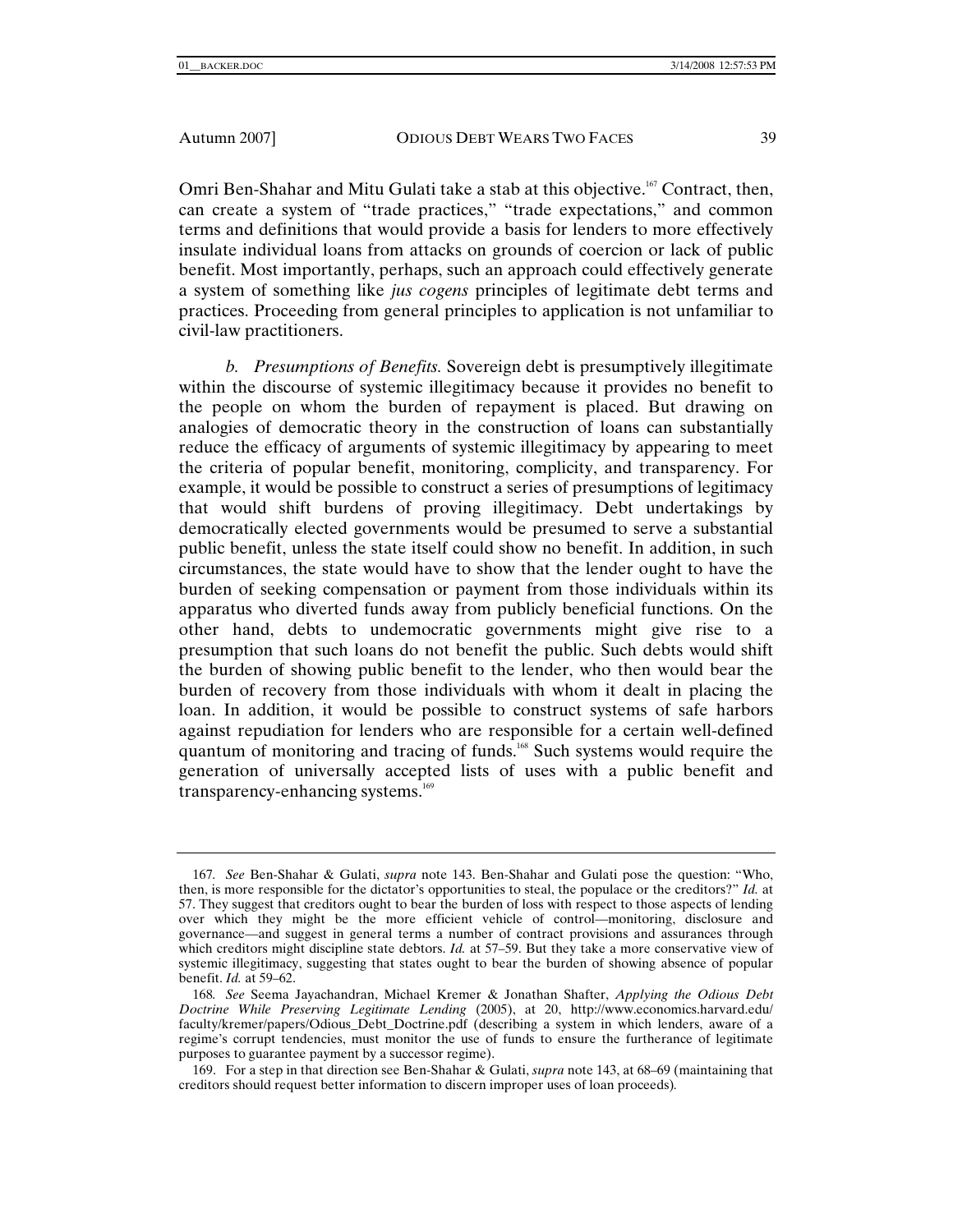*c. From repudiation to responsibility-shifting.* The "nuclear option" of systemic illegitimacy theory is the call for wholesale debt repudiation from which a new system of wealth-transfers to developing states might be created (perhaps along the lines of the U.N.'s now-abandoned New International Economic Policy). $170$  But the increasing focus on the consequences of more acutely recognizing the autonomy of actors who have a hand in the acquisition of sovereign debt might well provide a basis for ameliorating this option in favor of systemic changes that enhance the power of the current system at little cost. Thus, the current development of global systems of monitoring and enhanced transparency in connection with financial crime and antiterrorism campaigns can be easily deployed to the odious debt context.

The problem of odious debt, reconceived as a matter of criminal activity on the part of individuals, lends itself to easy control within the current systems of global sovereign lending. The focus thus shifts from systemic illegitimacy to personal responsibility for actions and obligations that cannot be ascribed to the state as an autonomous actor. For this purpose, the developing global systems of chasing and retrieving illicitly diverted funds can be useful as a basis for diverting attention from system to actor. And, indeed, most financial institutions are already devoting a certain amount of effort to reorienting their operations to this new reality of transnational operation.<sup>171</sup> For these purposes, private-law doctrines like equitable subordination might prove useful.<sup>172</sup> They

<sup>170</sup>*. See* Declaration on the Establishment of a New International Economic Order, G.A. Res. 3201-01 (S-VI) (May 1, 1974); Programme of Action on the Establishment of a New International Economic Order, G.A. Res. 3201-02 (S-VI) (May 1, 1974). The main tenets of the New International Economic Order stressed the power of states to regulate multinational corporations, to expropriate property in the national interest, and to develop markets and trading systems for commodities and raw materials that favored developing states. *See generally* CRAIG N. MURPHY, GLOBAL INSTITUTIONS, MARGINALIZATION AND DEVELOPMENT 107–13 (2005). The themes and principles of the New International Economic Order have been an almost constant referent in the speeches of Fidel Castro since the 1980s, especially with reference to the systemic illegitimacy of sovereign debt. *See, e.g.*, Fidel Castro Ruz, First Secretary of the Central Committee of Communist Party of Cuba and President of the Councils of State and Ministers, Discourse at the Fourth Congress of the FELAP (July 6, 1985), http://www.cuba.cu/gobierno/discursos/1985/esp/f070785e.html (last visited May 26, 2007) (on file with author) (author's translation).

<sup>171</sup>*. See, e.g.*, Larry Catá Backer, *Odious Debts and Vulture Funds: Making a Case for Repudiation of Sovereign Debt,* LAW AT THE END OF THE DAY (Feb. 16, 2007), http://lcbackerblog.blogspot.com/ 2007/02/odious-debt-and-vulture-funds-making.html (last visited Mar. 10, 2007). These efforts are reflected in voluntary programs such as the due diligence project of the International Finance Corporation, part of the World Bank Group. *See* Int'l Finance Corporation, Due Diligence: Anti-Corruption and Anti-Fraud, http://www.ifc.org/ifcext/about.nsf/Content/ Due\_Diligence (last visited May 15, 2007). Some of this changed behavior is a by-product of the legal framework for bank due diligence in connection with the post September 11, 2001 "War on Terror" and the Financial Crimes Enhancement Network (FinCEN). For a descriptive discussion, see Aaron R. Hutman, Matthew J. Herrington & Edward J. Krauland, *Money Laundering Enforcement and Policy*, 39 INT'L LAW. 649 (2005). The effects of these legislative efforts suggest some consequences in the field of illegitimate debt: "many banks are now refusing to open accounts for smaller 'money services businesses' (MSBs) (e.g., check cashing services, currency exchangers, and issuers of travelers checks and money orders)." Corporate Compliance Committee, ABA Section of Business Law, *Corporate Compliance Survey*, 60 BUS. LAW. 1759, 1787–88 (2005).

<sup>172</sup>*. See generally* Adam Feibelman, *Equitable Subordination, Fraudulent Transfer, and Sovereign Debt*, 70 LAW & CONTEMP. PROBS. 171 (Autumn 2007).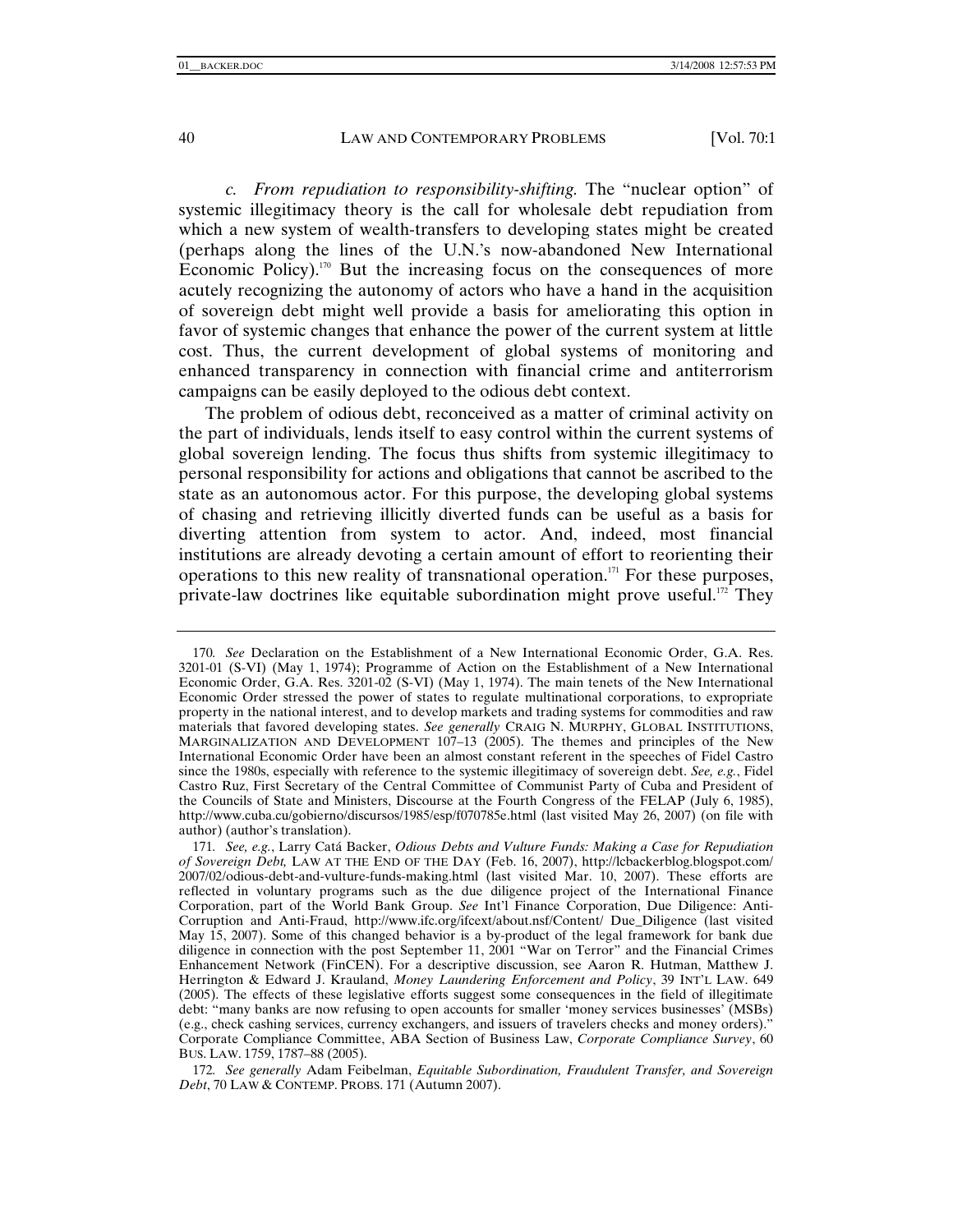might also apply in the context of state-to-state transactions, which might be characterized as either debt or "something else," as well.<sup>173</sup> The discursive parameters thus shift from a simple binary—that is, to pay or repudiate—to a more complex analysis involving issues of who pays, when, and in what order.

*d. Limiting the bite of complicity while managing its occurrence*. Complicity concerns tend toward issues of self-regulation within an industry (sovereign finance) whose long-term best interests are maximized by avoiding the appearance of running an amoral system. Such systems are geared to exploit the weak by leveraging the power of developed states (from which the systems operate) to subordinate the people of debtor states by effectively contributing to the lawlessness of those regimes. This self-monitoring, perhaps once confined to the realm of state-to-state relations, now appears increasingly able to reach private entities, as well.174 And international organizations are attempting to use private entities and individuals to discipline state and other international actors.175 There is an economic component to this program, too—one that is grounded in patterns of traditionally applied and powerful policy choices and that seeks to impose the cost on the parties that take fewest steps to avoid  $loss.<sup>176</sup>$ 

Lenders can avoid charges of complicity in systemic illegitimacy as well as the potentially powerful arguments for repudiation that flow from this charge, by applying, for example, principles of joint tortfeasor or conspiracy rules from private law to fashion a series of limiting principles and norms that define, with sufficient particularity, conduct that avoids and conduct that embraces complicity (and its resulting obligations vis-à-vis sovereign debt). Transparency and monitoring efforts can de defined in a way to produce a sufficiently effective system of behavioral safe harbors. Complicity thus defined can include a substantive element (what conduct constitutes complicity) and a process component (what systems must be created and efforts made to avoid characterization of conduct as complicit). Necessarily defining complicity narrowly affords the last bit of protection to lenders and the lending system.

*e. Normalizing systems of management of global debt in global institutions.* One of the great ironies of the odious debt doctrine—among both its defenders and critics—is the consensus that debate on this topic appears to generate respecting the solution of the "problem," however conceived. And that solution has changed little in general from that proposed by Sack in the

<sup>173</sup>*. See* Gelpern, *supra* note 164, at 90–93 (describing differences between private and sovereign debt).

<sup>174</sup>*. See generally* ANITA RAMASASTRY & ROBERT THOMPSON, FAFO, COMMERCE, CRIME AND CONFLICT (2006), http://www.fafo.no/pub/rapp/536/536.pdf (concluding that "it is possible to hold business entities liable for the commission of international crimes").

<sup>175</sup>*. See generally* Backer, *supra* note 16, at 287 (summarizing "ramifications of current efforts to internationalize the regulation of corporate social responsibility").

<sup>176</sup>*. See* Ben-Shahar & Gulati, *supra* note 143, at 61–62 ("If creditors are the better preventers of the loss . . . [they] should bear the loss of their failure to take care.").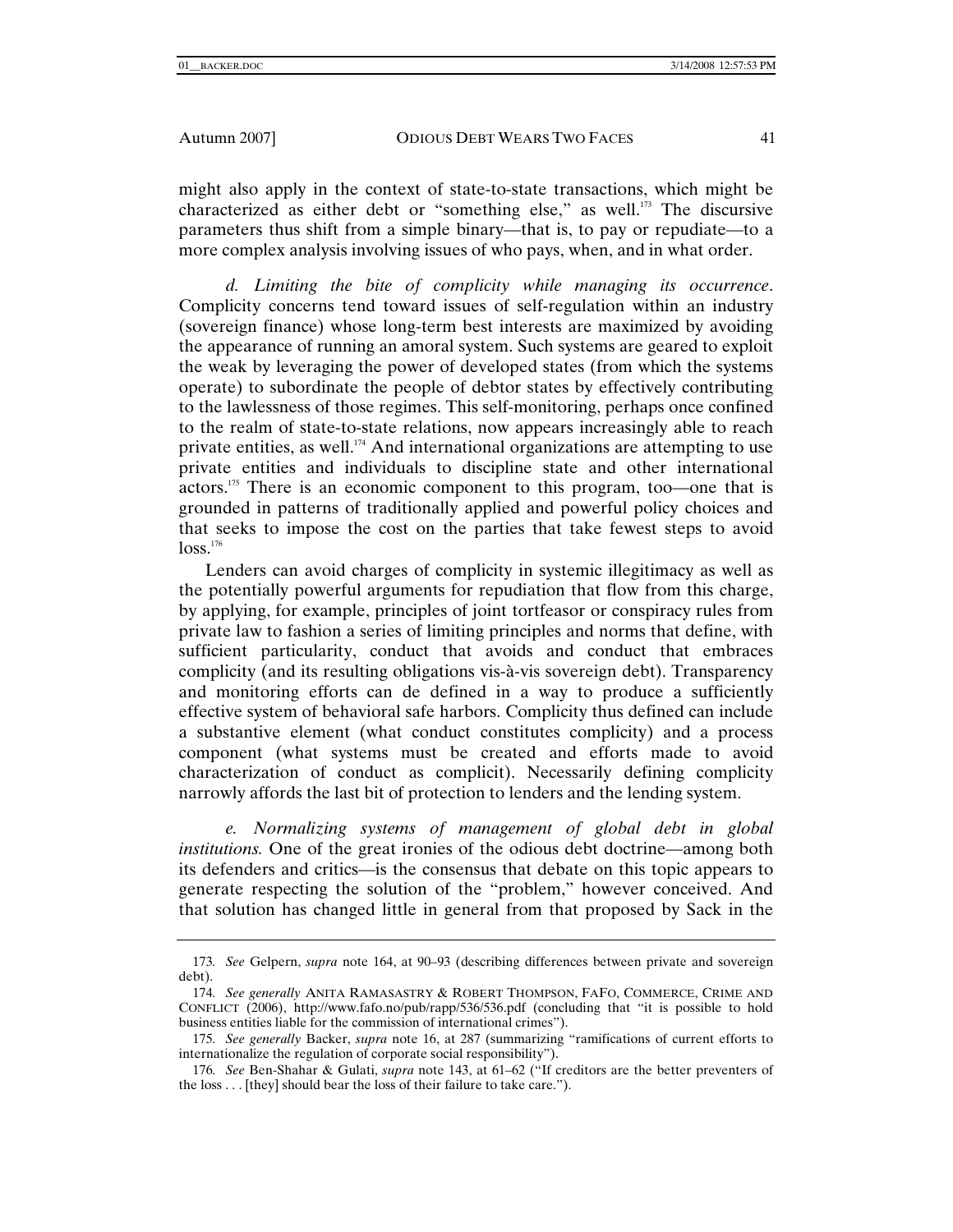1920s. Few theorists are willing to leave matters to the private market, $177$  though many are satisfied to import private-law principles to whatever mechanism they advocate. Even fewer are willing to leave resolution to the current disordered system of territorially bounded creditor and debtor states. What most propose is some form or another of international or supranational organization for the resolution of disputes about debt and, more precisely, for its enforcement as against states otherwise unwilling to pay. Many of these propose a supranational system of insolvency to which all sovereign states would be bound.<sup>178</sup> These systems have been characterized as efforts to reduce political considerations in sovereign debt relief (for the reasons such reduction is necessary in U.S. corporate-law restructuring).<sup>179</sup> They might incorporate human-rights values in discussion of debt-payment obligations.<sup>180</sup> Such systems might reduce systemic incentives toward bad behavior among the individuals clothed with public power in debtor states.181 Whatever the system chosen, the result will be the same: the production of an autonomous transnational system for the disciplining of states through the leverage of its indebtedness into conformity with globally coercive behavioral norms. Odious debts doctrine, and the systems its spawns, are in this sense, a means to a greater end.

## 3. A Horse with Many Saddles

By now one gets the essential point. Odious debt is a horse with many saddles. It pits older hierarchical notions of the state system against the rising network of multiple public and private global (but functionally differentiated) systems of governance. The odious debt doctrine exposes creditor as well as debtor to liability. Its broad application, at least in theory, will not likely do much to destabilize the rising system of global capital. But it may produce a series of structural adjustments in how that system operates that might be of value to debtor states even as it strengthens that system and provides a mechanism by which it can emerge autonomous from the state system which it services.

<sup>177</sup>*. But see* Paul D. Carrington, *Law and Transnational Corruption: The Need for Lincoln's Law Abroad,* 70 LAW & CONTEMP. PROBS. 109, 111 (Autumn 2007) (suggesting "private enforcement of public law" to curb transnational corruption).

<sup>178</sup>*. See, e.g.,* Anne O. Krueger, First Deputy Managing Director, Int'l Monetary Fund, Address at the Indian Council For Research On International Economic Relations, A New Approach to Sovereign Debt Restructuring (Apr. 30, 2002), http://www.img.org/external/pubs.ft/exrp/sdrm/eng/sdrm.pdf (discussing the IMF's potential role in sovereign debt restructuring).

<sup>179</sup>*. See* Robert Rasmussen, *Sovereign Debt Restructuring, Odious Debt, and the Politics of Debt Relief,* 70 LAW & CONTEMP. PROBS. 249, 256 (Autumn 2007) ("The proponents of new systems to address the problems of odious debt . . . seek to move the availability of relief . . . from the realm of politics to that of law.").

<sup>180</sup>*. See* Dickerson, *supra* note 166, at 59–60 ("[M]any outside of the financial community maintain that any insolvency framework involving sovereign debts should be based on principles related to justice, morality, and human rights . . . .")*.*

<sup>181</sup>*. See* Kunibert Raffer, *What's Good for the United States Must be Good for the World: Advocating an International Chapter 9 Insolvency, in* FROM CANCÚN TO VIENNA, INTERNATIONAL DEVELOPMENT IN A NEW WORLD 68 (Bruno Kreisky Forum for International Dialogue ed., 1993), *available at* http://homepage.univie.ac.at/kunibert.raffer/kreisky.pdf.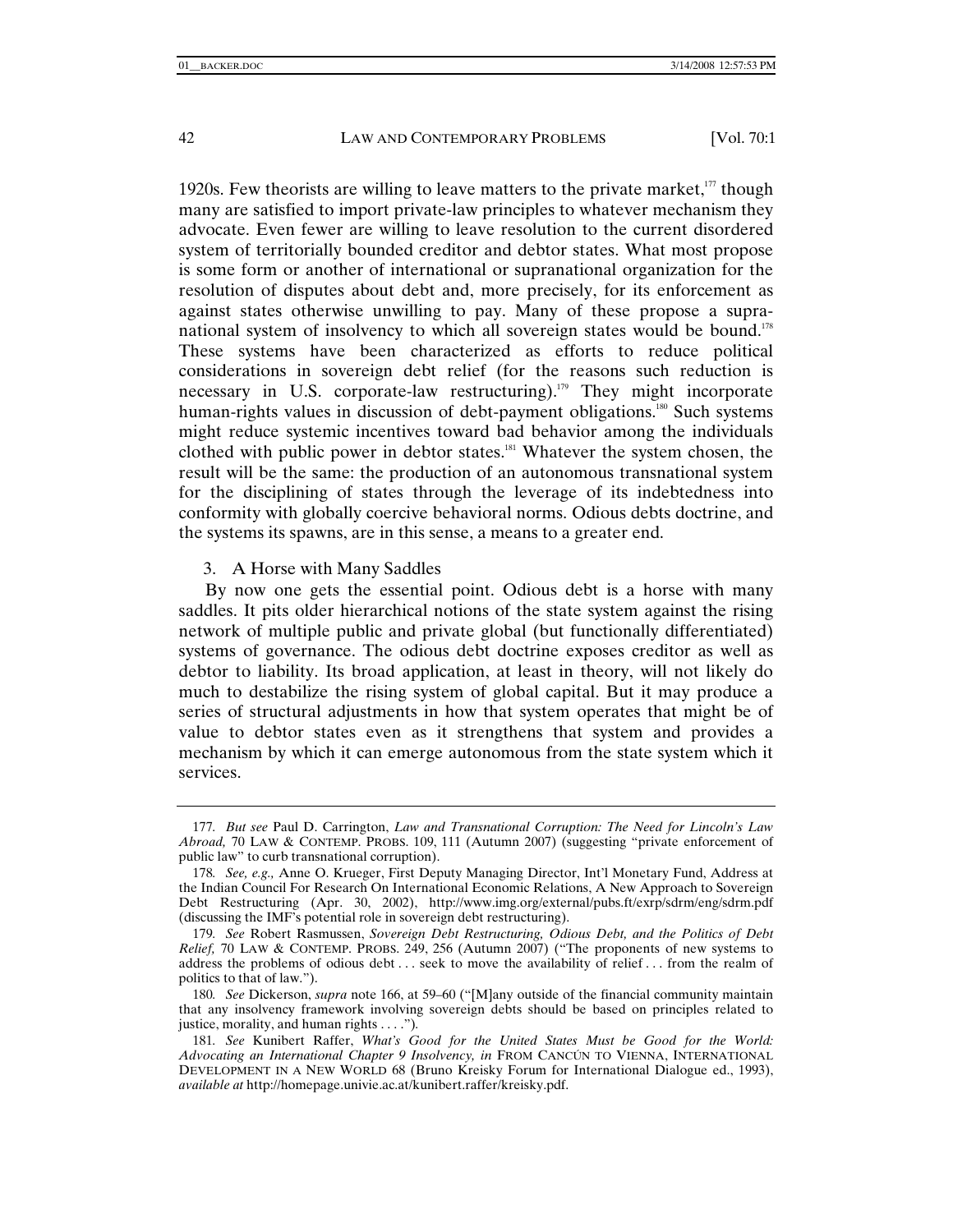## CONCLUSION: MUCH ADO ABOUT LEGITIMACY?

Several things become clear from this summary which together nicely frame the discussion presented in this article. One is the difficulty of naturalizing the doctrine of odious debt within the current framework of international capital markets for sovereign debt. The doctrine is difficult to implement precisely because it tends to shift the burden of enforceability from borrower to lender. At its limit, no loan is completely secure, at least until repaid. All loans are potentially subject to collateral attack by successor governments or states, or even by current governments, when the agent or apparatus of state used to secure the loan, or the purposes to which it was directed, are deemed illicit. A jurisprudence of licit and illicit use, and a new, more proactive culture of lending, would have to emerge. Hagan suggests that this might severely and deleteriously affect markets for borrowing by developing states.182 Or it might affect the cost of capital. Or it might require new lending practices—including perhaps that the population must bind itself directly to repay the loan by plebiscite.183

Or it might, as Fidel Castro long ago suggested, produce a fundamental change in the character of the sovereign-debt capital markets as part of an overall transformation of global-law structures. Ironically, this view has already begun to become a reality from two very distinct quarters. On the one hand, the World Bank under the leadership of Wolfowitz has begun to reshape the character of transactions with state actors through its anticorruption campaigns. On the other, a post-Castro Cuba may serve as a founding member of new forms of state-to-state financial relationships that directly compete with global capital markets on a command-economy model through newly constituted organizations like ALBA.184 Its most recent member, Nicaragua, who joined

 <sup>182.</sup> This judgment appears to reflect the current consensus among members of the global elite interested in this subject on all sides of the issue. *See, e.g.*, FIXING FINANCIAL CRISES IN THE TWENTY-FIRST CENTURY (Andrew G. Haldane ed., 2004) (publishing conference papers from "The Role of the Official and Private Sectors in Resolving International Financial Crises" hosted by the Bank of England in 2002 and discussing the traditional approaches to sovereign debt crises); Thomas I. Palley, *Sovereign Debt Restructuring Proposals: A Comparative Look*, 17(2) ETHICS & INTERNATIONAL AFFAIRS 26 (2003). Palley argues that a regime of binding arbitration about the character of sovereign debt might reduce available capital for sovereign lending but might also create incentive to added monitoring and thus increase the quality of sovereign lending (and also its value). *See, e.g.*, MICHAEL PETTIS, THE VOLATILITY MACHINE: EMERGING ECONOMIES AND THE THREAT OF FINANCIAL COLLAPSE (2001).

 <sup>183.</sup> The referendum movement in the United States provides a potential template for such practices. For a discussion of the use of referendums to further popular democracy, see, for example, the essays in REFERENDUM DEMOCRACY: CITIZENS, ELITES, AND DELIBERATION IN REFERENDUM CAMPAIGNS (Matthew Mendelsohn & Andrew Parkin eds., 2001).

 <sup>184. &</sup>quot;[I]n April 29, 2006, Bolivia joined Cuba and Venezuela in signing Chavez's Bolivarian Alternative for Latin America (ALBA) trade agreement. ALBA presents a socialist vision for regional commercial cooperation, although at this point its value is largely political, symbolic and somewhat short on economic specifics." Press Release, Council on Hemispheric Affairs, Cuba Comes in From the Cold (July 31, 2006), http://www.coha.org/2006/07/31/cuba-comes-in-from-the-cold/ (last visited Feb. 12, 2007). But the effects of ALBA are beginning to be felt. "ALBA arose out of the developing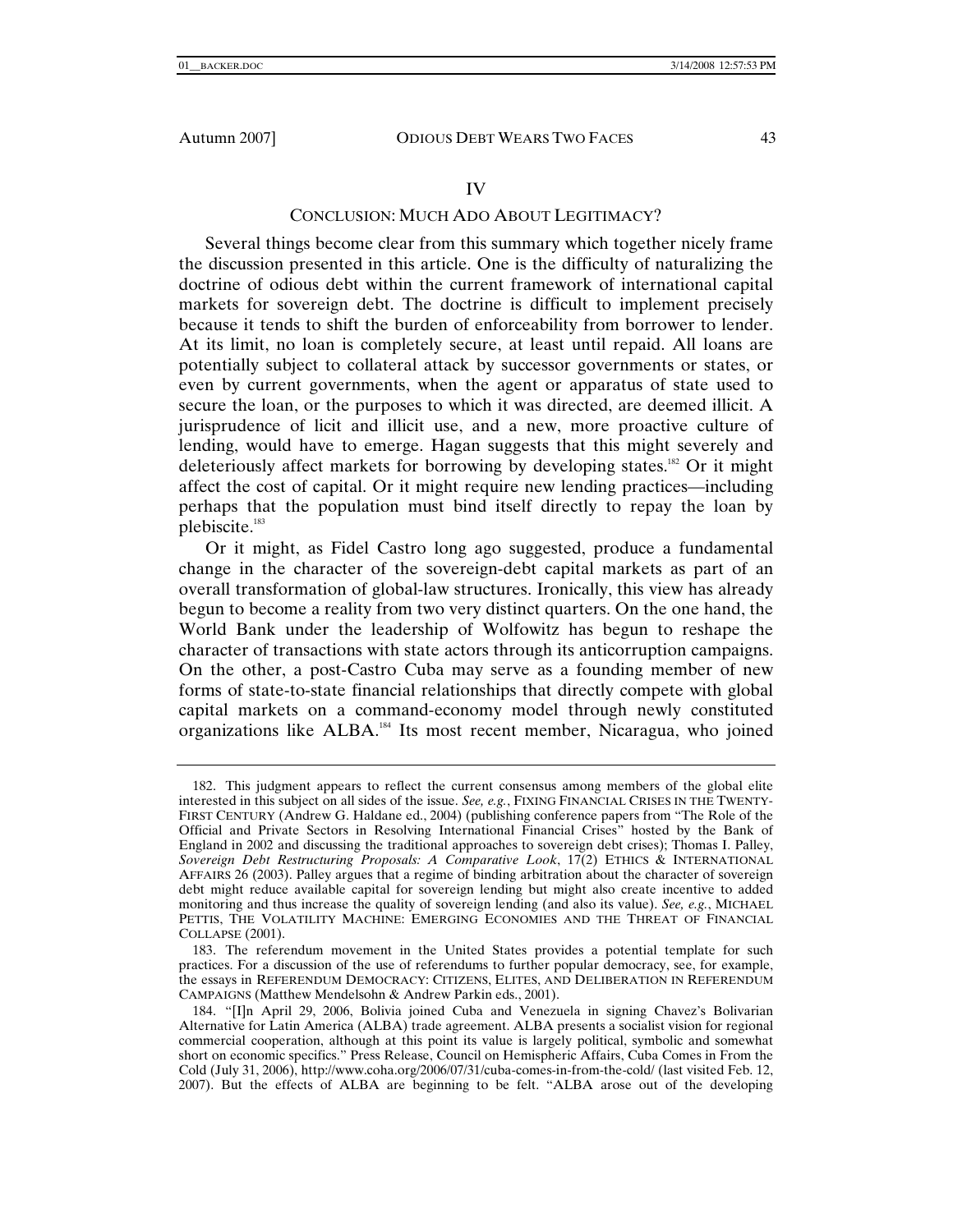ALBA in January  $2007$ ,<sup>185</sup> had its sovereign-debt burden firmly in mind when entering into this alternative sovereign-activity structuring effort.<sup>186</sup> Indeed, the notion of odious debt, now no longer moored to the idea of the state and state succession, either through revolutionary or other change in governmental status or territorial integrity, has become irrevocably bound up in the efforts to construct networks of capital systems and the rules for their operation on a global basis. That now forces the discussion of odious debt into the more general discussion of networked global governance.<sup>187</sup>

The World Bank's current campaign suggests that global capital markets will survive a change in the fundamental character of sovereign lending to one more receptive to a broadly applied doctrine of odious debt. And, indeed, the World Bank has effectively implemented its conception of odious debt as illegitimate obligations arising from corruption within its global system of lending. This portion of the odious debt doctrine is already a reality of sorts. Such a change might ultimately be in the best interests of both lenders and borrowers. Such a regime serves developing states and their financial institutions well. A developed jurisprudence of odious debt would in the first instance increase the costs of sovereign-debt capital or reduce funds available to the 'neediest' states, but ultimately it would increase the safety of lending though the eventual development of a jurisprudence of safe-harbor rules. But as the move to ALBA suggests, it might also wean states away from the debt markets, or at least provide an incentive to diversification. And thus the great irony of the move to an odious debt regime based on principles of global law: everyone will continue to make money, and the apparatus of states will continue to engage in risky behavior as long as the sovereigns permit it and the

Venezuelan socialist revolution, in alliance with socialist Cuba. ALBA sets as its primary aim not 'free trade' but the elimination of poverty and other major social problems in Latin America. Unlike Mercosur, ALBA agreements—which have been put into effect between revolutionary Venezuela and socialist Cuba—explicitly prioriti[z]e social needs over corporate profits." Aaron Benedek, *Cuba, Venezuela Use Mercosur to Promote ALBA*, GREEN LEFT WEEKLY, BILATERALS.ORG, Sept. 20, 2006, http://www.bilaterals.org/article.php3?id\_article=6052 (last visited Sept. 8, 2007). The roots of ALBA can be traced back to at least the mid 1980s and Cuba's efforts to institutionalize the programs of the U.N.'s New Economic Order. *See* FCR 1985 Speech, *supra* note 20.

 <sup>185.</sup> Gregory Wilpert, *Nicaragua Joins Venezuela in Regional Association and Cooperation Agreements*, VENEZUELAANALYSIS.COM, Jan. 12, 2007, http://venezuelanalysis.com/news.php?news no=2190 (last visited May 27, 2007).

<sup>186</sup>*. See* Prensa Latina, *Nicaragua Follows ALBA Path,* LATIN AMERICAN NEWS AGENCY http://www.plenglish.com/article.asp?ID=%7BF4C8567F-5976-4880-A5A3-

<sup>127754940607%7</sup>D)&language=EN (last visited Jan. 12, 2007). As a friendly American commentator suggested hopefully: "'According to any reasonable definition of the term, this is not a trade agreement.' Michael Shifter, a political analyst with the Inter-American Dialogue in Washington, said of last year's deal, 'It's an attempt to pose a real counterweight to the U.S. role and agenda in Latin America.'" PoliticalAffairs.net, *Bolivia, Cuba, Venezuela Reject U.S. Trade*, http://www.political affairs.net/article/view/3340/1/165 (last visited Feb. 12, 2007).

<sup>187</sup>*. See, e.g.*, Fischer-Lescano & Teubner, *supra* note 132, at 1032–34. The authors criticize the current framework of state-based analysis, favoring what they term global societal law. *Id.* at 1032 (citing Andreas Fischer-Lescano, *Odious Debts und das Weltrecht*, 36 KRITISCHE JUSTIZ 225 (2003); Gunther Teubner, *Global Bukowina: Legal Pluralism in the World Society, in* GLOBAL LAW WITHOUT A STATE 3 (Gunther Teubner ed., 1997)).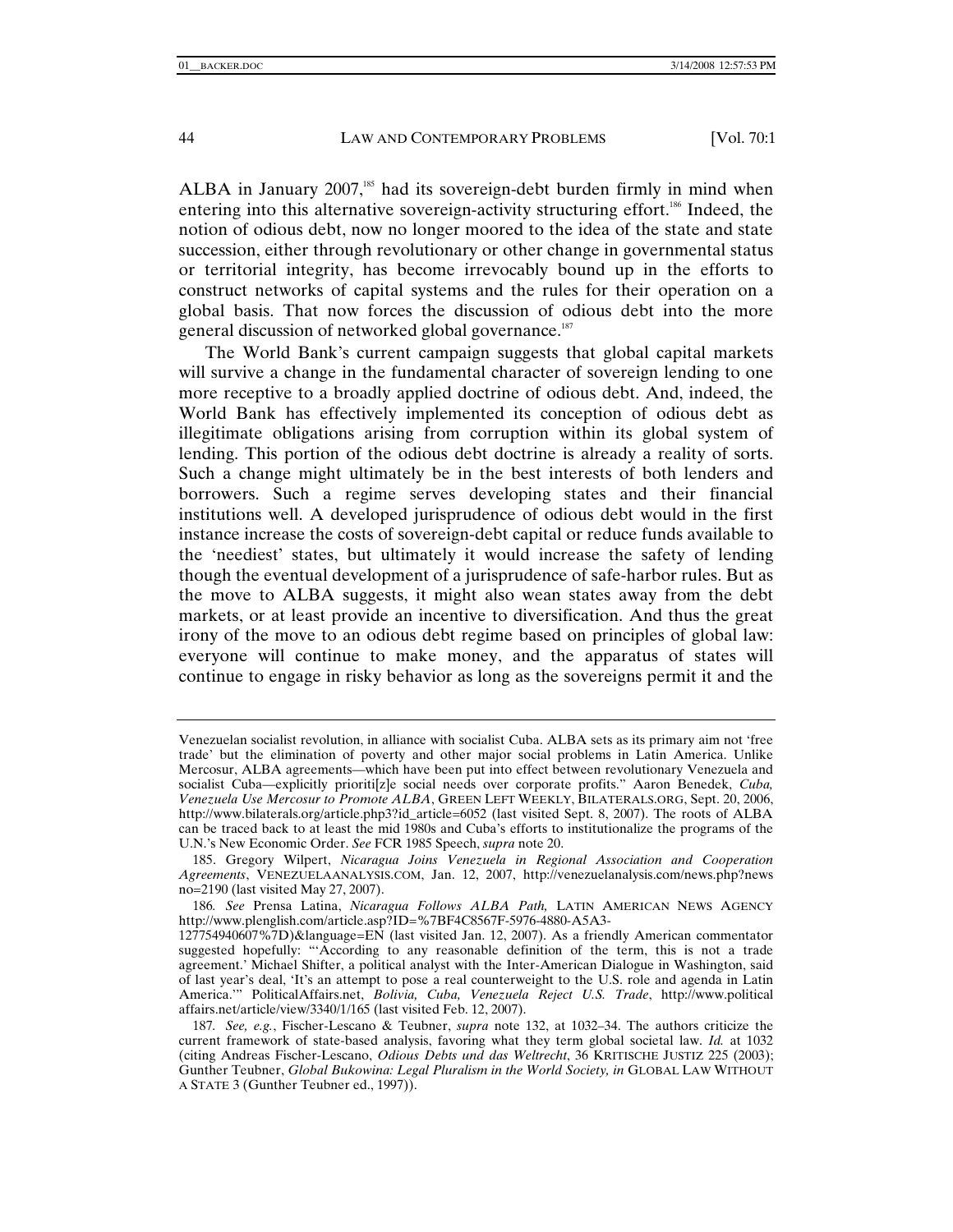financial and political communities are willing to live with the risk (now amply compensated in a reconstituted basis of return).<sup>188</sup>

Like Sack, Fidel Castro, Paul Wolfowitz, and the IMF through its recent attempts at creating a system of public-entity bankruptcy, are looking, at an institutional level, to the creation of one or more systems of regulation for what had been, until the late twentieth century, an ad hoc system of public, private, municipal, and international law. Sack in the 1920s hoped for the creation of a supra-national system of public-debt regulation. "Il s'agit d'un ensemble de règles de droit de portée universelle, ayant valeur de normes reconnues par tous les États civilisés et offrant un caractère pour ainsi dire supra-étatique: le crédit public doit être doté, pour ainsi dire, d'une constitution d'ordre international, adoptée par la famille des nations."189 The IMF's recent attempts at global public-bankruptcy rules suggest that those efforts, though still unsuccessful, remain potentially powerful.<sup>190</sup> Paul Wolfowitz points to the construction of global private regimes of public-debt validity. These regimes are based on notions of specific forms of illegitimacy (corruption) that derive from the ideas in Sack of the fiduciary duty or trust notions that permit distinctions between the illicit private debt of public officials (when the debt is foisted on the state) and licit state debt incurred on its behalf by its agents as servants of the state.<sup>191</sup> Fidel Castro looks with nostalgia to the state as the source of authority and to the international system as a protection against itself when it permits the uncontrolled growth of private global orderings. State debt tied to illegitimate private systems of capital are no more valid than private systems asserting the power of states over the factors of production and the welfare of the people.<sup>192</sup>

Despite vigorous protestations to the contrary, coming especially from international-law formalists inside and outside the legal academy, the doctrine of odious debt does exist. Though still considerably small in scope, as a purely formal matter, it has been gathering force. That force has been acquiring additional legitimacy at the hands of authoritative academics, elements of civil society, and even states and instrumentalities of states at the national and intergovernmental levels, none of which can resist resorting to the doctrine from time to time as their national interests dictate. Networks of academics

 <sup>188.</sup> There is a long and honored history of markets accommodating the realties of new normative practices for their collective advantage. For one example, see William W. Bratton & G. Mitu Gulati, *Sovereign Debt Reform and the Best Interest of Creditors*, 57 VAND. L. REV. 1 (2004); Stephen J. Choi & G. Mitu Gulati, *Innovation in Boilerplate Contracts: An Empirical Examination of Sovereign Bonds*, 53 EMORY L.J. 929 (2004).

 <sup>189. &</sup>quot;It acts as a set of universal safe harbor rules, having value as norms recognized by all civilized States and suggesting so to speak a supra-national character: public credit must be equipped, so to speak, with a constitution of an international nature, adopted by the family of the nations." SACK, *supra* note 8, at XIV (author preface).

<sup>190</sup>*. See* Krueger, *supra* note 178.

 <sup>191.</sup> Wolfowitz, *supra* note 17 ("That is why fighting corruption requires a long-term strategy that systematically and progressively attacks the problem, and that is why any strategy for solving the problem requires the commitment and participation of governments, private citizens, and private businesses alike.").

 <sup>192.</sup> FCR 1999 Speech, *supra* note 20; FRC 1985 Speech, *supra* note 20.